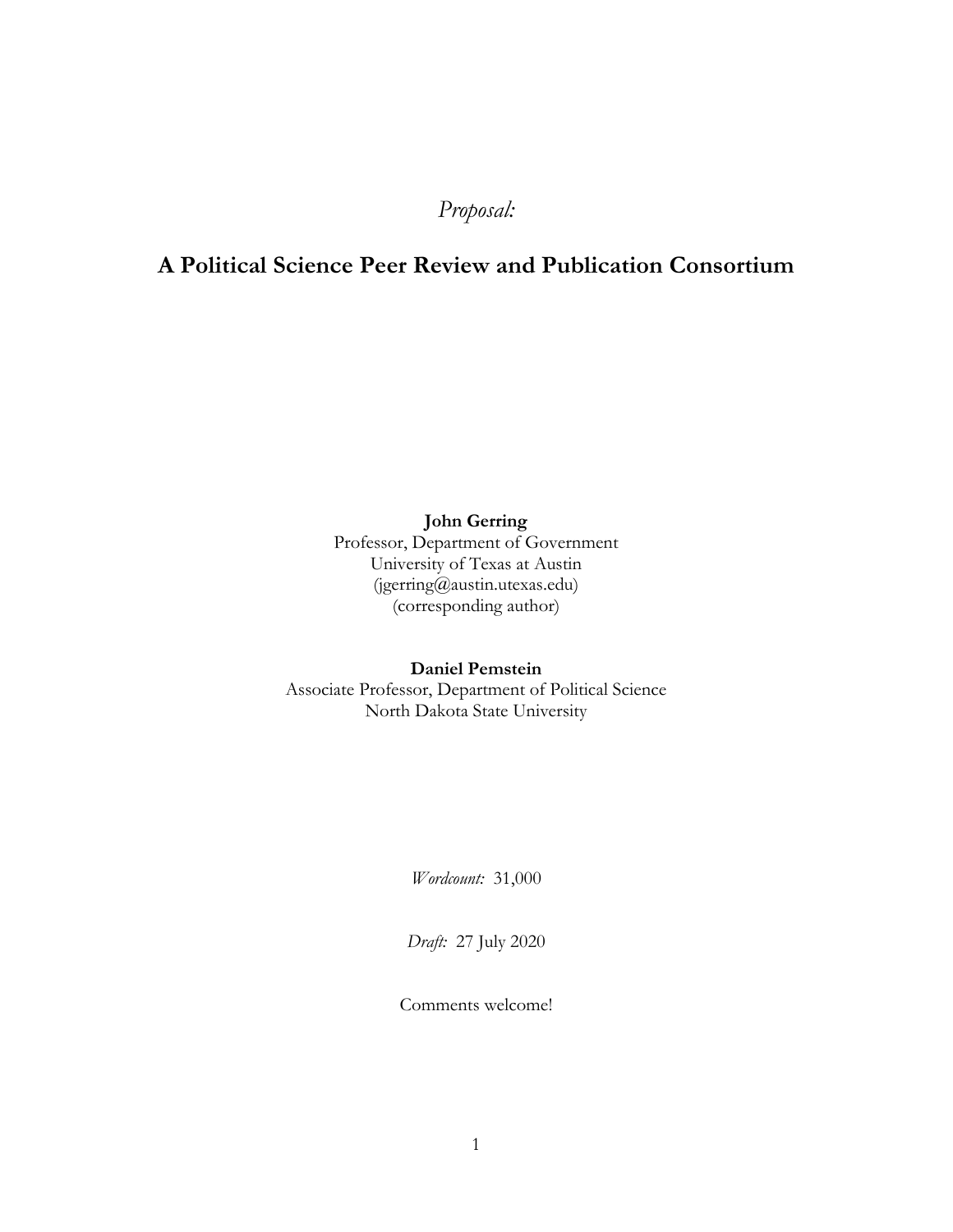### ACKNOWLEDGMENTS

We are grateful for comments and feedback from Alex Debs, Zach Elkins, Colin Elman, Mike Findley, Macartan Humphreys, Nahomi Ichino, Alan Jacobs, Stephen Jessee, Sebastian Karcher, Carl Henrik Knutsen, Tim Liao, Evan Lieberman, Skip Lupia, Ellen Lust, Raul Madrid, Fred Schaffer, and Devin Stauffer. It should be clear that the views expressed in this proposal are those of the authors, and are not necessarily shared by those who have generously offered their input.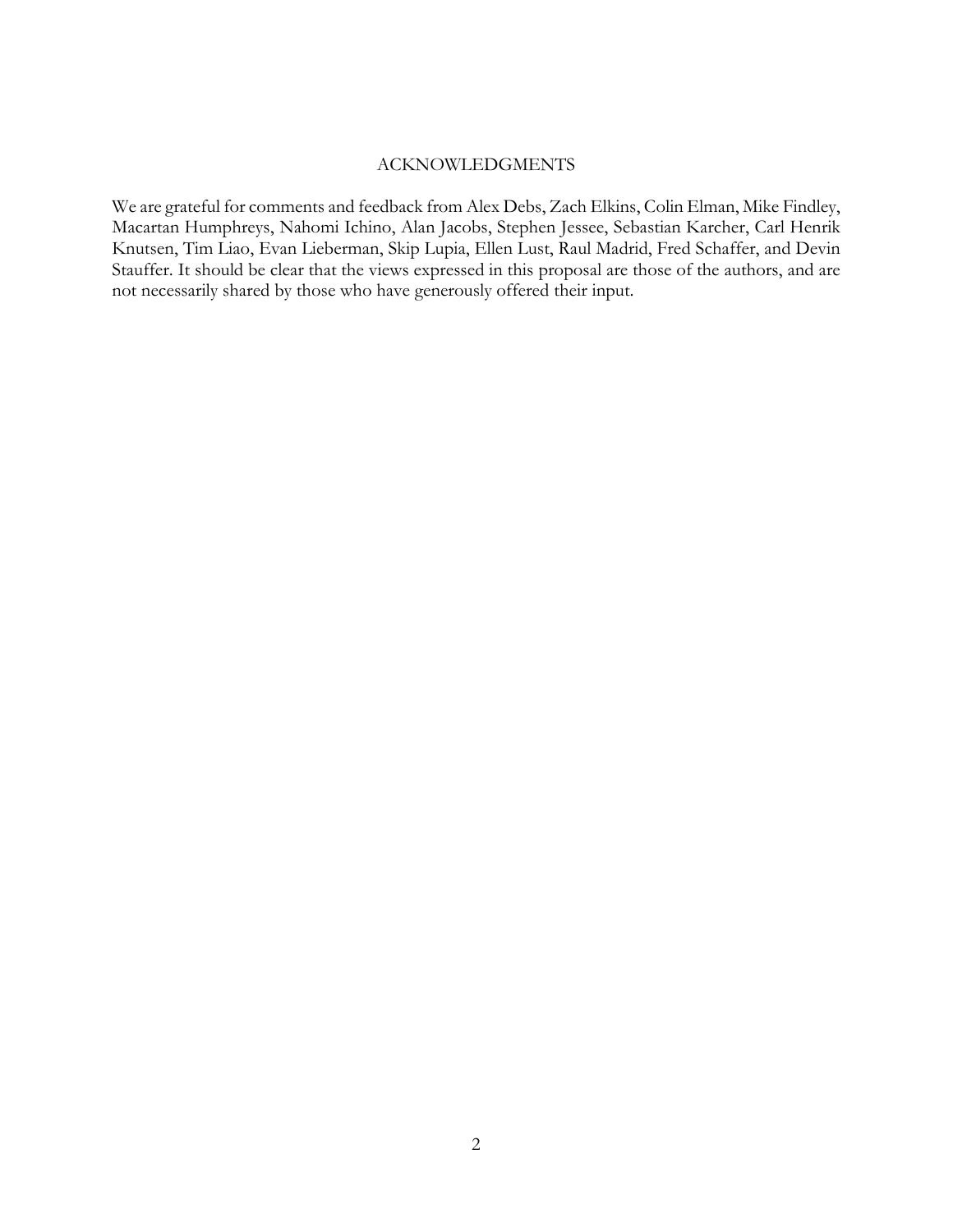# Contents

| $\mathbf{I}$ . |                                                                             |  |
|----------------|-----------------------------------------------------------------------------|--|
|                |                                                                             |  |
|                |                                                                             |  |
|                |                                                                             |  |
| П.             |                                                                             |  |
|                |                                                                             |  |
|                |                                                                             |  |
|                |                                                                             |  |
|                |                                                                             |  |
| III.           |                                                                             |  |
|                |                                                                             |  |
|                |                                                                             |  |
|                |                                                                             |  |
|                |                                                                             |  |
|                |                                                                             |  |
|                |                                                                             |  |
|                |                                                                             |  |
|                |                                                                             |  |
|                |                                                                             |  |
| IV.            |                                                                             |  |
|                |                                                                             |  |
|                |                                                                             |  |
| V.             |                                                                             |  |
|                | A Hierarchical, Network-Integrated, Topic Situated, Graded Response Model25 |  |
|                |                                                                             |  |
|                |                                                                             |  |
|                |                                                                             |  |
| VI.            |                                                                             |  |
|                |                                                                             |  |
|                |                                                                             |  |
|                |                                                                             |  |
|                |                                                                             |  |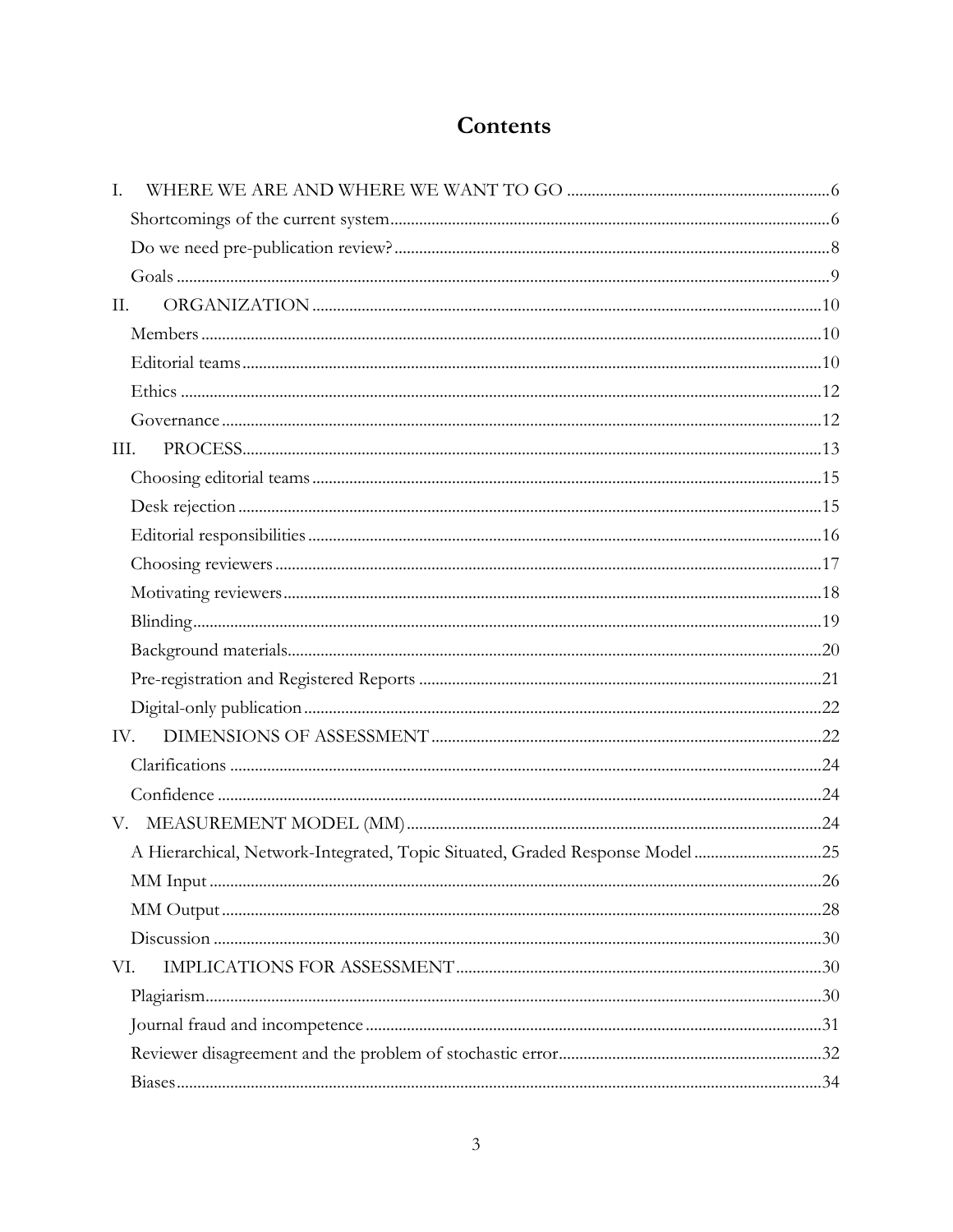| VII.  |  |
|-------|--|
|       |  |
|       |  |
|       |  |
|       |  |
|       |  |
|       |  |
|       |  |
|       |  |
| VIII. |  |
|       |  |
|       |  |
|       |  |
|       |  |
|       |  |
| IX.   |  |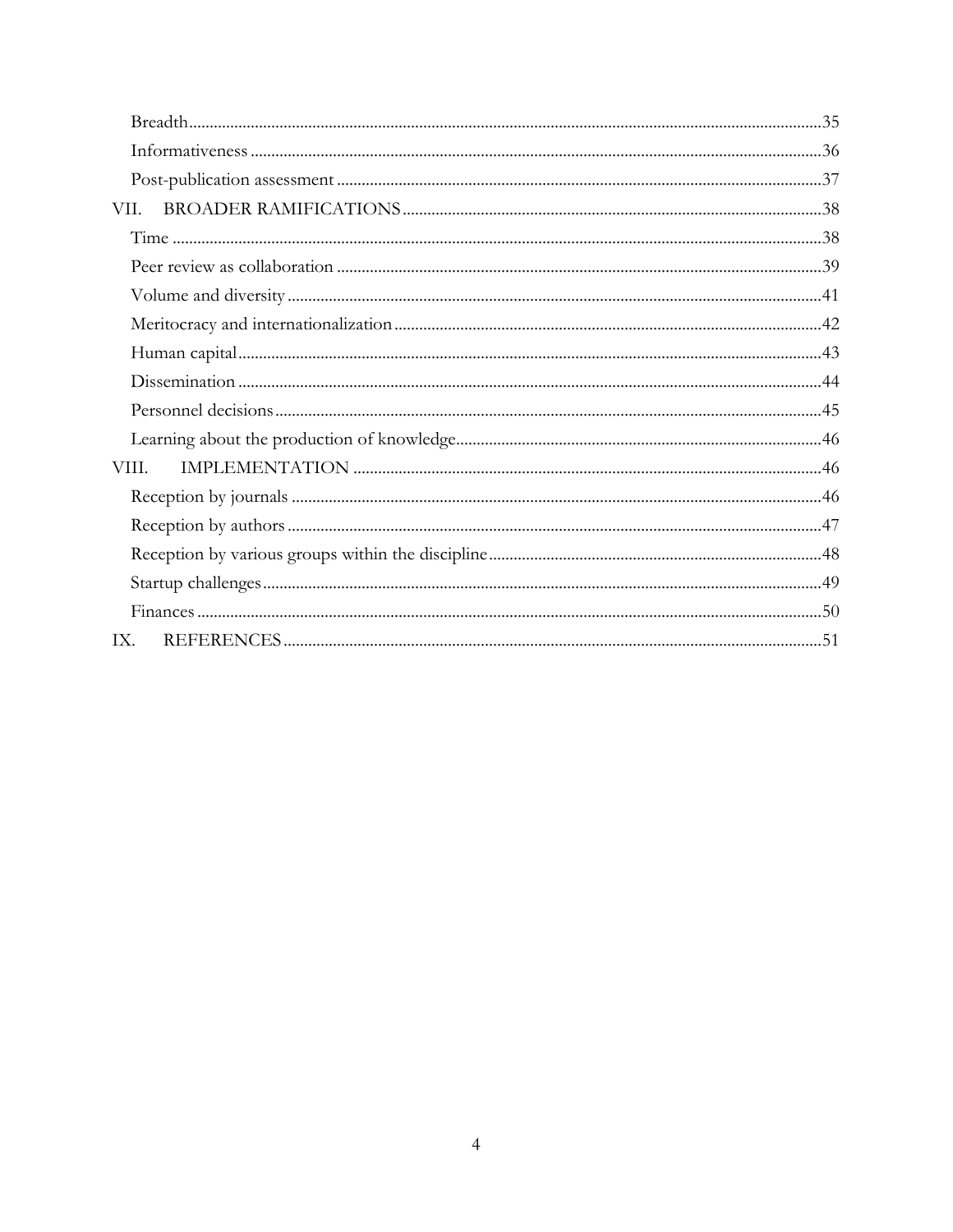The traditional process of peer review and publication has come under intense scrutiny in recent years. To ameliorate these problems, scholars in the natural sciences have proposed or implemented a variety of overlapping initiatives. This includes pre-publication archives (e.g., arXiv), mega-journals (e.g., PLOS One, *PeerJ*, and the *Frontiers* series [Spezi et al. 2017]), open-access publication (Nosek et al. 2015**),** on-line publishing (e.g., Berkeley Press [Rodriguez et al. 2006]), a Global Peer Review Platform (Ferreira et al. 2016: 608), centralized review processes (Liao 2020), algorithm-based review scores (Riggs, Wilensky 2001; Varian 1997), portable review systems (e.g., Review Commons [\[www.reviewcommons.org/\]](http://www.reviewcommons.org/)), and post-publication review services (e.g., Peer Review Watch [Nosek, Bar-Anan 2010]).

The time seems ripe for a consideration of alternatives in political science. To that end, we propose a Peer Review and Publication Consortium. The Consortium retains the virtues of the traditional peer review process (governed by academic journals), while mitigating some of its vices.

In the proposed plan, journals are reconstituted as editorial teams within the rubric of the Consortium. The review process is expedited (two rounds) and geared to accept all papers that (in the judgment of editors) offer some contribution to the sum-total of human knowledge. Editorial teams manage these submissions, though they need not publish them under their masthead (some papers would be published without endorsement from an editorial team). With a consolidated system it is possible to eliminate fraudulent editorial teams (who sell space or collude with authors); detect plagiarism (or redundancy) in submissions; identify viable reviewers, exploiting the full universe of political scientists; and motivate reviewers to accept review invitations and improve their performance.

Papers are evaluated through a double- or triple-blind process along multiple dimensions (e.g., internal validity, theoretical contribution, and breadth), each of which is captured in a numeric score (0-10). These scores are adjusted by a measurement model, which reduces or eliminates some common biases, e.g., those associated with the identity of the author, the identity of the reviewer, authorreviewer relationships, insider cartels, and the like. Editorial teams could also offer their own evaluation of a manuscript. Written reviews, along with scores (raw and adjusted) across each dimension of evaluation, and the author's responses, are published on-line (ungated) along with the paper and supplementary materials. There are no page restrictions, aside from those that might be imposed by specific editorial teams. A digital space allows for post-publication commentary (with attribution) on each article.

We anticipate that this system will improve the quality and quantity of work in political science. Specifically, we anticipate that the Consortium will (a) limit the time and frustration imposed by the current review and publication process (for authors, reviewers, and editors); (b) more fully exploit the human capital of the discipline (by integrating authors and reviewers who are off the radar screen of journals); (c) offer more information, and more useful information, to end-users (researchers and policymakers in search of work on a given subject and gatekeepers such as hiring and promotion committees); (d) mitigate common biases of the review process (through measurement model adjustments); (e) ameliorate "fishing" and "file-drawer" problems and encourage replications (because a low threshold is applied to publication and pre-registration and Registered Reports are facilitated); (f) enhance the diversity of published work, including areas currently neglected by journals; (g) save money (especially for institutions that support journals or pay fees for access to journals); and (h) improve the dissemination and impact of political science research.

We begin this proposal by reviewing criticisms of the current system of peer review and publication, after which we turn to the question of the goals an ideal system ought to strive for (§I). In the following sections, we lay out the plan envisioned for the Consortium – its organization ( $\langle \overline{III} \rangle$ ; the process of peer review and publication (§III); dimensions of assessment applied to each work under review (§IV); a measurement model, which attempts to adjust raw scores so that they are equivalent and free of bias and a network analysis which identifies how central or peripheral each work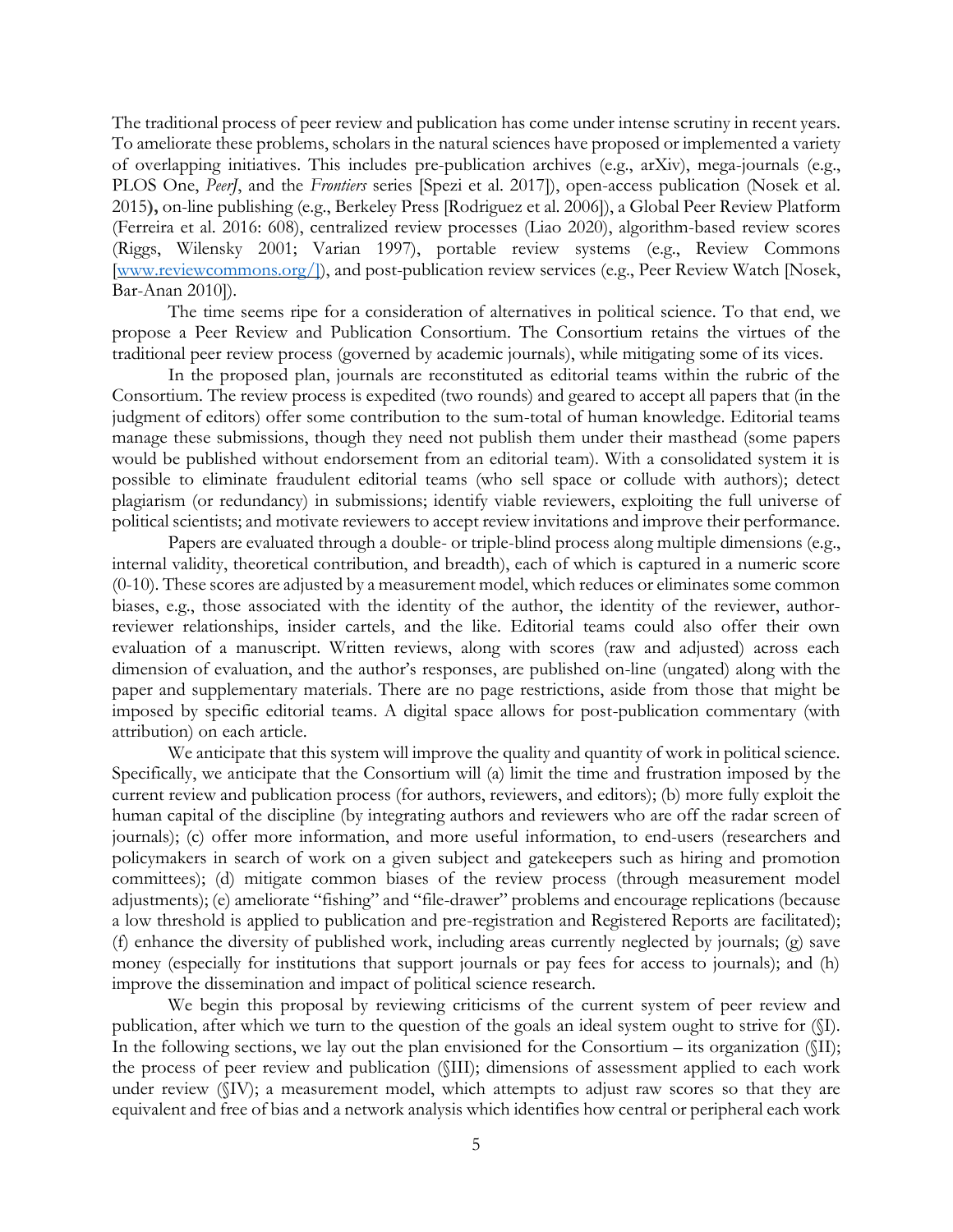is within the discipline of political science (§V). The next sections discuss the implications of the Consortium – for improving the assessment of submitted work (§VI) and for the discipline at-large (§VII). Finally, we address problems of implementation, i.e., how the Consortium might be established and financed, if scholars think it is a good idea (§VIII).

Readers should be aware that the Consortium is a complex system, with many moving parts. Accordingly, we ask readers to be patient as they read through the following proposal. Questions that arise in the early sections may be addressed later on. (If not, please contact the authors so we can elaborate.)

# <span id="page-5-0"></span>**I. WHERE WE ARE AND WHERE WE WANT TO GO**

The traditional system of peer review and publication centered on academic journals has much to recommend it. Arguably, scientific advances realized over the past several centuries would have been impossible – or at least much slower and more halting – without it. However, the system is not without flaws.

To motivate this initiative, we begin with an inventory of shortcomings, drawn from critical work over the past several decades. <sup>1</sup> These shortcomings are laid out in a peremptory fashion; further discussion of each point will appear later. Of course, we cannot pretend that the Consortium will solve all of these problems. But it is plausible to claim that they will be ameliorated.

### <span id="page-5-1"></span>**Shortcomings of the current system**

The current process is *wasteful*. Countless hours are spent by authors, editors, and reviewers in the review process, especially when that process involves multiple rounds or multiple journals (as when a paper is resubmitted to a different journal after rejection at another). Binfield (2013) estimates that 15 million hours are wasted every year in redundant rounds of peer review.

Jiang et al. (2019) focus on the challenge of reformatting manuscripts to fit the stylistic requirements of various journals. They report, "There is significant variation in manuscript submission requirements for journals within the same scientific focus and only 4% of journals offered a fully format-free initial submission. Time spent on reformatting delays most publications by at least two weeks and by over three months in about 20% of manuscripts." They estimate that compliance with submission requirements costs over \$1.1 billion dollars annually. On the review side, one commonly cited study estimates the cost of unpaid academic reviewing by faculty throughout the world at \$3 billion a year (Research Information Network 2008; see also Copiello 2018).

This time and money could probably put to better use. Indeed, one recent study suggests that multiple rounds of review add little to the quality of a manuscript, as judged by impact (Hadavand et al. 2020). Moreover, the burden of reviewing could certainly be more equitably distributed. According to a recent study, political scientists employed in university positions review somewhere between 5.5 (assistant prof) to 8.3 (full prof) papers a year; however, some review as many as 30 papers a year (Djupe 2015).

<sup>1</sup> See Daniel (1993), Ferreira et al. (2016), Godlee, Jefferson (2003), Gould (2012), Jefferson, Alderson, Wager, Davidoff (2002), Lawrence (2003), Liao (2020), Nosek, Bar-Anan (2012), Shatz (2004), Siler, Lee, Bero (2015), Smith (2006), Starbuck (2016), Suls, Martin (2009), Tennant et al. (2017), Walker, Rocha da Silva (2015). One exhaustive study of peer review in biomedical research concludes that "there is little systematic, empirical evidence to support the use of editorial peer review as a mechanism to ensure quality of reports" (Jefferson et al. 2007: 13).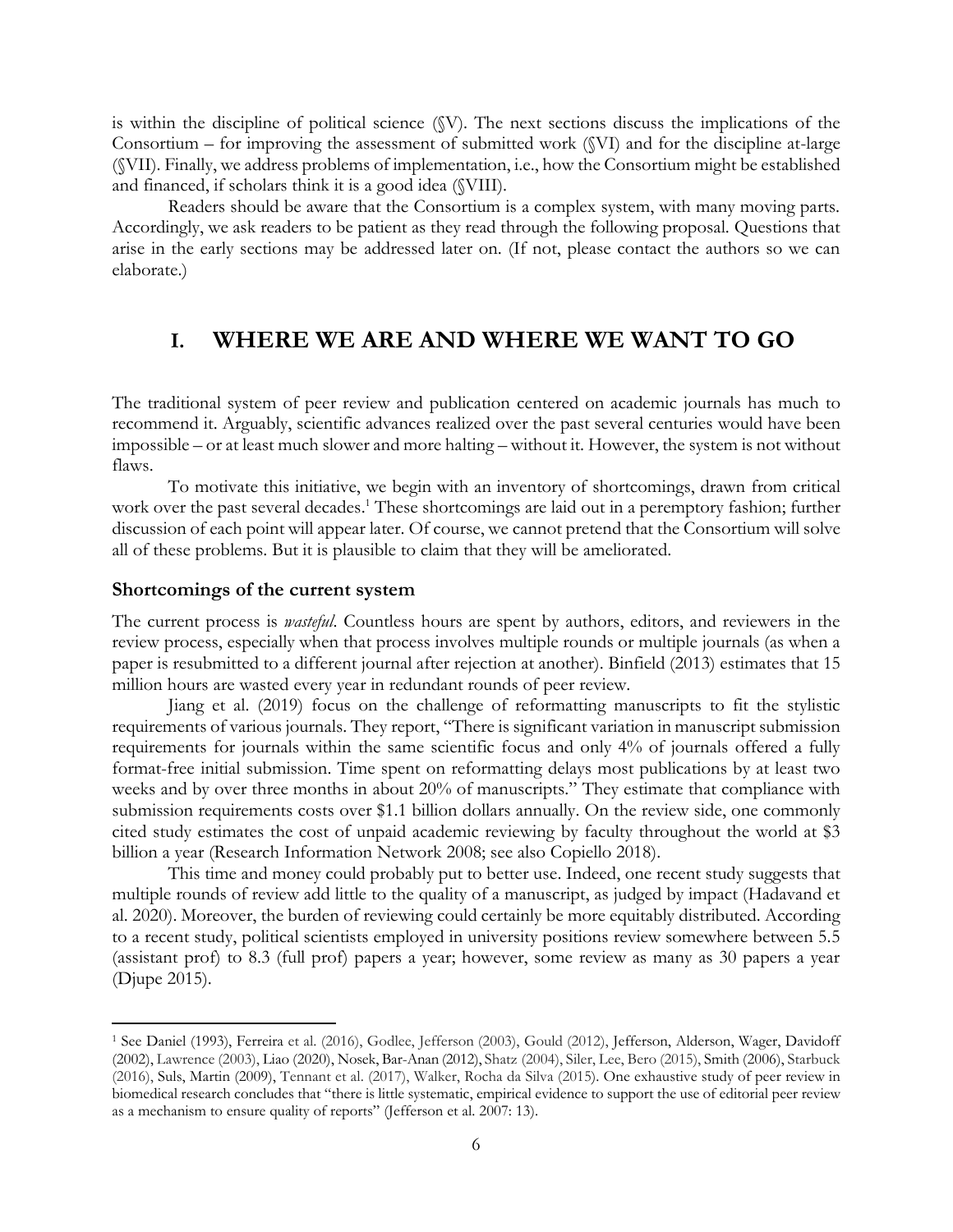The process is *slow*. For those studies that make it from submission to publication in a journal (not necessarily the journal they initially submitted to) the process is long (Azar 2006; Ellison 2002). Nosek and Bar-Anan (2012) report that a series of articles written by Nosek and various coauthors required two years from initial submission to final publication. We suspect that the analogous figure is much longer for less accomplished authors. So, new knowledge is made available to the public only after a considerable time lag.<sup>2</sup>

The process is *adversarial*. Authors beg to get in, and editors and reviewers fight them off. Frequently, reviews are written in a fashion that highlights shortcomings without identifying ways they might be overcome. Sometimes, reviews are terse, impolite, or even offensive (Akst 2010; Durning 2019). Sometimes, editors work hard to find ways to reject a paper, deviating from normal journal protocol and raising questions about due process (Borer 1997). Even under the best of circumstances, authors experience more rejection than acceptance (over time, the accept/reject ratio is less than one). All of this is discouraging for the author and may have a deleterious effect on her overall productivity and wellbeing (Horn 2016) – and, by extension, on productivity and wellbeing in the discipline atlarge.

The process is *uninformative*. Editors are forced to make an up or down decision on every submission, reducing the complexities of research – which are inevitably multidimensional and matters of degree – to a dichotomous outcome. Although the implicit hierarchy of journals provides some information about the quality of a work it is a very noisy signal (Starbuck 2005). Journals lower down in the hierarchy are less well known, so it is difficult to judge the quality of peer review or the standards used by the editors for decisions about submission. Finally, the primary products of peer review – the reviews, and the author's responses – are not usually made public so this information is lost.

Journals are *expensive* (Bergstrom 2001) and access *restricted*. Printing and distribution of hardcopy journals is costly, and publishers take a sizeable cut in profits and administrative overhead. It is perhaps not coincidental that the publishing market has consolidated in recent years, with a handful of countries controlling the lion's share of academic publishing worldwide (Altman, Avery 2015; Gans 2017). Rich libraries must ante up enormous sums of money to purchase access to journals. Other libraries reduce their costs by reducing their subscriptions, meaning that some journals are unavailable. Few scholars can afford to purchase journals (or articles) privately. Accordingly, those without a university affiliation are generally unable to access journals, which lie behind a paywall. Pre-publication versions of articles are sometimes available but are not regarded as authoritative; they also introduce confusion since pagination is different across the two versions and content may differ. To combat this problem, some disciplines have moved from traditional journals to open access journals and some governments seem to be moving towards demanding that government-funded research be published in open-access journals.<sup>3</sup>

The process is *exclusionary*. Some unknown quantity of work that might make a contribution to knowledge never makes it into print, either because journals won't publish it or authors don't submit it for publication. This is often the case when results confirm accepted wisdom, e.g., the null hypothesis cannot be disproven (Franco, Malhotra, Simonovits 2014; Nosek, Spies, Motyl 2012). It may also be the case for studies that are especially innovative insofar as the review process contains a bias in favor of the status quo (Armstrong, Hubbard 1991; Grayson 2002; Horrobin 1990; Mahoney

<sup>2</sup> Preliminary working papers may be posted immediately. However, they are not regarded as authoritative, and often undergo changes. This generates a confusing situation where several non-identical version of a paper circulate at the same time.

<sup>3</sup> In Europe, the "Berlin Declaration on Open Access to Knowledge in the Sciences and Humanities" and "plan S" seem already in motion [\(www.coalition-s.org/\)](https://www.coalition-s.org/). Meanwhile, there are rumours of a similar move in the United States [\(https://physicstoday.scitation.org/do/10.1063/PT.6.2.20191219a/full/#.XgMCQH0IM2c.twitter\)](https://physicstoday.scitation.org/do/10.1063/PT.6.2.20191219a/full/#.XgMCQH0IM2c.twitter).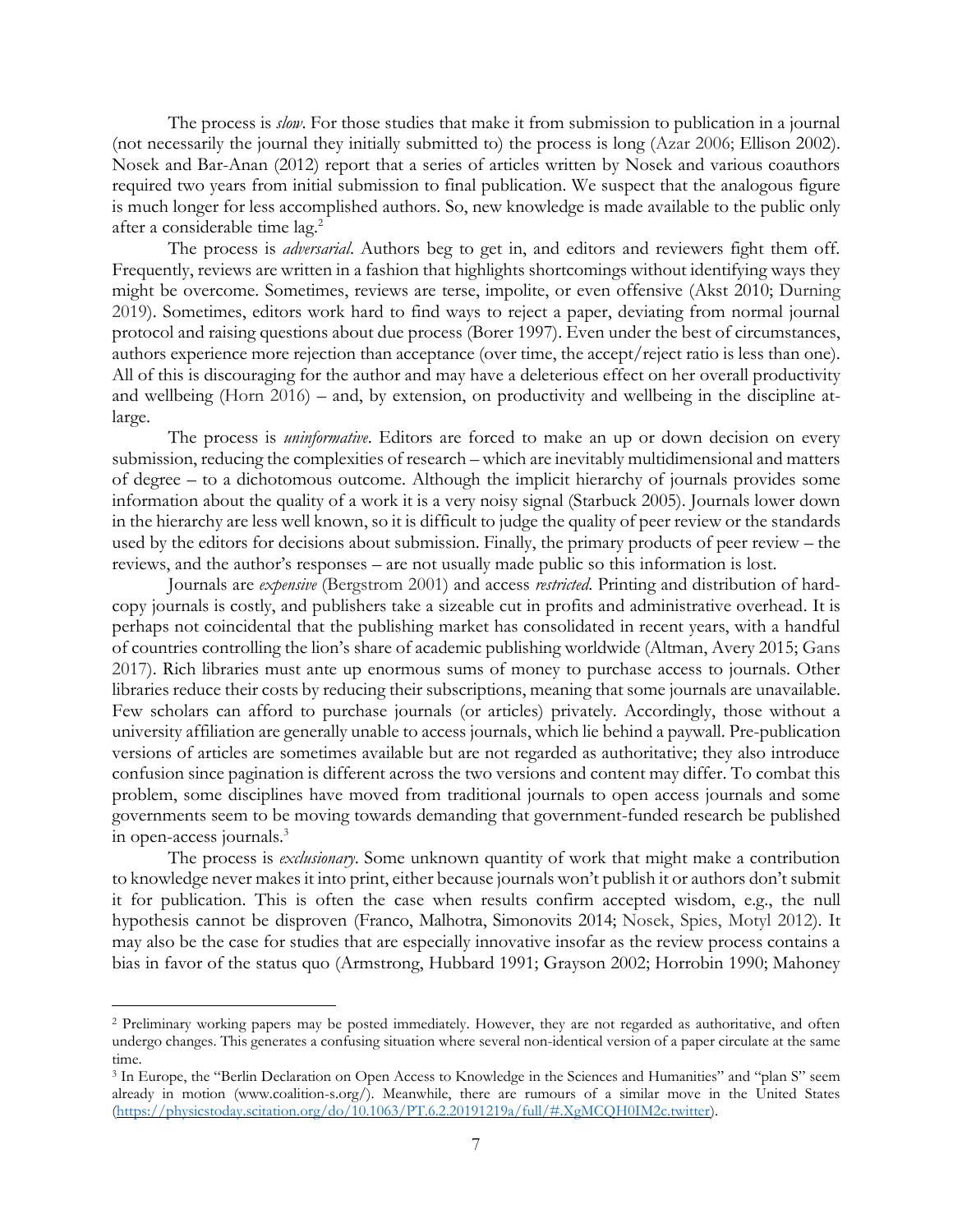1977; Rennie 2003). 4 Siler and Strang (2017) suggest a third pattern: novelty is embraced by reviewers but only if it does not threaten existing theoretical frameworks, leading to a superfluity of theories. In any case, it seems clear that a great deal of work is left unpublished, and this quantity may be much greater (as a share of total work) in the social sciences than in the natural sciences. Nosek and Bar-Anan (2012: 218) note that journal "rejection rates of 70 to 90% are typical in the social sciences, whereas rejection rates of 20 to 40% are typical in the physical sciences."

The process is *idiosyncratic*. The journal review process is subject to the editorial team, or the specific editor who is in charge of a manuscript, and the judgments of 2-3 chosen reviewers. Studies have shown (and readers' experiences can probably confirm) that reviews, and review outcomes, are highly stochastic (Lindsey 1988; Peters, Ceci 1982; Pressman 2014). Papers with absurd claims are sometimes accepted for publication (Bohannan 2013). Many highly influential papers were initially rejected (Gans, Shepherd 1994; Shepherd 1995). One recent study concludes, "Peer review is a diverse method of quality control, and applied inconsistently both in theory and practice, and generally lacks any form of transparency or formal standardization. As such, it remains difficult to know precisely what a 'peer reviewed publication' means" (Tennant et al. 2017: 4; see also Mackie 1998).

The process is *biased*. Reviewers often know the identity of the author whose paper they are reviewing – even if the review process is blinded – and this may affect their judgment. In particular, studies suggest that authors with close personal or professional ties to the reviewer (Jang, Doh, Kang, Han 2016; Sandstrom, Hallsten 2008; Teplitskiy et al. 2018; Wenneras, Wold 1997), male authors (Bagues, Sylos-Labini, Zinovyeva 2017; Hengel 2017; Wenneras, Wold 1997), and authors located at top universities (Tomkins, Zhang, Heavlin 2017; Zuckerman, Merton 1971a, 1971b), and authors located at American universities (Link 1998) are granted favorable treatment.

The process is susceptible to *fraud*. Plagiarism is more common than one might think (Stitzel, Hoover, Clark 2018). Some journals are completely fraudulent, or at least highly susceptible to fraud. In other cases, fraud is episodic, but nonetheless worrisome (Butler 2013; Ferguson, Marcus, Oransky 2014). Although more common in the natural sciences (Beall 2018), "predatory" publishing is on the rise in the social sciences as well (Hasan 2018).<sup>5</sup>

### <span id="page-7-0"></span>**Do we need pre-publication review?**

In light of these critiques one might wonder whether pre-publication peer review should be scrapped entirely. An alternative approach is for authors to publish their work in an on-line database (e.g., SSRN in the social sciences or arXiv in the sciences), after which it might be evaluated through an automated – but possibly anonymized – system of post-publication review (Florian 2012; Nosek, Bar-Anan 2010).

We are strongly in favor of developing more sophisticated systems of post-publication assessment (§VI). However, we don't think that such systems can entirely replace the functions now performed by pre-publication review.

First, and most important, any system of post-publication review encounters the same sort of problems that a pre-publication system of review encounters, as noted above. Post-publication review is no panacea.

The only problem that post-publication review entirely solves is *speed of publication*, as a paper is published as soon as the author decides to place it on the public domain. This may be a decisive

<sup>4</sup> John Pencavel (2014: 85), long-time editor of the *Journal of Economic Literature*, writes: "Because the error of publishing an inadequate or poor article is much more visible and conspicuous than the error of failing to publish an excellent article, editors (and even referees) tend to play it safe. They are inclined to turn away potentially controversial papers, those that receive mixed reviews, and those that are out of the mainstream."

<sup>&</sup>lt;sup>5</sup> This problem, unlike the others listed above, has become worse in the new world of online open-access publishing than it was under the traditional hard-copy journal-based system of publication.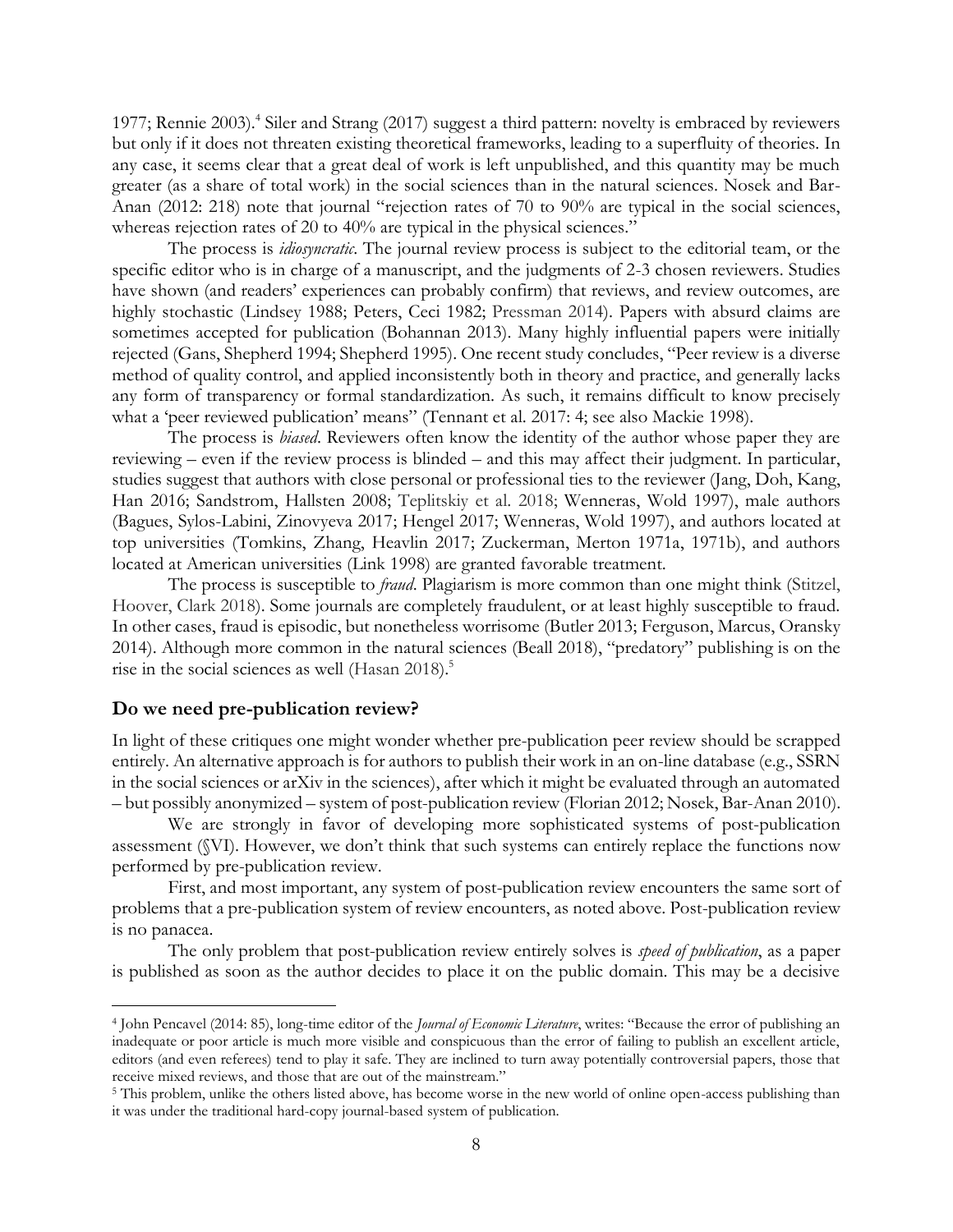advantage in fast-moving areas of science, where discoveries occur on a daily basis. But it is less of an advantage in slower-moving areas such as political science, which is not marked by decisive discoveries and where research is not as straightforwardly cumulative (Elman et al. 2020).

Second, some problems that are manageable in pre-publication review are impossible to manage in post-publication review. In particular, reviewers of an article post-publication know the identity of the author, and this is bound to introduce all sorts of biases, as noted. By contrast, a system of pre-publication review allows for the blinding of authors, and perhaps also of editors. Although imperfect (because sometimes knowledge of the author is impossible to disguise), the blinding process mitigates these biases.

Third, the peer review process often improves the quality of work, prior to publication. It may also improve the quality of research designs if these are reviewed prior to implementation (as part of a Registered Report). This would not be possible if peer review occurs after publication.

Fourth, if anyone can publish anything on an open platform such as SSRN a lot of drivel will be published, making it difficult—or at least time consuming—for research consumers to separate signal form noise. Social science offers a much lower barrier to participation than physics, so the experience of on-line science databases like *arXiv* is not necessarily a good indication of what we might expect in political science. Readers and reviewers in a post-publication system of review would have no way of sorting out the wheat from the chaff.

For all these reasons, we do not think that post-publication peer review can, or should, entirely replace pre-publication review.

#### <span id="page-8-0"></span>**Goals**

Leaving aside the pre/post-publication debate, let us think broadly about the problem of peer review and publication. What would an ideal system look like? What objectives should it strive to achieve? Nine core objectives seem fundamental.

First, such a system should be meritocratic and inclusive, treating all manuscripts and all authors equally. It is especially important to expand the scope of the discipline so that those on the periphery are included. This is not only an issue of fairness, but also of expanding our collective human capital.

Second, such a system should seek to publish all work that adds something to the sum-total of political science knowledge. Only work that adds nothing should be discarded. This addresses the so-called "file-drawer" problem and also assures that literature reviews and meta-analyses can draw on a field of studies that is as comprehensive as possible.

Third, such a system should help to enhance the quality of published work by assisting authors to craft better research designs (if papers are submitted as Registered Reports) and – once the data collection is complete – offering suggestions for revision. This requires a collaborative, nurturing relationship between editors, reviewers, and authors.

Fourth, such a system should offer reliable and unbiased signals to authors and end-users (readers) about the contribution(s) of published work. Since contributions may be of many sorts, this requires a multi-dimensional schema of assessment.

Fifth, such a system should be resistant to fraud.

Sixth, such a system should serve as a venue for discussion and debate, beginning with the review process and continuing thereafter in post-publication formats.

Seventh, the products of such a system should be freely accessible to all. These products include not only the published paper but also appendices, data, and other explanatory material that would assist those trying to understand, replicate, or build upon the published work.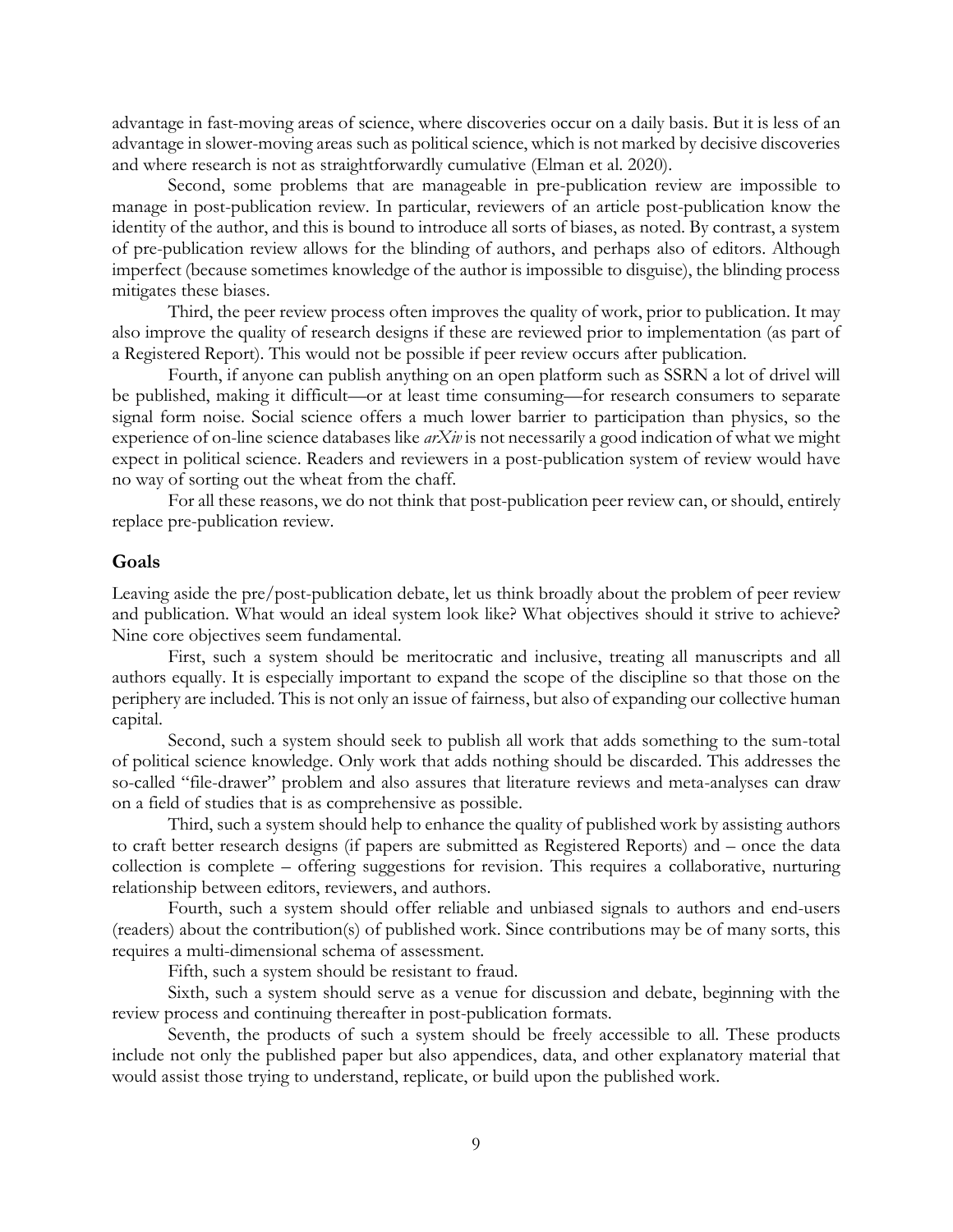Eighth, such a system should achieve these objectives in an efficient fashion, minimizing time and expense for all involved – editors, reviewers, authors, and their employers or funders.

Finally, such a system should not sacrifice ethical considerations such as the fair treatment of human subjects and the maintenance of confidentiality agreements.

<span id="page-9-0"></span>With these aims in mind, we turn to the specifics of our proposal.

# **II. ORGANIZATION**

In this section, we lay out the envisioned organization of the Consortium. *Members* of this body include all those who submit papers (authors) or review papers (reviewers). *Editorial teams* manage the review of manuscripts. An *Oversight committee* oversees the process of peer review and publication. An *Ethics committee* sets policies concerning plagiarism, the protection of human subjects, the confidentiality of authors and reviewers, and other matters. An *Executive Council* governs the Consortium. (Depending upon workload, the Executive Council could be merged with the Oversight committee.)

We now turn to a more detailed look at each of these bodies.

### <span id="page-9-1"></span>**Members**

Anyone who submits or reviews for the Consortium becomes a member (at no charge). The following information is requested…

- 1. *Name*
- 2. *Institution*
- 3. *Rank (if at a university):* non-tenure track, assistant prof, associate prof, prof
- 4. *Year of PhD*
- 5. *PhD institution*
- 6. *PhD advisors*
- 7. *PhD students*
- 8. *Subfield*
- 9. *Methodology(ies):* a list of methodological specializations that the member is conversant in.
- 10. *Gender*
- 11. *Publications*
- 12. *Availability for review:* Yes[default] No[elective]

Biographical information might be imported from Orcid or Google Scholar. (Orcid membership could be made a condition of participation in the Consortium.) Updates would be needed only when information changes. If the person is linked to an updated Orcid account and a curated GS profile, this too could be automated.

Membership might lapse if the individual is inactive for a period of time. Individuals may also be removed for malfeasance.

### <span id="page-9-2"></span>**Editorial teams**

Editorial teams are formed in an open market with minimal barriers to entry. Any group of political scientists could form a new editorial team at any time, subject to vetting by the Consortium, who would implement background checks on each proposal so as to avoid editorial teams that might be fraudulent.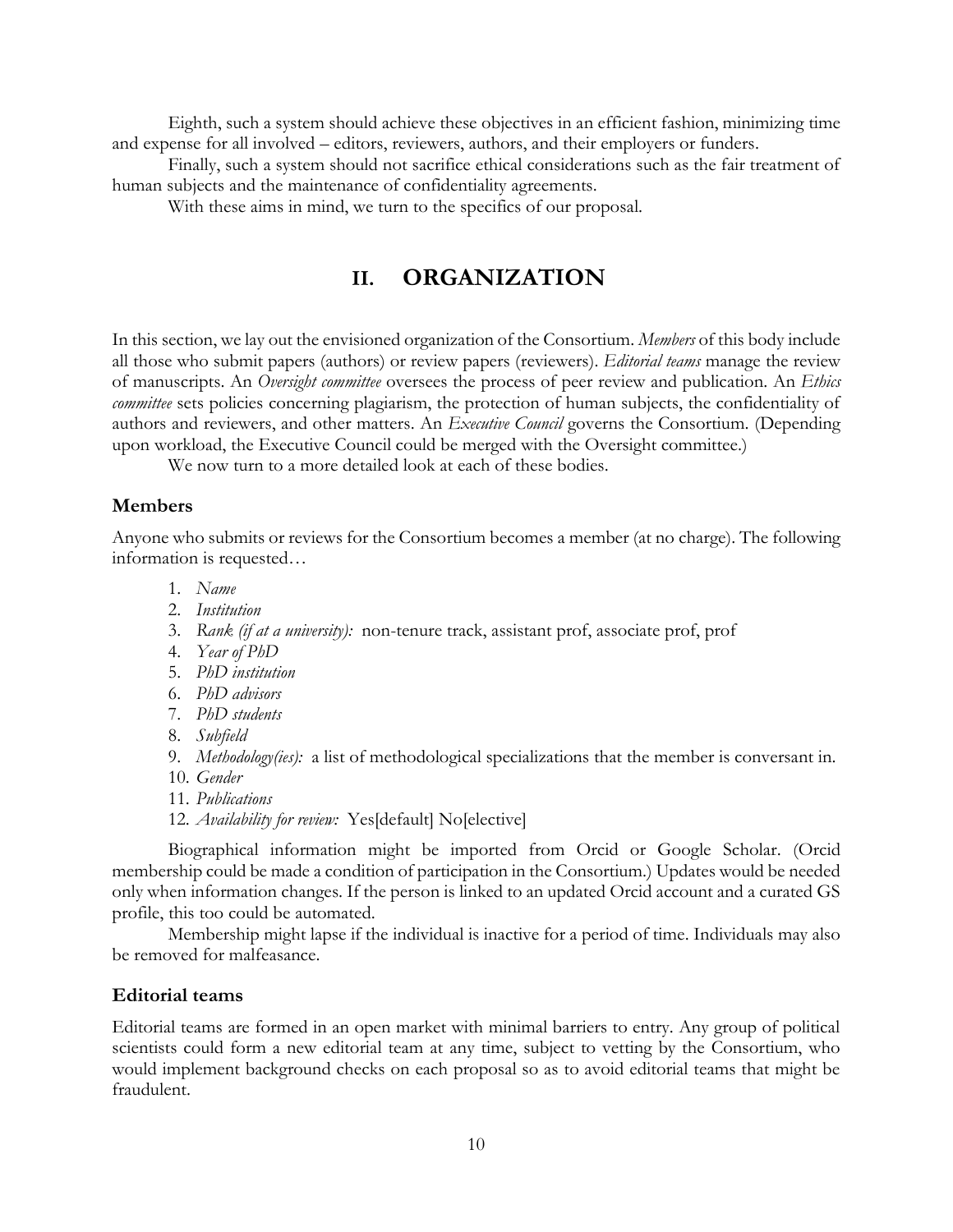If one is worried about excessive fragmentation one might impose some sort of requirement, e.g., (a) the number of people who submit to, or review for, the editorial team, (b) the number of published articles processed by the editorial team.

Even with this sort of requirement, barriers to entry would be much lower under the Consortium than under the traditional system of journal publication. Starting an editorial team requires only a set of people willing to take on the tasks of editing and another set of people (authors) willing to submit their work. The infrastructure is already in place. This, in turn, should institute greater competition among teams.

Editorial teams could set out distinctive missions, specifying the sort of work they are interested in publishing. Authors who wish to publish with that editorial team would work to achieve those objectives, or find another editorial team whose desiderata are more closely aligned with their own. Some teams might specialize in particular methods or epistemologies; others might specialize in particular substantive topics or areas of the world. Some teams might offer a venue for exploratory work, or for work that lays out new theoretical frameworks. Others might focus on work with strong internal validity, perhaps with the requirement that studies be pre-registered and reviewed prior to data collection (as Registered Reports). Some might specialize in disciplinary issues, book reviews, reviews of the literature, topics of public interest, or public policy.

There is no limit, in principle, to the number or type of editorial teams that might develop, and the size and composition of each editorial team would presumably vary with the volume of submissions and the number of discrete areas of expertise those submissions require. Likewise, we do not feel the need to define tight boundaries around what "political science" is, or should be. Indeed, the Consortium could easily be extended to include adjacent fields in the social sciences.

Teams would institute their own rules for self-selection. Some teams might by chosen by, and responsible to, organized sections of APSA (Comparative Politics, Politics and History,…) or associations (Western, Southern,…). The only caveat is that rules for selection be publicly stated and adhered to. An editorial team that does not follow its own rules is subject to suspension.

Each editorial team would select a title, just as journals do. The title would be noted prominently on the front page of every article published under their auspices. We suspect this will provide an identity for the team, even though – in contrast to a journal – teams would not have distinctive fonts, formatting, or hardbound copies to distribute.

The number of teams in operation at any given point in time would be subject to demand. If authors do not like the options available they are free to start a new team. If an editorial team loses traction (i.e., submissions) it may fold or merge with another team.

Presumably, competition among editorial teams will have positive effects on the peer review process. If an editorial team is slow to review papers, chooses idiosyncratic or uninformed reviewers, or is negligent in some other respect, authors can defect (submitting future papers to a different team) or start their own team. At the same time, teams can build brands that add structure, and information, to the system.

Editorial teams would choose how narrowly or broadly to craft their brand. This includes methodological as well as substantive matters. A narrow brand presumably encompasses a smaller set of potential authors. However, a large brand may be so diffuse that it is perceived as meaningless; it doesn't stand for anything and hence is unattractive to authors.

It is difficult to predict how the competition among editorial teams might sort out. Conceivably, the array of teams in the Consortium might look very much like the current system of journals, though we suspect it will be a somewhat smaller field.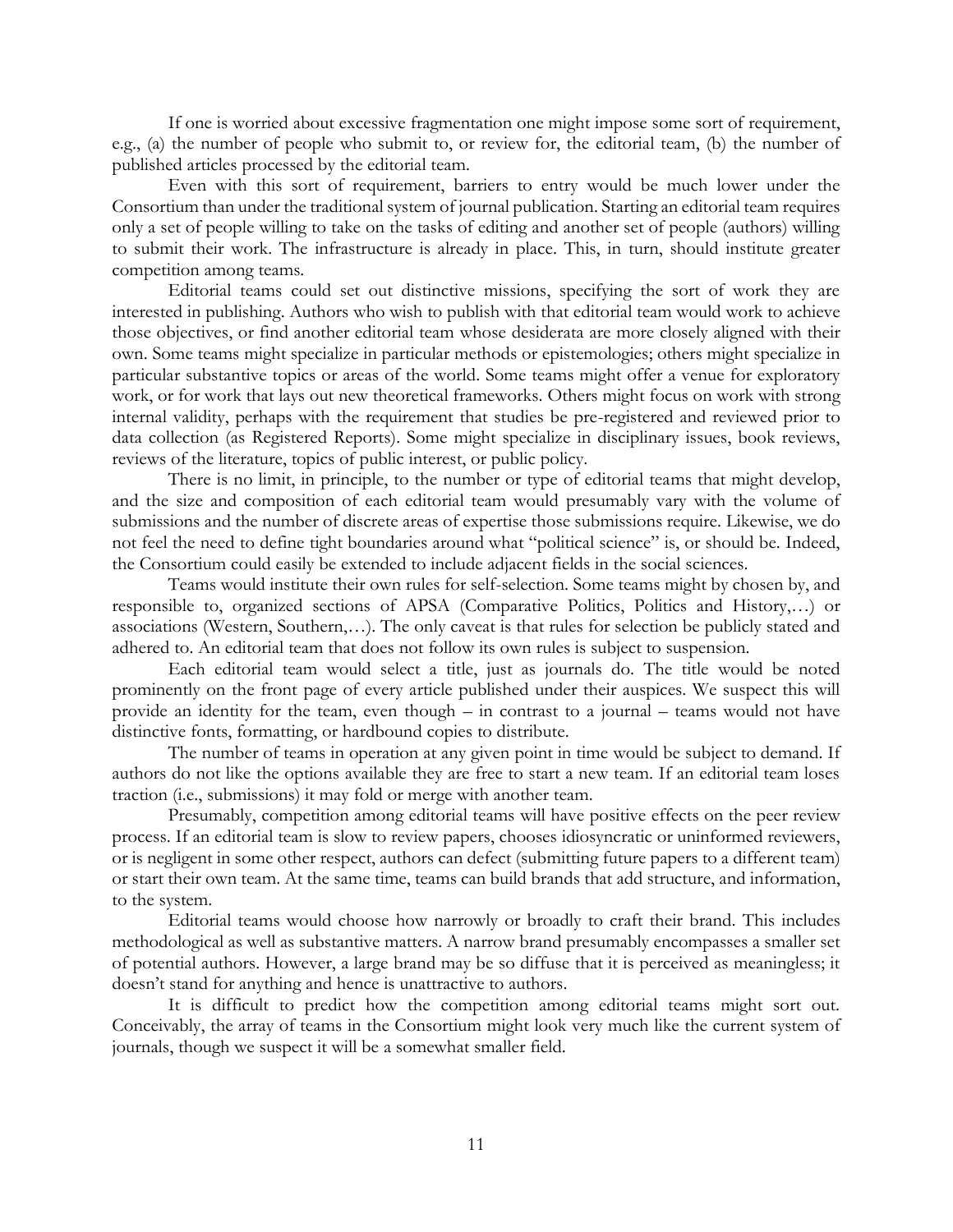### <span id="page-11-0"></span>**Ethics**

Any venture of this magnitude has myriad ethical ramifications. To grapple with these issues in a coherent and comprehensive fashion we envision an Ethics committee. Though we cannot predict what might result from that committee's deliberations, we want to highlight several issues.

Ethical issues associated with peer review are not very different under the Consortium than they are under the current journal-centered regime. Authors retain control of what they make public in their article and background materials, so it is their judgments about issues of transparency and replication that count. (It is not clear that this is the case for all journals.)

One issue is a little different. If the Consortium becomes the primary system of publication in political science it will contain an enormous database including all reviews, initial drafts, communications between author and editor and between author and reviewers. It seems inappropriate to make this information available to the editors of every editorial team. However, it is important to make the previous history of an editorial team available to *that* editorial team. This follows current journal practice. (Every new editor of the APSR is privy to the APSR archives.)

Another issue concerns the measurement model (§V). Since this draws information from the biographies of reviewers, publication of the entire database would make it possible to identify who reviewed a given paper. However, it is vital that the measurement be open to public scrutiny. To achieve this without compromising reviewer identity we would need to carefully vet, and monitor, anyone who seeks to work with the entire database.

### <span id="page-11-1"></span>**Governance**

The Consortium is a system of multi-level governance in which each unit enjoys some degree of autonomy but must also coordinate with the others. As with any system of multilevel governance there are questions about what degree of centralization is optimal. Our intention is to offer editorial teams as much freedom as possible to run their ship as they see fit, while maintaining the economies of scale offered by the Consortium and preserving a set of core features that all teams follow (and can presumably agree upon).

Even so, there will be plenty of issues to resolve in this complex and evolving system. A proper governance structure must be in place to deal with disagreements in the present and to meet new challenges in the future.

In our view, the Consortium should be primarily accountable to its members – in particular, the editorial teams who perform most of the work of the Consortium and, presumably, represent the various intellectual currents of the discipline. Accordingly, each editorial team might select a member to join the Executive Council, with votes distributed according to the number of papers reviewed by each team.

Special committees such as the Oversight committee and Ethics committee could also be selected by the editorial teams. If there are a small number of teams, committees might be constituted by allowing each team to select one member. If there are a large number, a system of elective representation will need to be instituted in which teams nominate and vote for members, with votes weighted by the size (number of papers reviewed) of each team.

Committees would presumably conduct most of their work through online interfaces. Faceto-face meetings could be planned once a year at APSA, and virtual meetings (via Skype) could occur as needed.

Above the Consortium, we can envision a relationship with the American Political Science Association (APSA). In this capacity, the APSA Council might serve a general oversight function, while decisions about internal governance would be left to the Consortium. Another option would be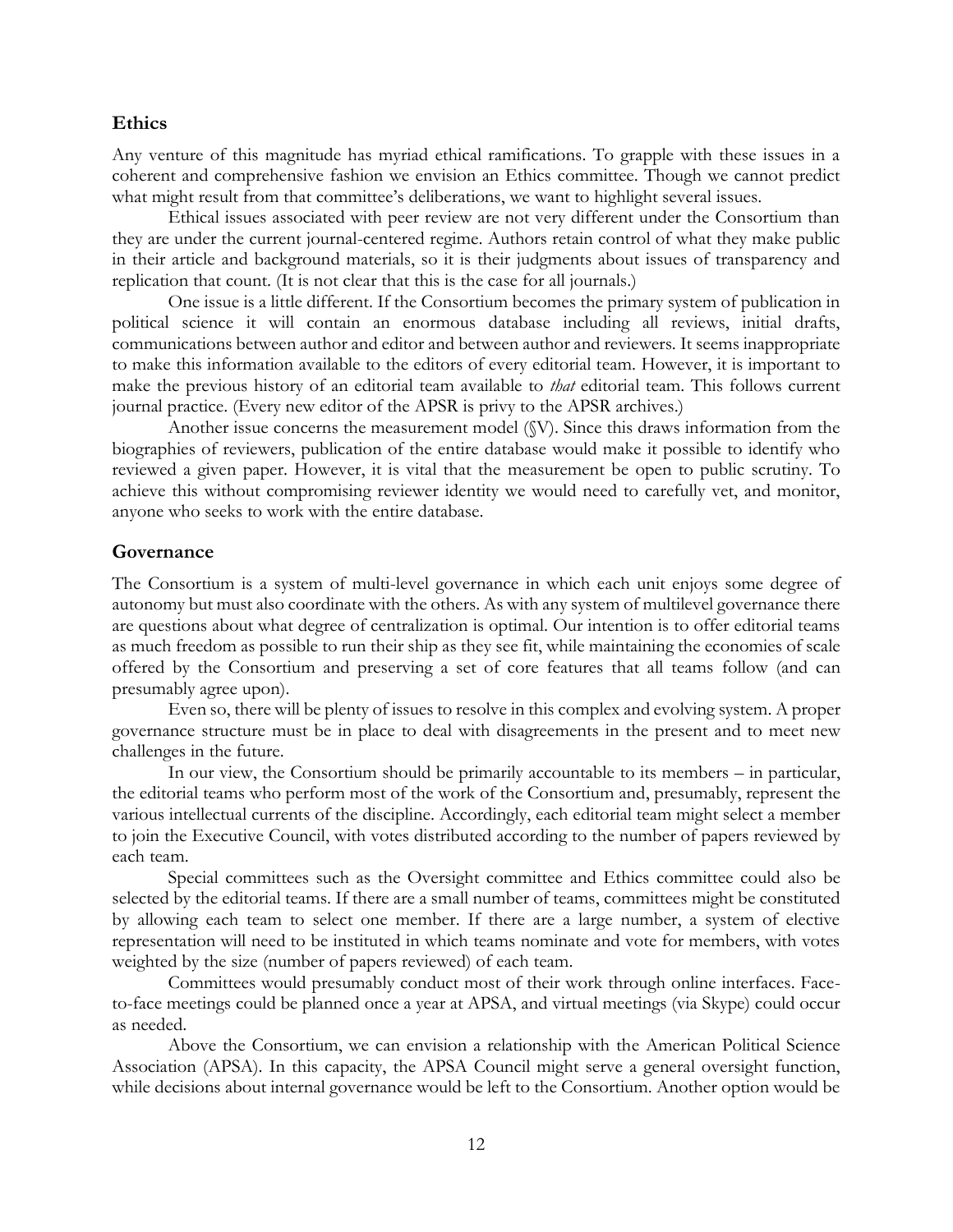<span id="page-12-0"></span>to associate with an existing body (e.g., CQRM) or to develop a stand-alone body with its own taxexempt ID, so as not to be beholden to any organization.

## **III. PROCESS**

Under the Consortium, the peer review and publication process would work something like this...

- 1. An author submits a blinded version of her article to the Oversight committee. She signs a consent form to publish the paper if it is not desk-rejected. She is asked to specify if she thinks any criteria of assessment (see §IV) do *not* apply to her paper. She is also asked to submit any background materials (appendices, data, code, et al.) that will appear along with the article and a data storage and transparency plan that explains her choices about what to make public and what to keep private – including a discussion of ethical issues and IRB agreements. If the author intends some of these background materials to be available only to reviewers, this must be clarified. Finally, the author identifies five editorial teams, in order of preference, as possible destinations for her article.
- 2. The Oversight committee checks to make sure the materials are anonymized. To check for redundancy, the manuscript is compared to all published papers, books, and papers previously submitted to the Consortium using plagiarism detection software (e.g., CrossCheck). Any potential problems that arise are dealt with by the Oversight committee.
- 3. The article is sent to the five editorial teams identified by the author, in order of preference. Each team may decide to send the paper out for review or decline. If the latter, they indicate whether they believe the paper should be published at all. If all five teams refuse to review, the paper is sent back to the Consortium, which makes a final decision on whether or not to desk-reject the paper, taking into account feedback from the five editorial teams. If the decision is to desk-reject the author may be given an opportunity to resubmit, and some guidelines on what would be expected in that resubmission. If the decision is to publish, the Oversight committee designates an editorial team to supervise the review process. That team must accept the responsibility of overseeing the review process, though it need not publish the manuscript under its masthead.
- 4. The chosen editorial team identifies six reviewers (and back-ups if any of these decline), optionally drawing on recommendations provided by the Consortium database and measurement model. Reviewers fill out a survey, assigning scores to the manuscript across different dimensions (§IV). For each question, they specify their level of confidence. They also offer written comments, which should explain their scores and offer suggestions for how the manuscript might be improved.
- 5. Invitations to reviewers are issued from the main Consortium office, without identification of the editorial team that is in charge of the manuscript. (This ensures that reviewers do not tailor their comments and scores to norms and standards that are perceived to be specific to that team.) The review process is double-blind or triple-blind, according to the policies adopted by the editorial team.
- 6. Reviewers and authors may contact each other at any point in the process in order to clarify points about the manuscript or the reviews. Communications occur through an anonymized protocol (a la *Craig's List*) so that anonymity is preserved. (This should streamline the review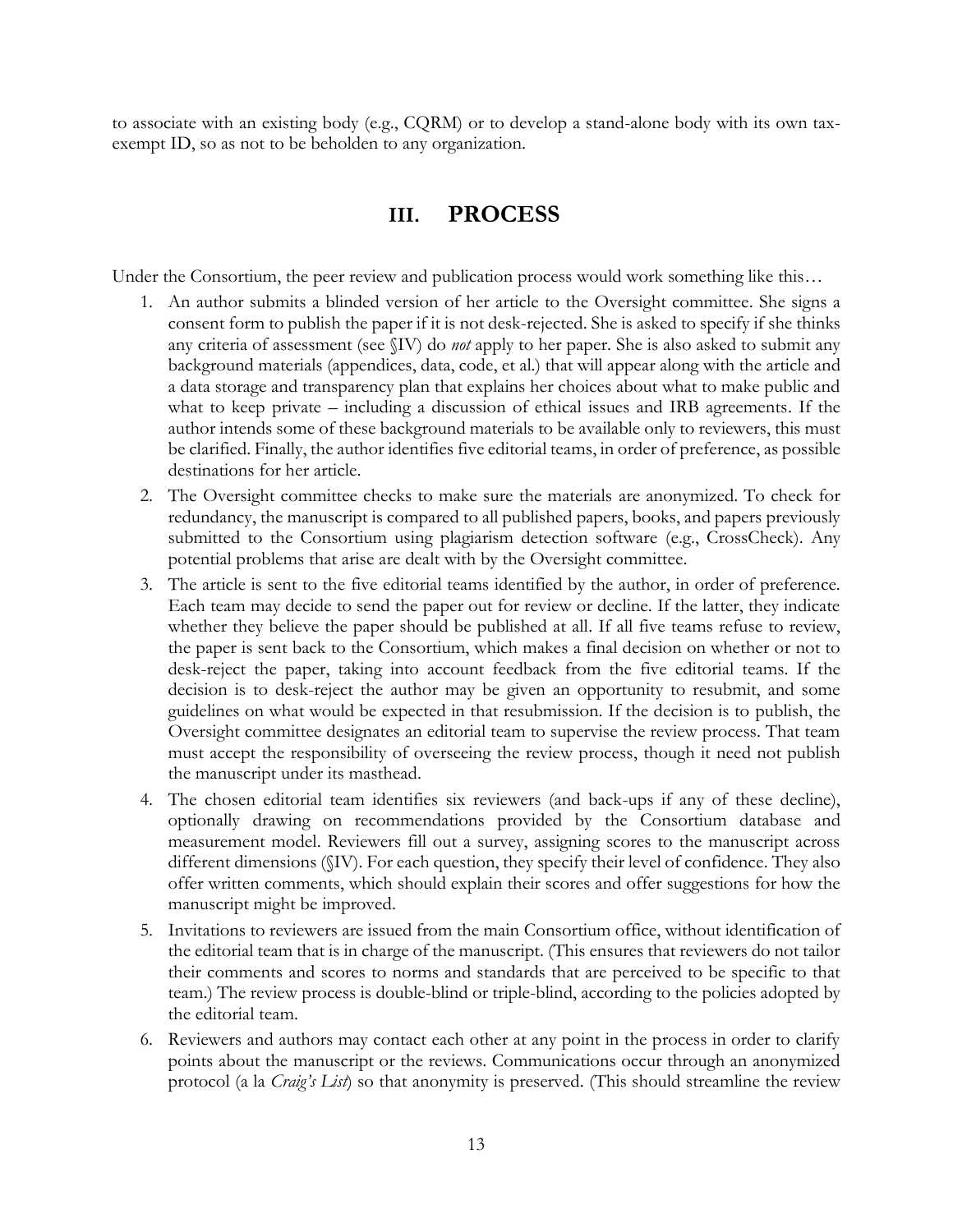process, which is constrained to two rounds of review and therefore must come to a conclusion expeditiously.)

- 7. The manuscript may be withdrawn if the author and a majority of reviewers agree. (We expect this will occur only in a few very rare cases, e.g., where the reviewers notice problems that were not identified at the desk-reject phase.)
- 8. If not withdrawn, the author is expected to revise in light of comments and scores received from the reviewers, and to resubmit. After this point, no further modifications can be made to the article or the background materials. If background materials are housed separately these must be submitted with a time-stamp. (This eliminates the possibility of slippage between the version that is reviewed and the version that is published.)
- 9. In the second round, the six reviewers are asked to review the author's responses and the revised manuscript, along with each other's scores and comments, and to revise their own comments and scores. They are discouraged from raising new issues (unless they are a response to changes the author made in the revised manuscript) as the author has no further opportunity revise.
- 10. The author is given one last opportunity to respond to the reviewers' comments and scores though she is not permitted to alter the text of the article or the background materials.
- 11. Three *breadth* reviewers are chosen by algorithm to answer just one question the paper's breadth of appeal to the discipline. (This question is also addressed by the six main reviewers.) The algorithm chooses three people whose work falls in different subfields, none of which is the paper's (declared) subfield. They view the final (revised) version of the paper and are not privy to the reviews. Presumably, this reviewing task can be accomplished by perusing the paper's abstract, introduction, and conclusion.
- 12. The editorial team now makes a final decision about whether to publish the paper. If rejected, the paper goes to the next editorial team on the author's list (if that team has not already deskrejected the paper) and so on until a team accepts the paper. If no team on the author's list of five claims the paper it is published without an editorial masthead, as a free-standing paper in the Consortium. (This is analogous to a book published with a university press outside of any book series.)
- 13. The article is copy-edited, typeset, and published on-line under a Creative Commons license. The title of the editorial team (if any) appears prominently on the front page of the published article, along with the editor and the team who oversaw the review. Following the article are the products of the peer review process – the reviewers' final written comments (anonymous), the author's final responses to those comments, and the reviewers' final scores – including the raw scores, adjusted scores from the measurement model, and confidence intervals around those adjusted scores. If the editorial team has chosen to write a review of the manuscript, this also appears.
- 14. Post-publication, a digital community space allows discussion of a published paper to continue. Here, any member of the Consortium may comment on the article and the author may respond. Authors may also submit corrected versions of the manuscript or background materials. Each entry would be permanent and attached to a unique DOI. Each comment would include the author's name, institutional affiliation (if any), and email, so as to discourage scurrilous comments. No editing would be required except (if necessary) to redact inappropriate comments.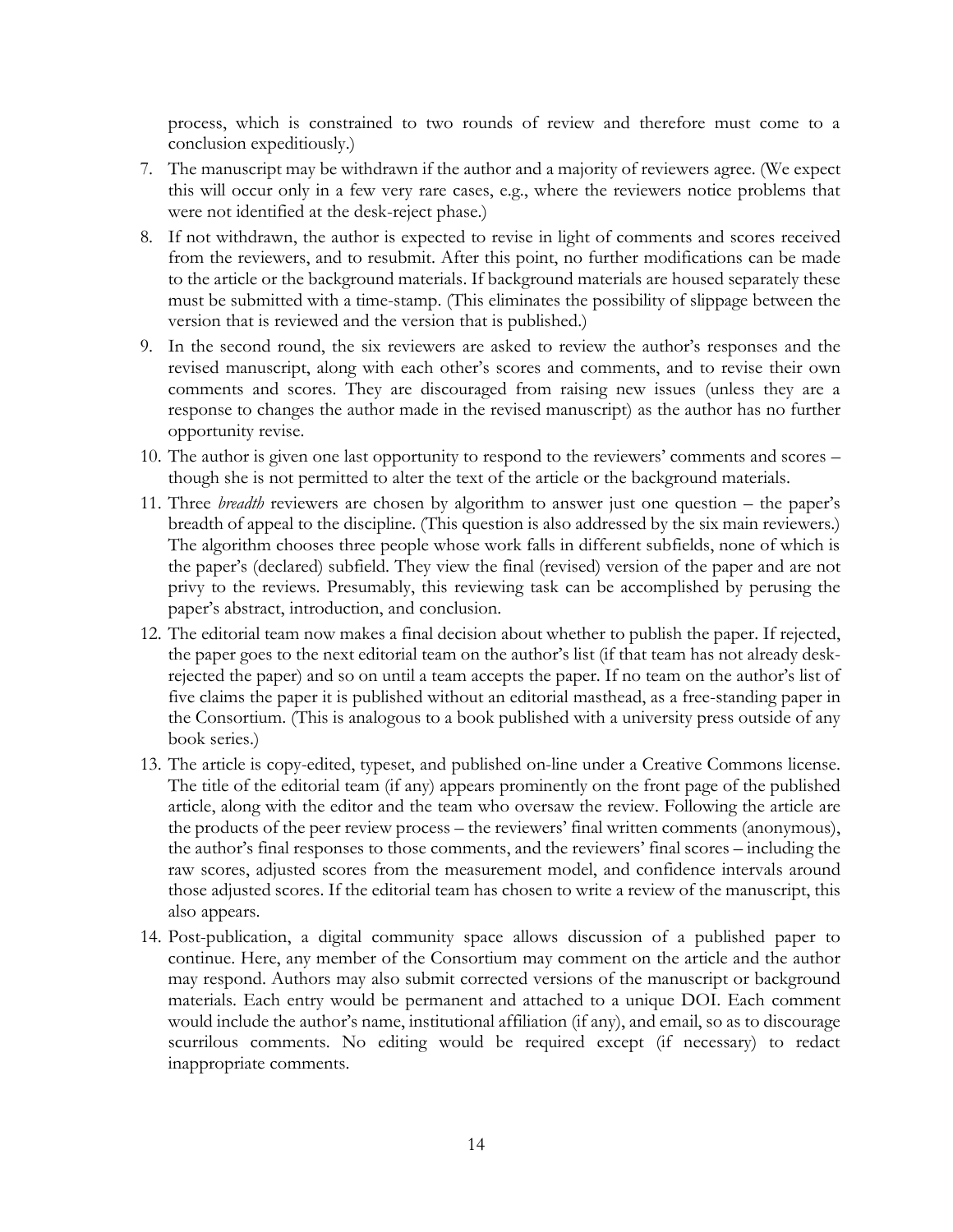15. Where serious mistakes in a published work are discovered the editorial team that supervised the review process makes a decision about retraction or correction. Reviews and scores accompanying the original article may be withdrawn or revised.

This is the process, in a nutshell. We turn now to a more detailed consideration of various aspects.

### <span id="page-14-0"></span>**Choosing editorial teams**

Upon submitting an article the author chooses a set of five editorial teams, in order of preference. To help with this decision, basic information about each team would be readily available. This includes information provided by each editorial team, e.g., their title, names of editors, and mission statement. In addition, statistical information would be generated by the Consortium database, e.g., number of submissions, mean submission ranking (1-5), number of desk-rejects, number of articles reviewed, number of published articles, mean article length, minimum article length, maximum article length, mean article score (raw and adjusted, across each dimension of assessment laid out in §IV), acceptance rate, mean time under review (counting only periods when an article is in the hands of the editorial team), mean length of written comments, mean reviewer score (a rating provided by each author at the end of the review process that rates the helpfulness of the reviews received for her article), mean Google Scholar citation count of published articles and reviewed articles.

Statistics would be aggregated at one- and five-year intervals and could be updated on a weekly basis. Tables containing this information could be organized by the user so that editorial teams are rank-ordered according to a chosen criterion, or set of criteria.

### <span id="page-14-1"></span>**Desk rejection**

If five editorial teams decline to review an article the decision to desk-reject becomes the responsibility of the Oversight committee. This committee may delegate decisions to individual members or to staff; but it must oversee the process and ensure consistency.

In making a determination, the committee should not try to estimate the potential of the paper *after* revision, as they have little control over that process. If they have specific suggestions, and especially if they have an idea for revision that might bump a paper above the threshold, they should communicate this to the author as part of their decision to "desk reject with possibility of resubmission."

Of course, this does not solve the core problem of establishing where the threshold of acceptance should lie and how it should be applied across submissions of very different sorts. Not everything deserves to be published. But everything that adds something to the sum-total of human knowledge should be published. This is our motto.

One way to ensure that this motto is achieved is to adopt a rule that a paper is published if any member of the Oversight committee recommends publication. Accordingly, once a paper reaches the committee it might send it direct to the member(s) who is most likely to be positively disposed. (Since committee members are chosen by editorial teams, and in some sense represent those teams, there is an expectation that if a committee member from a particular team recommends publication her team will be willing to review that paper.)

The rationale for this inclusive protocol may be briefly stated. First, if the Consortium comes to serve as the principal vehicle for publication in political science then papers rejected by the Consortium have no other publication options. Second, the long-term import of a publication may not be immediately apparent. Third, publishing a bad paper is probably less harmful – especially if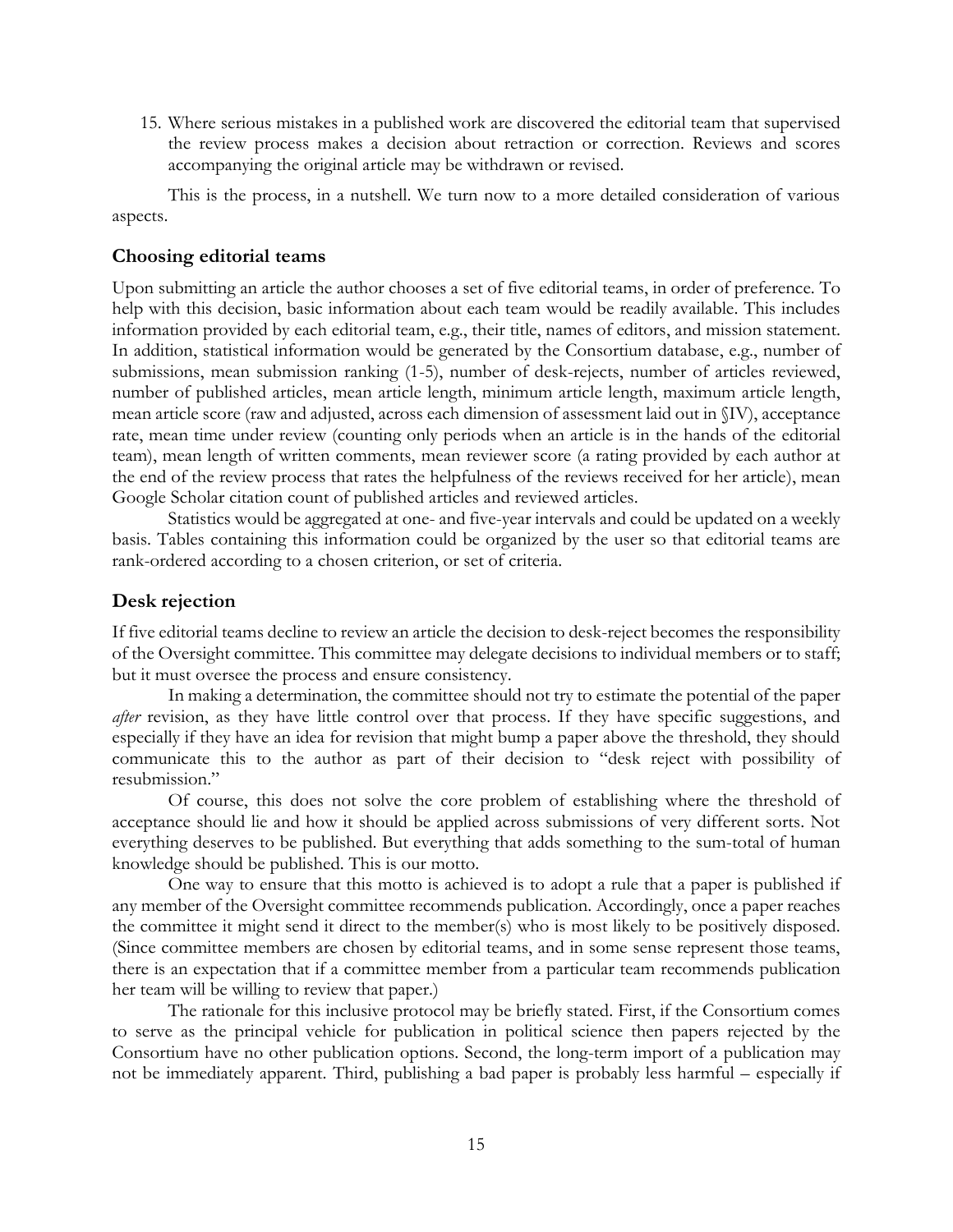accompanied by poor scores and critical written comments, indicating its low quality – than failing to publish a good paper.

Of course, different standards must be applied to different sorts of contributions. A diverse field such as political science does not facilitate a single threshold of "soundness," on the model of PLOS and other mega-journals (Bjork, Catani 2016; Spezi et al. 2017). For a replication, the key issue is research design and an honest portrayal of results (no hatchet jobs). For a paper that purports to offer a new theory, the standard must focus on the theory. And so forth.

We need not speculate about what portion of submissions might be rejected by the committee. This obviously depends upon the volume and quality of submissions. It is worth noting that some science mega-journals reject nearly half of their submissions (Bjork, Catani 2016: 10). They are not come-one-come-all publication mills, as sometimes portrayed.

In any case, if a large number of papers on a given subject, or with a given methodology, are desk-rejected it may behoove the authors of those papers to form their own editorial team under the auspices of the Consortium. They would then be free to accept papers for review and publish their own brand of political science. Of course, they would also be responsible for finding reviewers for those papers.

As a practical matter, the decision to review a paper implies that trusted reviewers can be found to conduct that review. If this becomes a problem for low-quality submissions it may be necessary to desk-reject those submissions. This issue will need to be sorted out over time, and may vary across subfields or methodologies.

In any case, worries about an avalanche of bad submissions to the Consortium may be overblown. Desk-rejecting a very bad paper is not very time-consuming; the worse it is, the easier the decision. If a paper manages to beat the threshold and goes out for review but comes back with poor scores the author is obliged to publish that paper, whose scores remain in the public domain in perpetuity. (The rare exception is if the author and a majority of reviewers agree it should be withdrawn.) There are substantial reputational costs for submitting a poorly constructed paper, even if – one might say, *especially* if – it is published.

### <span id="page-15-0"></span>**Editorial responsibilities**

The editorial team in charge of a submission has six mandatory responsibilities and one optional responsibility.

*Accept or reject*. They must decide whether to publish the paper under their rubric, or not.

*Dimensions of evaluation*. They must decide which dimensions of evaluation (§IV) are relevant for a paper. For example, if a paper is purely theoretical, dimensions of evaluation dealing with validity are not applicable. These irrelevant dimensions should not appear before reviewers, lest they cause confusion. To be clear, this is not an expression of the editors' preferences (what they care about) but about the dimensions of evaluation relevant to the paper under review – relevant, that is, to at least some audiences (even if not to the editors).

*Recruitment.* They must recruit a full (or nearly full) complement of reviewers and make sure that these reviewers follow through with their responsibilities in a timely manner. A system of reminders and nudges may be programmed through the Consortium system, but sometimes the editorial team will need to send notes to motivate wayward reviewers or to judge complex situations where a review may not be forthcoming.

*Redaction*. If there are scurrilous comments in the reviewers' reports or the author's responses the editors must redact those comments – ideally, before it reaches the other party but in any case before it is published.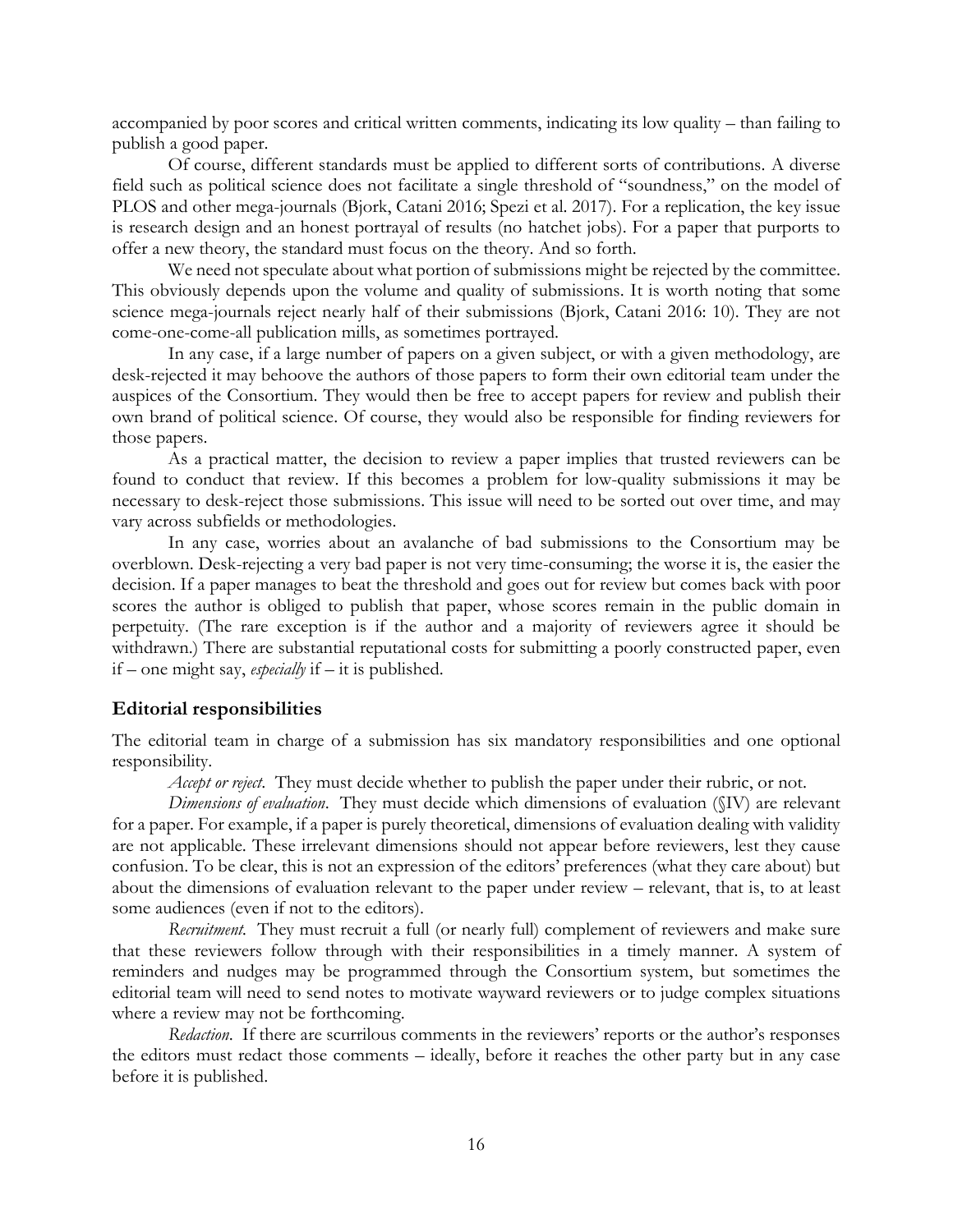*Reviewer rating*. To give feedback to reviewers, and to motivate them, the editorial board must rate each full reviewer on a five-point scale. To what extent have they been helpful in providing direction to the author for improvement? Have they given enough clarity and detail in their written comments? Have they refrained from scurrilous comments? Are their written comments in sync with their scores? (Do they explain low scores?) Have they revised (or at least explained) their comments in the second round, in response to the author's responses? Have they approached their task in a conscientious and timely manner? If there are extenuating circumstances (e.g., an emergency contingency in the reviewer's life), this should be taken into account when assigning a reviewer's rating. (This is a fair bit of work so if it becomes onerous it might be reconsidered. Some of these issues would be picked up in the MM, e.g., reliability, length of comments, timeliness.)

*Misconduct or serious error*. Cases of plagiarism and other varieties of fraud must be judged by the editorial team, in consultation with the Ethics committee. If, after publication, it is realized – by the author or by other researchers – that a paper is marred by serious error, the editorial team will need to make a decision about retraction or correction. Reviews and scores accompanying the original paper might be withdrawn or revised. Although the editorial team handles day-to-day issues, the Ethics committee should oversee their decisions and provide a court of appeals when there are disagreements (either within the editorial team, with the author, with reviewers, or other parties).

*Editorial reviews (optional)*. In addition to the foregoing mandatory responsibilities, the editorial team may choose to write its own "editorial" review of the paper, assigning scores (across the standard dimensions) and written comments. These will not be included in the measurement model but they will be made public, under the signature of the managing editor or the entire editorial team. Editorial reviews conducted during the first round would presumably reflect on the reviews, perhaps offering an opinion about which issues raised in the reviews are most crucial and perhaps taking issue with some of the reviewers. If revisions are recommended by the editors they should clearly state whether those revisions are necessary, or necessary and sufficient, for publication under their masthead. We would not want editorial teams to demand revisions and then reject a manuscript that has successfully implemented those revisions. (Note that this might make the paper *less* suitable for publication with a different editorial team.)

An editorial review offered in the second round can comment on a paper, and on the reviews, but is not in a position to request revisions – for the obvious reason that the second round is the final round.

In any case, editorial teams who wish to play a more active role in the process may do so. Editorial teams who feel that the reviewers know best, or do not have time to devote to this task, may avoid it.

### <span id="page-16-0"></span>**Choosing reviewers**

The choice of reviewers is perhaps the most consequential aspect of peer review. If the reviewers are qualified and conscientious the review is likely to be timely and helpful. If not, then not.

Finding those qualified, conscientious, and available reviewers is no easy task (Chetty, Emmanuel, Laszlo 2014; Stafford 2018). Journal editors must first identify potential reviewers, wait for a reply, and then find new reviewers if the first group refuses or accepts but does not fulfill their duties in a timely fashion.

The Consortium database would assist this arduous process by suggesting eligible reviewers. In principle, the entire system of reviewer choice could be automated. However, we are not sure how feasible it will be. Consequently, we assume that editors will play a role. How often they choose to deviate from algorithmically derived suggestions is up to them.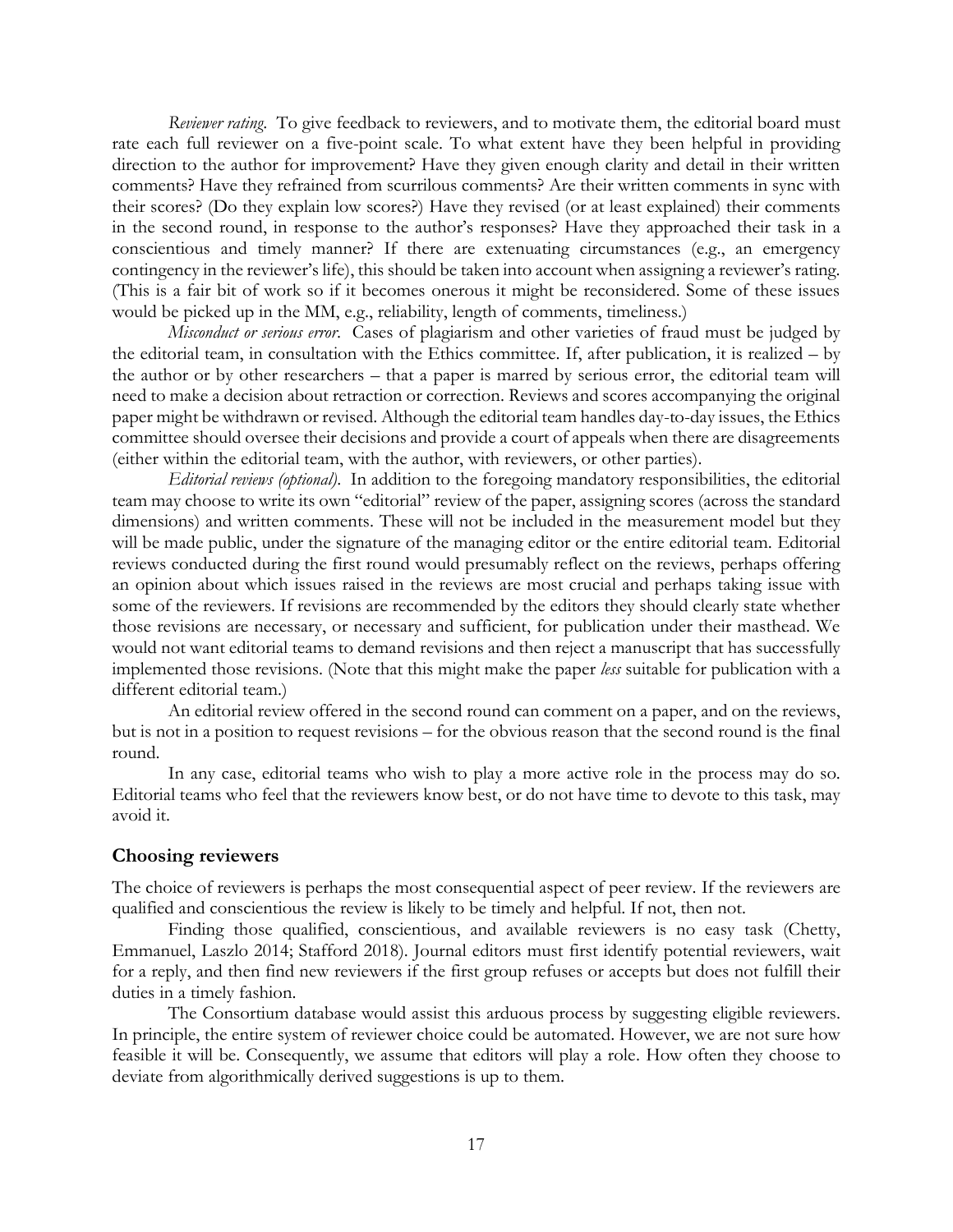In any case, we suppose that the algorithm and the editors would aim for a balanced team of six reviewers, where individual reviewers satisfy somewhat different desiderata.

*Subject knowledge* could be judged by the overlap in work between (a) the paper under review and (b) all the papers published by the potential reviewer. Assuming the latter are in the Consortium database or are accessible through a library portal, one could match (a) keywords, (b) words in the abstract or full text, and (c) references. More holistically, the MM (see §V) could match reviewers to papers both by comparing the topic compositions of potential reviewers' published work to the topics in the paper under review, and by matching paper topics to scholarly communities, and recommending reviewers hailing from those communities. We believe this will be superior to relying on vague descriptions of the reviewer's area(s) of expertise.

*Methodological knowledge* could be judged in a topic model by overlap in the use of key methodological terms ("panel design," "IRT," et al.). Again, the scholarly network and topic modeling aspects of the MM that we describe in §V can do a lot of the work here, improving on simple keywordmatching approaches.

*Conscientiousness* could be gauged by a reviewer's track record. How promptly are reviews completed? Has she ever failed an assignment (gone AWOL)? Assuming editorial teams rate each reviewer (discussed above), this would offer a strong basis for judging conscientiousness.

*Personal links to the author* could be gauged by a network analysis that takes into account the place and year of PhD, departmental affiliations, coauthorships, and so forth. We presume that members of the author's department, her PhD students, and her former PhD advisor, would be excluded. Others who are less closely linked to the author might be chosen, but it is an issue editors should be aware of. Presumably, one would want a mix of "close" and "distant" reviewers. The "scholarly community" membership estimates produced by the MM may prove especially useful here, helping editors to find appropriate reviewers, while balancing community match with breadth of perspectives. As we mention above, it would be possible to provide editors with tools that would allow them to generate selections of recommended reviewers that would allow them to best estimate quality from the perspective of their intended audiences.

*Availability* could be gauged by looking at how many review assignments the potential reviewer has been given over the past year, and how many she has outstanding (not yet completed). And, of course, by checking whether the reviewer has listed herself as available in her Member profile.

### <span id="page-17-0"></span>**Motivating reviewers**

The task of finding qualified reviewers who will carry out their task diligently has become more difficult in recent years. There are many time-demands on academics and little payoff for conducting careful reviews.

The Consortium offers several possible mechanisms for incentivizing reviewers. (We leave open which of these, or which combination, might be implemented.) Each draws on the unique feature of the Consortium – its comprehensiveness. If most political scientists publish in the Consortium this gives the Consortium a variety of instruments that are not available to the editor of a traditional journal – particularly if that journal occupies a lower rung in the journal hierarchy.

First, one might require that for every paper published by the Consortium a (solo) author be willing (if asked) to conduct six reviews. For coauthored papers, the requirement would be a fraction of that number (3 papers if there are 2 coauthors, 2 papers if there are 3 coauthors, and so forth). This means that, after an initial post-sign-up grace period, if an author has not met her quota and says No to a request for review she is prevented from submitting new papers until the quota is reached – or, if she is not asked to review, until a specified period of time has elapsed.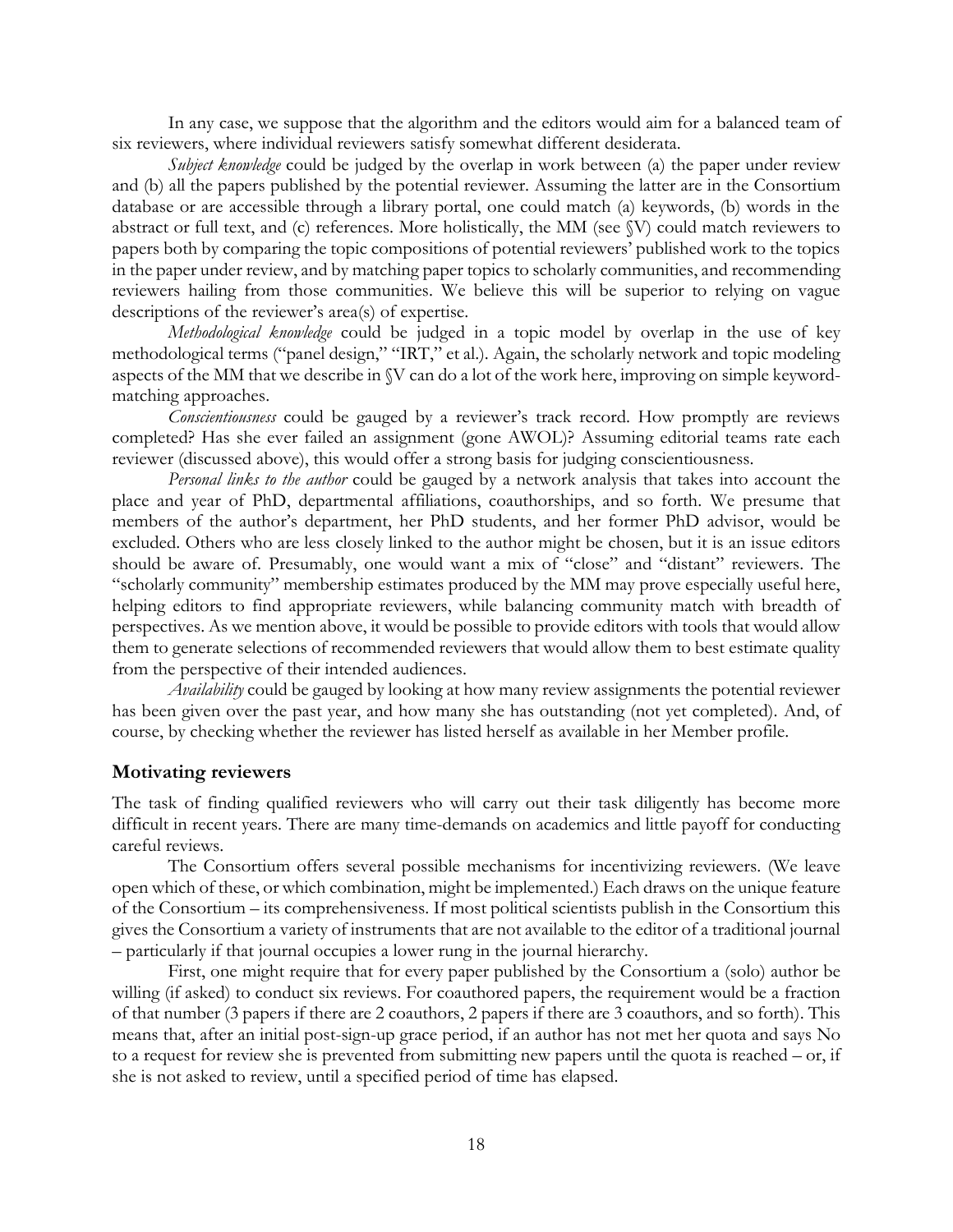Second, one might issue an annual public account of how many reviews each person in the Consortium database has conducted and how many invitations they have declined. In this fashion, researchers can claim credit for what they have done, which in some cases may be regarded as an important aspect of professional service, perhaps even a requirement for promotion. It also serves as a shaming device for those who have reviewed little and declined a lot.

Note that many journals list reviewers at the end of each year. However, they do not say how many manuscripts they reviewed, or how many they declined to review. And because a journal is a small space it is possible that reviewer confidentiality will be compromised. By contrast, in the extremely large pool of Consortium reviewers it is unlikely that listing the reviewer, and the number of reviews she has conducted, will reveal her identity.

Third, one might take advantage of the "availability" option on each member's profile (see above). If turned off, the reviewer is not pestered and will not accrue "declines." However, this member is also prevented from submitting new manuscripts. When a manuscript is submitted and sent out for review (not desk-rejected), the author is expected to be available for the subsequent six months. (The availability switch cannot be turned off.) Of course, the author may still decline invitations, but those will go on record (as declines).

With these various points of leverage, motivating members to review should be easy. Motivating reviewers to conduct thorough and insightful reviews is harder.

Publishing these reviews, as we propose to do, could help. Under the current system, some reviewer comments are ignored or over-ridden by the editors; they disappear from view and the reviewer may feel that her efforts are for naught. When reviews are published, the reviewer knows that her objections will become part of the permanent record, leaving future readers to consider the matter and come to their own conclusion. The reviewer's voice is heard.

More generally, there are reasons to suggest that publishing reviews enhances their quality. Although the reviewer's name would not appear, she is likely to be conscious of the fact that her review will be in the public domain in perpetuity. Tennant et al. (2017: 15) summarize several studies on the subject, concluding that

when referees' comments were made public, significantly more cooperative interactions were formed, while the risk of incorrect comments decreased, suggesting that prior knowledge of publication encourages referees to be more constructive and careful with their reviews. Moreover, referees and authors who participated in cooperative interactions had a reviewing accuracy rate that was 11% higher. On the other hand, the possibility of publishing the reviews online has also been associated with a high decline rate among potential peer reviewers, and an increase in the amount of time taken to write a review.

As a final measure to incentivize reviewers (and to assist in identifying future reviewers), we ask editorial teams to rate the quality of reviews (both the first and second rounds) received from each reviewer on a five-point scale in which  $0 =$  did not complete the assignment,  $1 =$  barely adequate, 3  $=$  adequate,  $5 =$  very helpful. This might be made public, becoming part of that reviewer's profile. Surely, scholars would work hard to avoid a low rating on this public assessment of their performance.

#### <span id="page-18-0"></span>**Blinding**

We assume a review process that is double-blind (authors and reviewers are blinded) or triple-blind (editors are also blinded).

We realize that reviewers are often aware of the identity of the author, or at least have a guess about whom it might be. Accordingly, we ask reviewers several questions about their knowledge of the reviewer and include this as a feature in the measurement model (§V).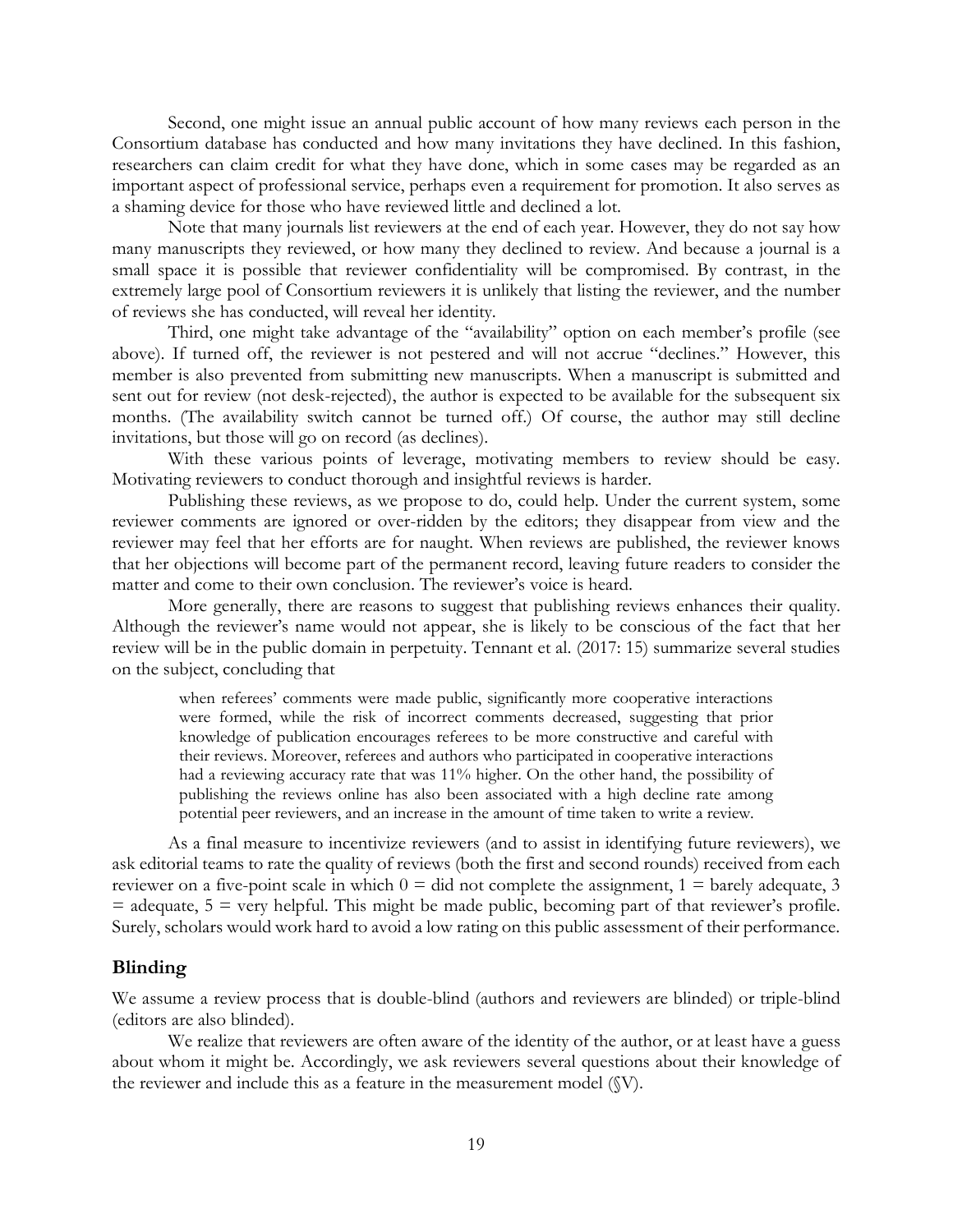Even so, we prefer a blinded process as this keeps the focus where it should be – on the manuscript and not on the author. Note that those authors who probably benefit most from anonymity are those who are lesser known, perhaps because they are young, unemployed, or employed in obscure places. For these authors, maintaining anonymity is feasible, especially if they have refrained from posting their paper online or listing it on their CV.

A triple-blind process is fairly easy to implement in the Consortium. To be sure, editors might mistakenly suggest the author as a reviewer. In this event, the system would not allow it. While this provides a clue to the identity of the author it is not definitive, as other potential reviewers – e.g., members of an author's department, former students, and former PhD advisors – are also peremptorily rejected.

#### <span id="page-19-0"></span>**Background materials**

For most manuscripts, there are additional background materials that explain in greater depth how the author reached her conclusions and how others might do the same, if they wished. Where did the evidence come from? What are the possible sources of bias in this evidence? What additional analyses were conducted (other than those in the published article)? For qualitative work, it is often helpful to know what research sites the author visited, how she identified those sites, interacted with participants, and so forth. For quantitative work, it is often helpful to know how the data was gathered, what data transformations were performed prior to analysis, what additional tests (not reported or not fully presented in the article) were conducted, and so forth. For any empirical research there is data – of a qualitative or quantitative sort – that might be made available to future researchers, if properly curated and stored on a permanent site (e.g., Dataverse or the Qualitative Data Repository).

The goal of this background information is to make the steps involved in research as transparent as possible so that a manuscript can be properly evaluated by reviewers as well as by subsequent readers. Its second purpose is to allow future researchers to replicate the findings of a paper and to build on those findings, perhaps re-purposing the data for another project.

The tricky question is *how much* of this background information should be revealed, given ethical concerns (and formal IRB agreements) about protecting human subjects and the time-demands on authors, who must carefully curate their data.

We do not want to impose an editor's or reviewer's judgment on the author – who, after all, bears the primary moral and legal responsibility, not to mention the workload. Note that once a paper is sent out for review it is assured of publication, so there is no danger of editors or reviewers forcing authors to do things they do not wish to do. Authors remain in control of their article and their background materials.

At the same time, we want to encourage authors to be as forthcoming as possible, and we want to give signals to end-users about how conscientiously the author has pursued this goal. Accordingly, we ask authors to submit a data storage and transparency plan, specifying how they are approaching the task and detailing any ethical or practical issues that constrain their ability to be fully transparent. We ask reviewers of the manuscript to read the author's plan, review the background materials that have been submitted, and offer a score reflecting their judgment about how conscientiously the author has pursued this goal.

To be clear, the highest possible score may be given – and ought to be given – to an author who is unable to divulge details about her sources because of IRB concerns. This is not a hidden mandate for absolute transparency, and we trust that reviewers – chosen for their knowledge of the subject matter and methodologies employed by the author – will be sensitive to these considerations.

Where quantitative analysis is employed in a paper, we encourage authors to employ *Code Ocean*. This system allows authors to embed their code in a capsule, which runs on software at Code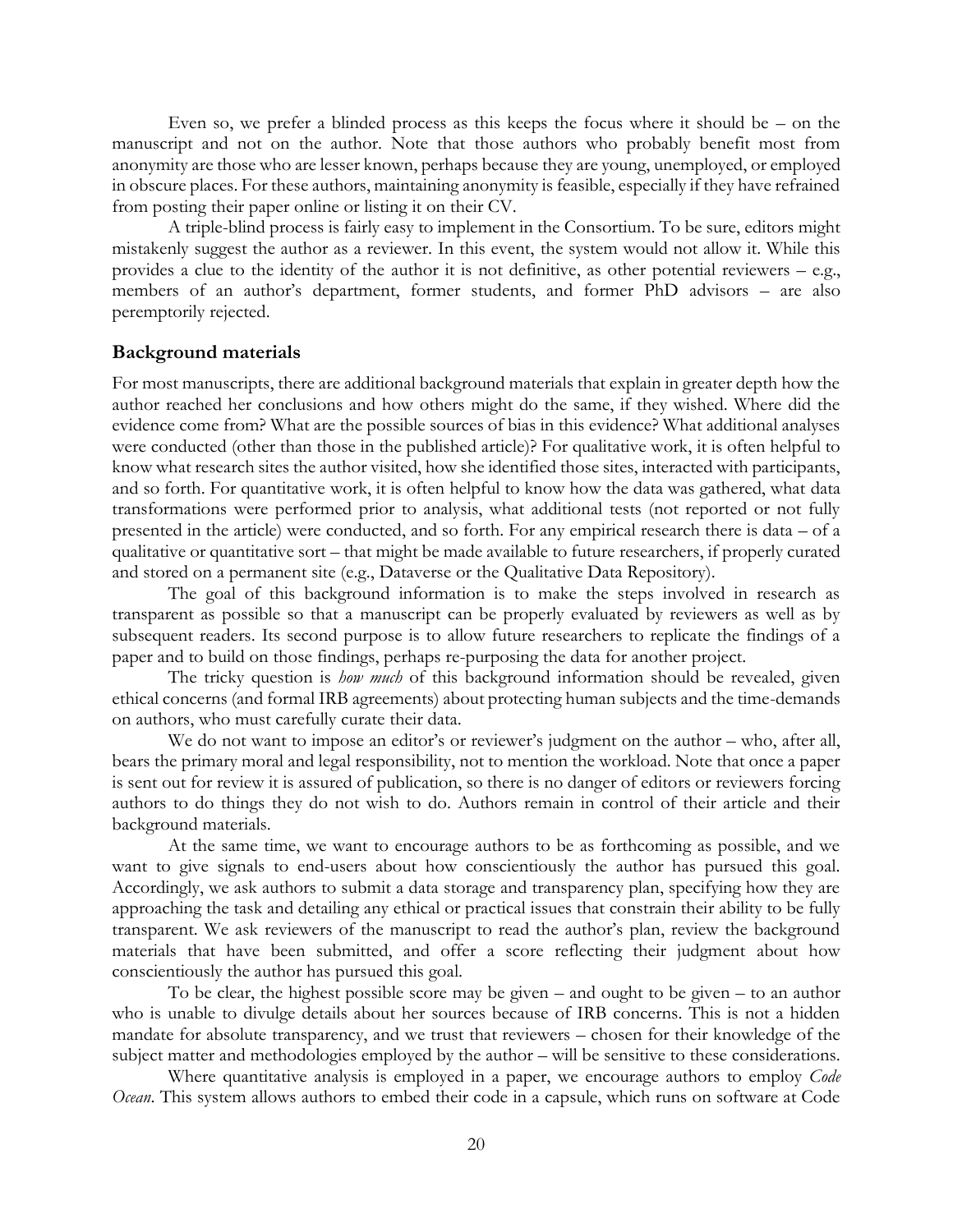Ocean. Anyone reading an article (on-line) can reproduce all the tables simply by pressing a button. In this fashion, the process of cross-checking tables and figures in a manuscript with the code and data used to generate those tables and figures is a simple matter of comparing what appears on the page with what appears from Code Ocean.<sup>6</sup>

### <span id="page-20-0"></span>**Pre-registration and Registered Reports**

Several protocols have been developed in recent years to separate the theory and research design stage of research from the testing and reporting stage. For purposes of theory testing, it is important to tie authors' hands, so they cannot fish for exciting results among a large number of potential hypothesis or manipulate particular configurations of data, specifications, and estimators that offer statistically significant results. For purposes of avoiding publication bias, it is important to motivate reviewers and editors to publish work that has strong validity, even if it offers no novel findings.

*Pre-registration* occurs where an author specifies the hypothesis(es), research design, and preanalysis plan for a study on a public web site (e.g., E-Gap), which is preserved with a time-stamp and suitably anonymized.

A *Registered Report* (Nosek, Lakens 2014) is pre-registered and then submitted for review. Assuming it is not desk-rejected, an editorial team would send the paper out for review in the form of a proposal for work to be conducted later. (This would form the first round of the Consortium review.) Suggestions from the reviewers might be incorporated (or not) into the final research design. After the research is carried out it is resubmitted to the same reviewers, who offer a final judgment (the second round of review).

It should be obvious that these protocols apply only to work that is "confirmatory," where a hypothesis and research design can be specified in advance, prior to seeing the data, and does not in any way impugn the importance of exploratory research – which may occur ex post (if a study has been pre-registered) or as part of a study whose research design is exploratory from the outset.

At first glance, there is less need for these special protocols in the Consortium. Since all work that passes a low bar is published, authors have less incentive to fish for interesting results. However, there may be competition to publish with certain editorial teams, and those teams may employ "interesting" as a criterion for acceptance. Moreover, authors are likely to be cognizant of the reception of their work post-publication. Since sexy work generally obtains more citations, there may be an incentive to fish for flashy results even if publication is assured. Another argument for these protocols is that they enhance authors' consideration of important research design issues. (And if the pre-registered research design goes out for review, as it does in a Registered Report, the author also benefits from input on the research design from reviewers.)

For all these reasons, we believe that the case for pre-registration and results-blind review is nearly as strong under the Consortium as it is under the current journal-centered review process. We do not see the need for an official policy with respect to when authors should follow these protocols. But we do want to guarantee that these options are available, when warranted. And, we want to publicize these features clearly so that reviewers and end-users know which protocols have been followed, and with respect to what – since some aspects of a paper may follow pre-registered protocols while others deviate.

<sup>6</sup> The system is currently in use at *BJPS* and *PSRM* (see [https://www.cambridge.org/core/journals/political-science](https://www.cambridge.org/core/journals/political-science-research-and-methods/article/who-gets-the-credit-legislative-responsiveness-and-evaluations-of-members-parties-and-the-us-congress/FED4A70A65D3458C1AC1AD7756967D5B/core-reader)[research-and-methods/article/who-gets-the-credit-legislative-responsiveness-and-evaluations-of-members-parties-and](https://www.cambridge.org/core/journals/political-science-research-and-methods/article/who-gets-the-credit-legislative-responsiveness-and-evaluations-of-members-parties-and-the-us-congress/FED4A70A65D3458C1AC1AD7756967D5B/core-reader)[the-us-congress/FED4A70A65D3458C1AC1AD7756967D5B/core-reader\)](https://www.cambridge.org/core/journals/political-science-research-and-methods/article/who-gets-the-credit-legislative-responsiveness-and-evaluations-of-members-parties-and-the-us-congress/FED4A70A65D3458C1AC1AD7756967D5B/core-reader), under a collaboration with Cambridge UP [\(http://admin.cambridge.org/about-us/news/cambridge-university-press-and-code-ocean-announce-partnership/\)](http://admin.cambridge.org/about-us/news/cambridge-university-press-and-code-ocean-announce-partnership/).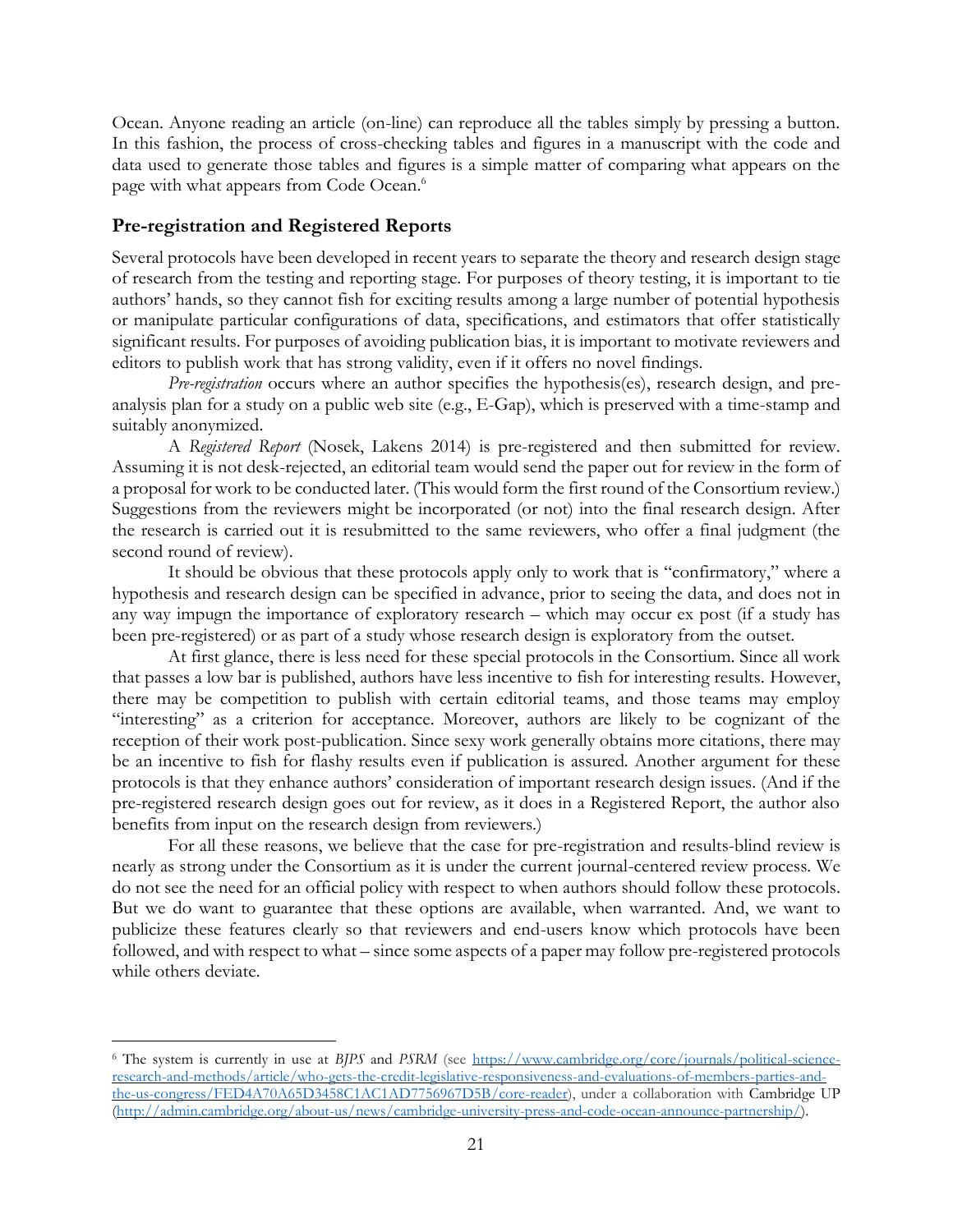### <span id="page-21-0"></span>**Digital-only publication**

Under the current system, older, high-status journals tend to be published in hard-copy format and on-line (in a digital format) while newer or lower-status journals tend to be published only in digital format. Because publication formats seem to signal quality (though not very reliably), and because hard copies of journals are a product that can be sold to libraries, journals strive to maintain the traditional, hard-bound version of each issue.

There are many advantages to digital-only publication. First, it reduces carbon emissions. Second, it eliminates costs associated with producing and distributing hard copies. Third, it reduces the need for arbitrary page or word limits (Gerring, Cojocaru 2020). Fourth, papers can be published as soon as copy-editing is completed, minimizing delay between acceptance and publication and eliminating the confusing "first view" (pre-publication publication), which renders two publication dates for each article (once in first-view and once in the final publication). Fifth, the delicate synchronization of publication deadlines and content for "volumes" and "issues" can be dispensed with.

Sixth, color graphics are supported without extra cost. This allows for clearer, more impactful figures including photographs, maps, drawings, paintings, and other visualizations that depend upon a full palette. This would be a boon for work based on visual material, aka the "digital humanities."

Finally, digital publication opens the way for dynamic formats that capitalize on software already common on web sites – maps with features that can be turned on and off, videos, music, timelapse pictures, and so forth. Executable books, which offer a truly interactive experience, run on Python code, often employing a software called Jupyter Notebooks (Matuschak, Nielsen 2019; Rule et al. 2019). There is no reason, in principle, not to incorporate these elements into an article if they are supported by open source software or commercial software licensed to the Consortium. One of the benefits of a large IT team (which we assume the Consortium will have) is that they could serve as consultants for innovative publication formats.

### **IV. DIMENSIONS OF ASSESSMENT**

<span id="page-21-1"></span>Social science work is diverse and contributes to knowledge in different ways. It follows that an adequate method of assessment must be multi-dimensional.

This is implicitly recognized by many journals, who ask reviewers to fill out a short survey summarizing a few of the elements that might distinguish a publishable paper from one that does not meet that journal's standards. Our proposal extends this effort to include a larger set of questions – and therefore, we hope, a more complete and nuanced assessment.

Our approach is similar to the "grade" envisioned by Nosek and Bar-Anan (2012: 233), except that it is multidimensional: many features are assessed and there is no overall grade. By specifying multiple dimensions we alleviate the problem of aggregation faced in the current peer review process, where multiple dimensions must be reduced to one or several. Research suggests that disaggregation of uncorrelated elements allows for quicker and more assured judgments (Arkes et al 2010; Arkes et al. 2006). Over time, reviewers will presumably gain familiarity with the dimensions and will apply them quickly and easily.

We are not sure exactly how many dimensions of assessment deserve to be recognized, or how each dimension should be articulated. This element of the proposal will require extensive deliberation and will need to be pilot-tested. Preliminarily, we offer the following questions.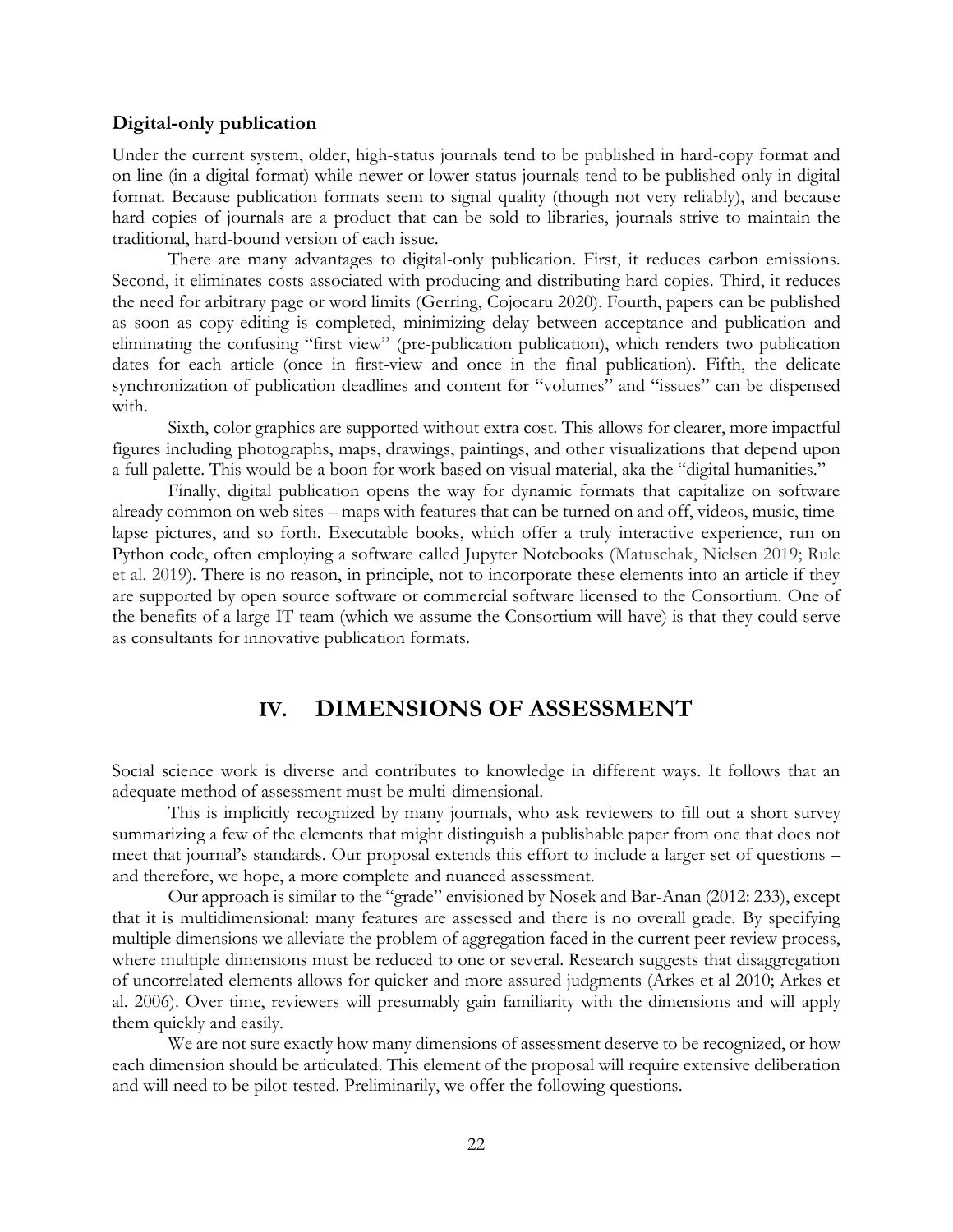- 1. *Style.* How tight is the organization? Is it too long or too short? Are there redundancies to be eliminated or ambiguities to be resolved? How felicitous is the prose?
- 2. *Literature review*. How accurate is the author's portrayal of the literature on her topic? Is the literature fairly characterized, or caricatured (as "straw men")? Is important work on the topic cited? Do the cited studies represent the full set of extant studies?
- 3. *Theoretical coherence.* Is the theory well-constructed? This is not about whether the theory is true; it is about the formal properties of the theory. Are the scope-conditions clearly laid out and logical (as opposed to arbitrary)? Is the theory internally consistent, concise, and linked up to other theories (if relevant to the question at hand)? If the theory is causal, are the causal mechanisms clearly laid out and plausible?
- 4. *New data*. Is new data provided in this study? How useful is it likely to be for other researchers (at work on the same or different projects)? How much of a contribution is the data, in and of itself?
- 5. *Measurement.* Is the chosen measurement instrument(s) a good representation of the theory/hypothesis being tested (construct validity)? Are there significant problems of measurement validity or reliability?
- 6. *Design*. How strong is the research design as a test of the main theory/hypothesis? How likely is it that the result of the test will be valid?
- 7. *Internal validity.* How likely is it that the main conclusion of the paper, as interpreted by the author, is true for the studied case or sample? Equally important, have potential threats to internal validity been discussed and honestly appraised?
- 8. *External validity.* Is the main argument likely to be true for the larger population of theoretical interest? Or, alternatively, does the sample incorporate the entire population of theoretical interest? Have potential threats to external validity been discussed and honestly appraised? Implicit in this question is whether the scope-conditions of the theory are clear. If they are not, the paper deserves a low score for external validity.
- 9. *Relative validity*. How strong are the claims to validity (internal and external) relative to other studies of the same subject and relative to what might have been accomplished (with a reasonable input of time and resources)?
- 10. *Novelty*. How new and different is the main argument relative to extant work on the subject?
- 11. *Methodological contribution.* Is there a significant methodological contribution? That is, does the study develop a new methodology (or an innovation on an established methodology) and is that methodology potentially fruitful for other work? What is its potential scope of application?
- 12. *Data transparency*. Has the author done as much as can be expected given practical and ethical constraints – to make background materials (data, code, et al.) accessible to end-users who might wish to better understand the empirics, reproduce, or replicate the study?
- 13. *Breadth of appeal*. How broad is the appeal of this paper? Assuming that the claims are true (bracket your skepticism), what share of political scientists are likely to find this argument interesting or informative? How much would it move their priors, and how much would they care about the topic? (Evidently, one could as the reviewer to speak only of him/herself, and we suppose that most will do so. However, it seems better to ask them to contemplate their brethren, as the latter seems more likely to reflect the larger population in this small sample, which is prone to small-sample errors.)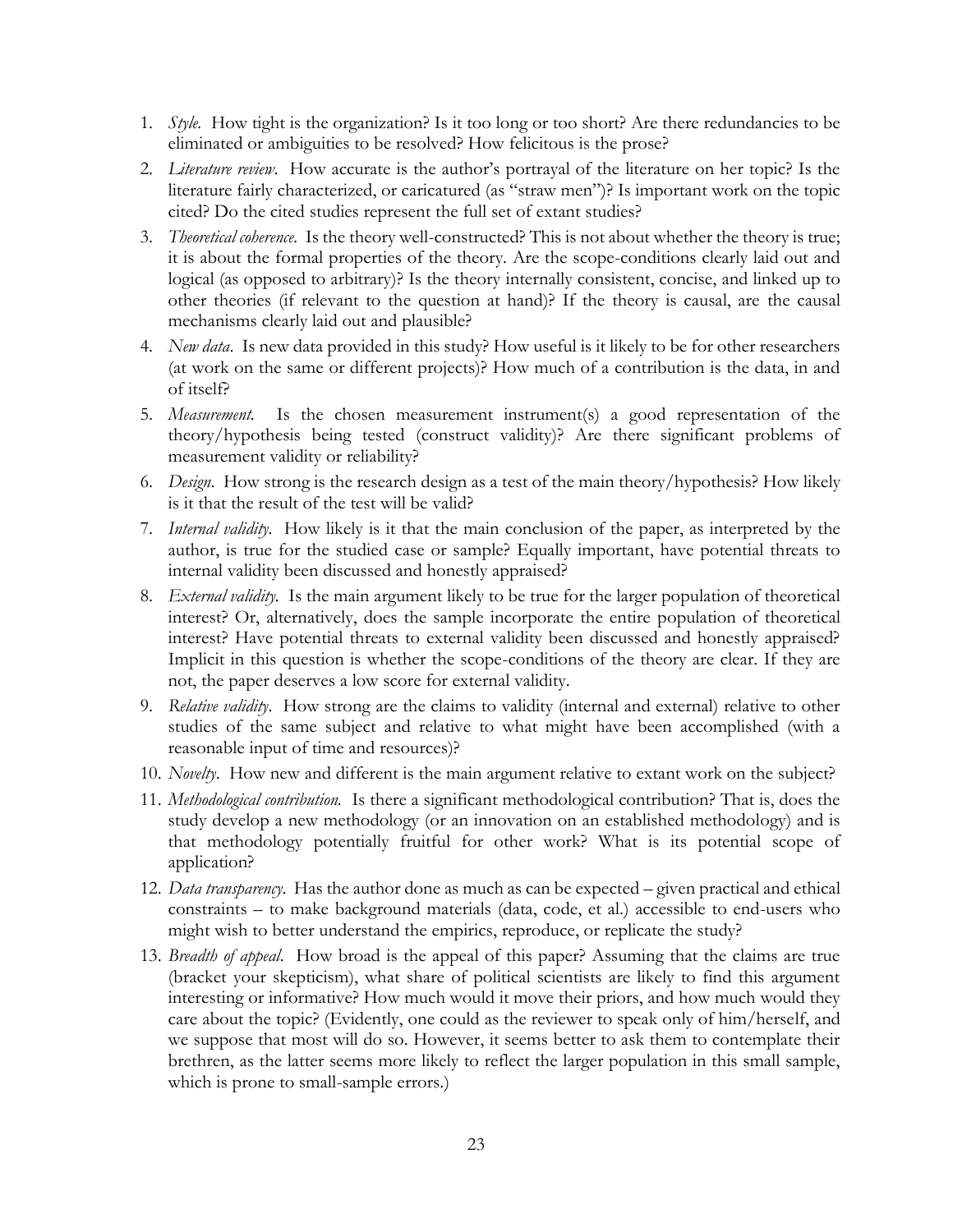### <span id="page-23-0"></span>**Clarifications**

Each of the foregoing questions is scored on a scale from 0 to 10.

For Registered Reports, a few of these questions would have to await the final version of the paper (after the research has been conducted).

Since articles have different objectives, some of these evaluative dimensions may not apply. (For example, a theory article may have no empirical material, obviating questions about empirics and methodology.) The editorial team will need to decide this, prior to being sent out for review.

Editorial teams could choose to add questions to this survey if they feel additional questions are scoreable (quantitatively) and are important for evaluating work in their field. These questions would not appear (unless requested) in the review process for other editorial teams.

We hold out for further consideration the possibility that *authors* would fill out the same score sheets as reviewers, perhaps at the beginning of the process, as a gauge for how much agreement there is about the strengths and weaknesses of a manuscript.

### <span id="page-23-1"></span>**Confidence**

For each score, reviewers also report a level of *confidence* – from 0 (not at all confident) to 10 (completely confident). This is important, given that reviewers are likely to know more about some aspects of a manuscript than about others. Note that some reviewers may be chosen for their methodological skills, their knowledge about the theory, or their substantive knowledge of the area under investigation. Under the circumstances, one can imagine they might feel differentially confident about different questions.

At one extreme, a reviewer may feel she has no basis for judgment at all, registering "0" confidence. At another extreme, a reviewer may feel that she knows an area well enough to register a very high level of confidence. This rightly influences the weight assigned to their score.

<span id="page-23-2"></span>It also encourages reviewers to offer a score along all dimensions, even if they are not very confident about what that score should be. There is no excuse for leaving a question blank, as one can indicate a low degree of confidence where one is highly uncertain.

# **V. MEASUREMENT MODEL (MM)**

A core objective of any system of peer review is to offer clear and unbiased signals to producers and consumers of social science about the quality of work that is published. Unfortunately, there is only so much that we can do to encourage reviewers to offer unbiased reviews. After all, reviewers have different standards. Moreover, the review process has certain structural features that – at least in some circumstances – inhibit dispassionate deliberation and honest scoring. We suspect that many biases are unconscious.

However, a large pool of reviewers and a structured system of scoring affords the possibility of enlisting methods from the field of measurement to adjust scores so that some biases (namely, those that can be measured) are mitigated.<sup>7</sup> It also allows us to use patterns of ratings to norm scores across reviewers, to measure and adjust for reviewer reliability, and to provide assessments of uncertainty around reviewer evaluations.

<sup>7</sup> This builds on earlier work by Riggs and Wilensky (2001).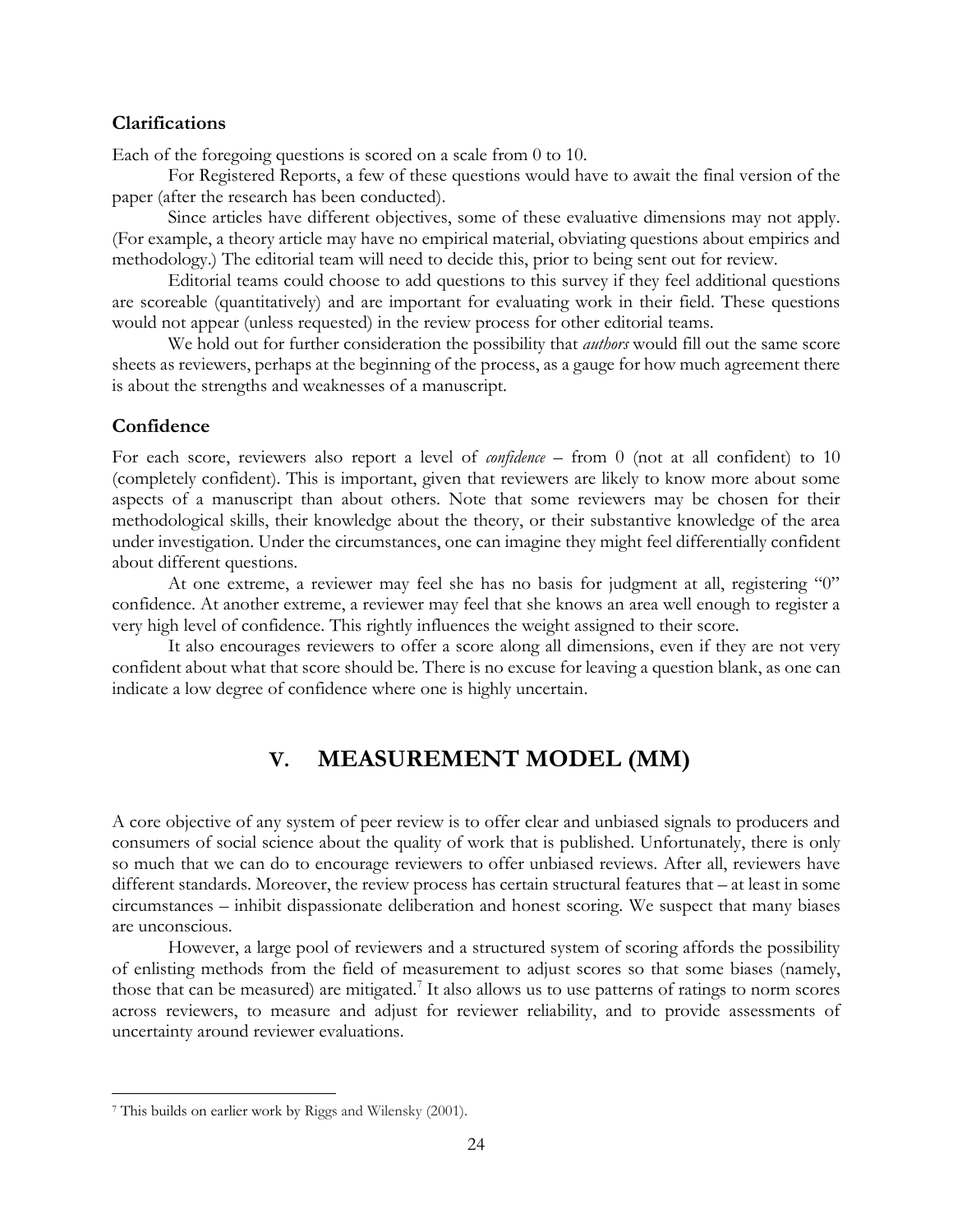In this section, we introduce a measurement modeling framework (MM) designed to provide useful summary metrics of reviewer evaluations, facilitate editorial teams' ability to identify appropriate reviewers for new submissions, and to improve researchers' ability to find relevant work and to understand relationships between papers across the discipline.

While we envision this framework as a powerful feature of the Consortium publishing model, we want to emphasize that it is not fundamental to its operation. The MM provides a tool that can help editors, authors, and readers; but this tool should feature only as one part of a human-driven process of paper evaluation, understanding, and development. While the MM will produce potentially useful metrics of paper quality, situate a paper within literature and authorship networks, and help editors to identify qualified reviewers, we envision it as an adjunct to other measures.

For some Consortium users, the products of the MM may be viewed as crucial "value-added"; for others, it will be an extra bell or whistle; and for still others, it may be seen as a misguided attempt to quantify an inherently qualitative process of understanding and evaluation. This is entirely consistent with our intent and reflects the flexibility of the Consortium publishing platform. We also envision an open-data model that will allow others to roll their own versions of the modeling framework to satisfy a wide range of needs for metrics.

### <span id="page-24-0"></span>**A Hierarchical, Network-Integrated, Topic Situated, Graded Response Model**

Scientific publication is a process whereby a network of scientists—linked by educational experience, co-authorship, and expertise within and across sub-disciplines—produce and evaluate a network of writings—linked by authorship, citation, feedback networks, and topics. Both of these networks are hierarchical. For instance, scholars of Congress are nested within legislative studies and American politics, and some may be further nested within broader networks of scholars of institutions, either in the American context, or more broadly. Some such scholars may share membership in other subdisciplinary communities, both methodological communities like experimental methods, and substantive communities like political psychology. Many communities have both substantive and methodological character. Similarly, papers are hierarchically situated within a complicated structure of topics. Both of these networks—*scholarly communities*, and *paper topics*—are complex and individual scholars (papers) may be partially situated within a number of communities (topics). That is, scholars (papers), may have graded or partial membership within different communities (topics). These networks are structurally related to one another. Certain topics are associated, more or less, with certain scholarly communities. As a result, knowledge about the scholarly communities to which a paper's authors belong will help predict the topics of the paper they write, and vice versa.

The review process is necessarily situated within this hierarchical structure. A reviewer's evaluation of a paper—itself composed of a certain set of topics—reflects the communities to which she belongs. In turn, the extent to which a particular evaluation—produced by a member belonging to a particular set of scholarly communities—would reflect an assessment by a scholar hailing from another scholarly community is inherently unclear. One implication of this structure is that there is almost certainly no such thing as a rating of paper quality, on the dimensions described in §IV, that holds across an entire scientific discipline. At worst, this concept is undefined; at best it is a highly uncertain construct. At the same time, reviewer evaluations are probably not only meaningful at the lowest level of the sub-disciplinary hierarchy. Scholarly communities are nested, and nested groups of communities have links to other hierarchical community clusters, so reviews produced by a member of one community can tell us something, if only roughly, about how a member of a related community would evaluate a paper.

We propose a modeling framework that takes the complex structure of the scientific paper writing and evaluation process into account. It integrates research on combining graded evaluations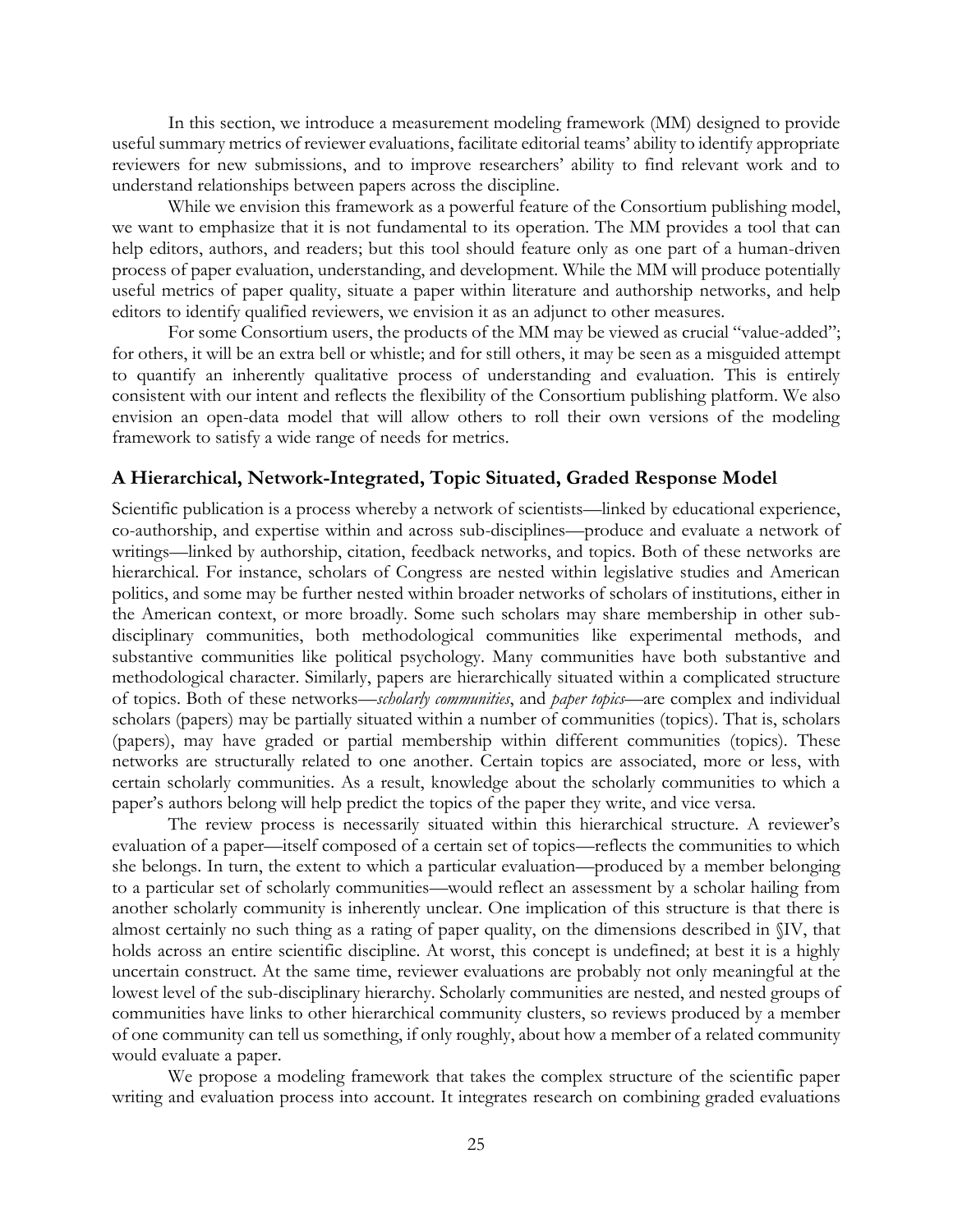from multiple experts (Johnson and Albert 1999, Pemstein et al. 2019) with work on topic modeling (Blei, Ng, and Jordan 2003) and network analysis (Newman, Watts and Strogatz 2002), and work that bridges topic models with network analysis (Sun, Han and Yu 2009) and item response theory (Gu et al. 2014). The resulting mouthful—a "hierarchical network-integrated, topic-situated, graded response model"—will capture the basic structure of the publication process. Using information about scholars' professional relationships, natural language processing of their papers that they produce, and both scholars' and papers' citation patterns, it will use random graph and latent and topic modeling techniques to map the structure of both the discipline's professional communities and the papers that people within these communities produce. Reviewer evaluations—the graded response part of the model—will be situated within this network structure. In particular, each reviewer's position within the network of scholars, relative to the submitted paper's position within the topic network, will inform the estimation of measures of rater strictness and reliability. The model could learn, for instance, the extent to which reviewers from one scholarly community provide reliable reviews for papers on topics associated with another community, and which sorts of scholars tend to be especially hard, or easy, on which sorts of papers. The mathematical details of such a model are beyond the scope of this paper. We therefore restrict ourselves to outlining the key inputs and outputs of this approach.

### <span id="page-25-0"></span>**MM Input**

As envisioned, the MM will synthesize the following information:

- *1. Scholar (author or reviewer) characteristics*
	- a. *PhD institution.* One's PhD granting institutions shapes one as a scholar and is highly informative about the scholarly communities to which one belongs.
	- b. *PhD adviser(s).* While students do not always study the same things as their advisors, there tends to be strong overlap in student-adviser scholarly community.
	- c. *Year of PhD.* Scholarly communities and scientific topics are dynamic and change over time. While individuals evolve, different generations of scholars nonetheless often exhibit systematic variation in how they fit into disciplinary sub-communities.
	- d. *Co-authors.* The model can learn a lot about network structure from co-authorship relationships.
	- e. *Citation patterns.* Scholars' career-long histories of citation, both from and to their papers, provide a wealth of information about their place in scholarly networks.
	- f. *Publications.* Scholars will be linked with the papers that they have published, which will be classified by the topic modeling portion of the framework. Knowing which sets of topics a scholar has published on can help the model to place the scholar within disciplinary communities.
	- g. *Demographics.* Various demographics, such as age, gender, nationality, and country of residence are predictive of the topics that people focus on, and the disciplinary communities within which they operate. They may also predict biases in the review process. For instance, even when authorship is technically blinded, unconscious biases could influence the evaluations of reviewers who know an author's identity. Note that we propose using all of the author characteristics that we describe here, to model *only* patterns of scholarly community membership, and the context of reviewer evaluations, not as predictors of paper quality. We include these variables place people into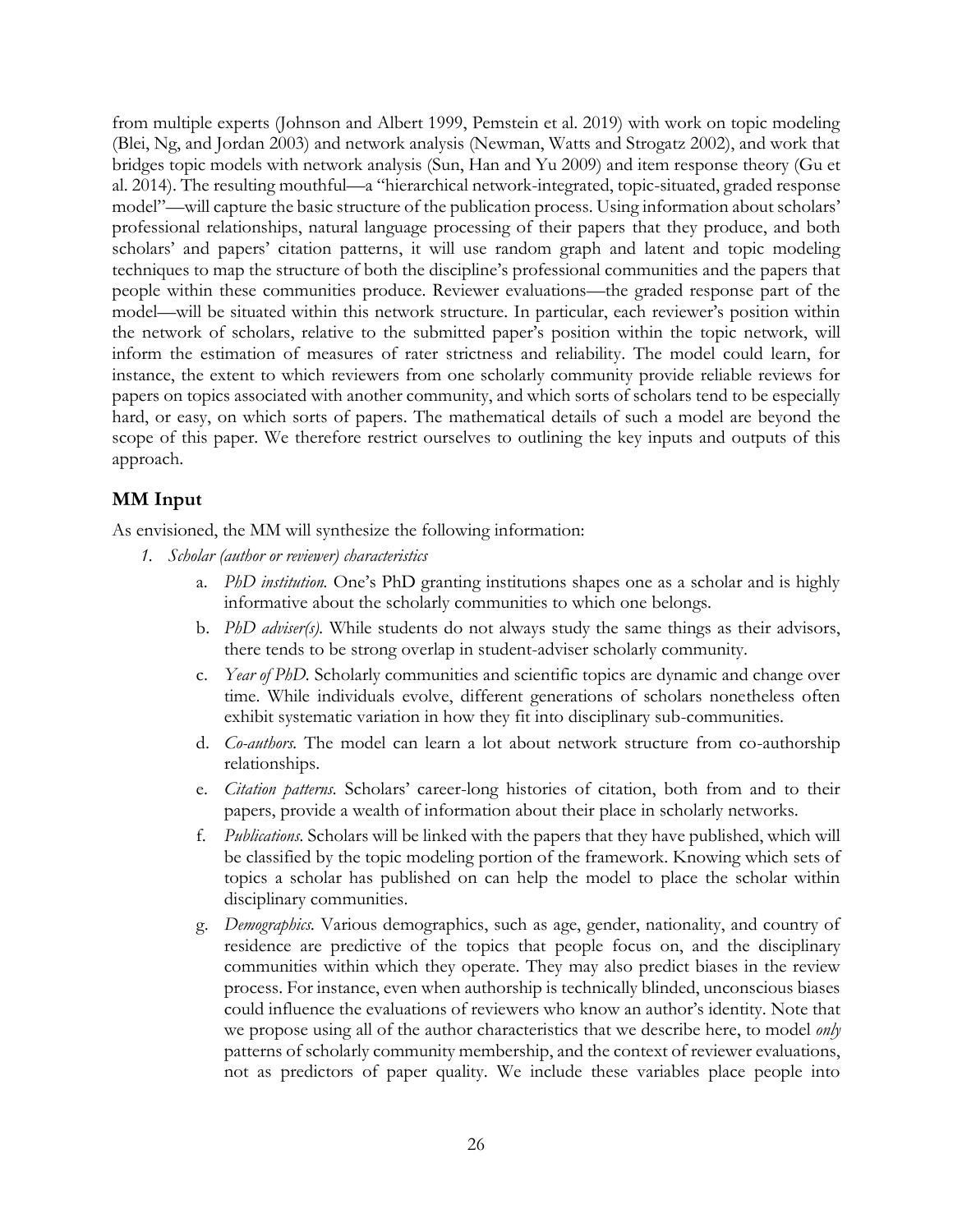communities, and to help predict and alleviate reviewer bias, **not** to algorithmically bake patterns of bias into scores.

- *2. Paper characteristics*
	- a. *Paper text.* The paper text itself will inform the topic classification model.
	- b. *Paper citations.* For papers that have been published, we will collect citation counts and lists. The counts will serve as one metric of paper quality while the pattern of citations will inform the network structure of the latent topic hierarchy.
	- c. *Paper bibliography.* The model will use reference patterns to inform the paper's location within the latent topic hierarchy.
	- d. *Paper journal/editorial team.* The model will incorporate information on papers published both as part of the Consortium and in other outlets. Thus, it will include existing work in the topic modeling process. The identities of existing journal outlets and our envisioned editorial team approach provide information about where a paper fits into the disciplinary topic structure.
	- e. *Paper year.* Collecting temporal information allows us to model dynamic change in both the hierarchy of scholarly communities and the paper topics.
- *3. Review process characteristics*
	- a. *Reviewer scores.* Reviewers will provide graded evaluations, on an ordinal scale, of each dimension described in §IV.
	- b. *Reviewer confidence*. Because reviewers enter a confidence score for each (substantive) score, the MM may give greater weight to scores that are associated with greater (selfassessed) confidence, because the model can learn the relationship between confidence and reliability (which could be negative). Confidence scores can also be situated relative to reviewer's personal characteristics. That is, the model could learn that reviewers in certain scholarly communities, or particular educational backgrounds or demographics, tend to be over-, or under-confident, on average
	- c. *Reviewer behavior*. The existence (for reviewers who only need provide scores) and length of reviewer comments provide information about the extent to which a given reviewer is dedicating time and effort. One could also, in principle, also use natural language processing techniques to evaluate the tone of the review, and include measures based on such an analysis.
	- d. *Dyadic characteristics*. Typically, editors try to avoid reviewers who are close to one another and thus not in a position to give a dispassionate review – perhaps even engaged in a quid pro quo agreement to favorably review each other's work. However, this is hard to judge, and always a matter of degrees. Likewise, there is usually a tradeoff – the most dispassionate reviewers probably know least about the subject. A better approach may be to incorporate these dyadic elements into the MM's estimation of how strict a reviewer is when paired with a particular paper, e.g., whether the author and reviewer have ever shared institutional affiliations (in grad school or subsequently), whether and how often they have coauthored, whether they live in the same city or state, whether they are co-nationals, whether they are close in age, and so forth. Insofar as favoritism derives from closeness, many of these features are measurable. Much of this information will be summarized by placement within the disciplinary network, but we may include direct measures of closeness to augment the network analysis.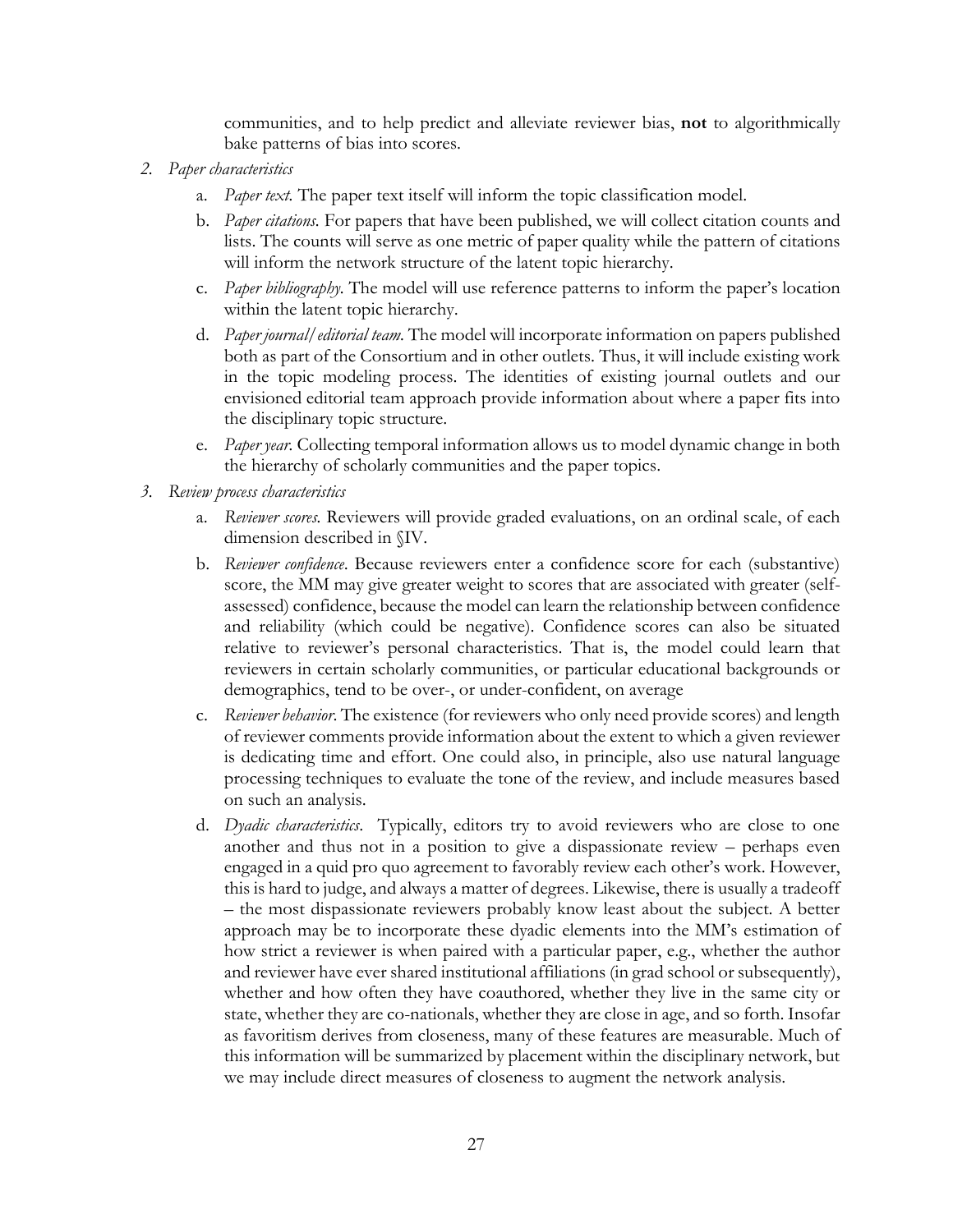- e. *Dyadic history*. It can be problematic if authors review one another's work repeatedly and if those reviews are more favorable than their reviews of other similar papers. This may be a sign of a formal or informal cartel. This information can be incorporated into the MM.
- f. *Treatment of reviewer's work*. Each reviewer answer several questions about how the reviewed manuscript treats their own work. (1) Is your work cited?  $(Y/N)$ . If yes, (2) how extensively? (a) minimally (e.g., one or two citations), (b) moderately (several citations or short discussion), (c) long discussion. (3) How is your work is treated by the author? (a) favorably, (b) neutrally, (c) critically. The reviewer should register her view of these matters, which are – especially in the last instance – somewhat subjective. This response is confidential, and thus not published along with scores and comments.
- g. *Knowledge of author*. Reviewers often have an idea of who wrote the paper they are reviewing, and it is plausible that this speculative guess – or, in some cases, sure knowledge – influences their review. Note that bias may exist even if the reviewer's guess about the author's identity is incorrect. Thus, we pose the following question to each reviewer: "If you were forced to guess about the identity of the author of the paper you are reviewing, in what category would you place this person?" Options include: (a) distant (never met), (b) professional colleague (e.g., probably met at conferences), (c) close colleague (e.g., have worked together on projects or sat on committees), (d) friend. We will also ask the authors to provide a measure of how confident they are that they know the identity of the author(s).
- h. *Review evaluations*. We will allow editors and authors to score the helpfulness of written reviews. These scores can help inform the model's estimation of reviewer reliability and strictness.

### <span id="page-27-0"></span>**MM Output**

The MM will provide the following outputs:

- *1. Scholarly community network map.* The model will produce a hierarchical random graph representation of how members of the Consortium, and scholars who have published work in political science, or adjacent, journals,<sup>8</sup> fit into the discipline. One can leverage this information to identify communities within the discipline, to determine how central individual scholars are to particular sub-communities, or the discipline as a whole, to examine the similarity, in terms of community membership, between subsets of scholars, and so on. It represents a way to visualize the professional communities within the discipline. It also provides a powerful tool for identifying potential collaborators, panel organizers, potential hires, or other scholars who might provide one with useful feedback on work.
- *2. Paper topic map.* The model will also cluster papers into a hierarchical set of topics and provide evaluations of the extent to which each paper in the input data—both Consortium papers and publications in existing journals—fits into each latent topic. This information could provide an invaluable tool for improving literature searches and for understanding how particular work speaks to the rest of the discipline.

<sup>&</sup>lt;sup>8</sup> The model would incorporate a large corpus of existing journal publications into its input. While the model would have access to more information about Consortium members than non-members, it could nonetheless include non-members in the community model.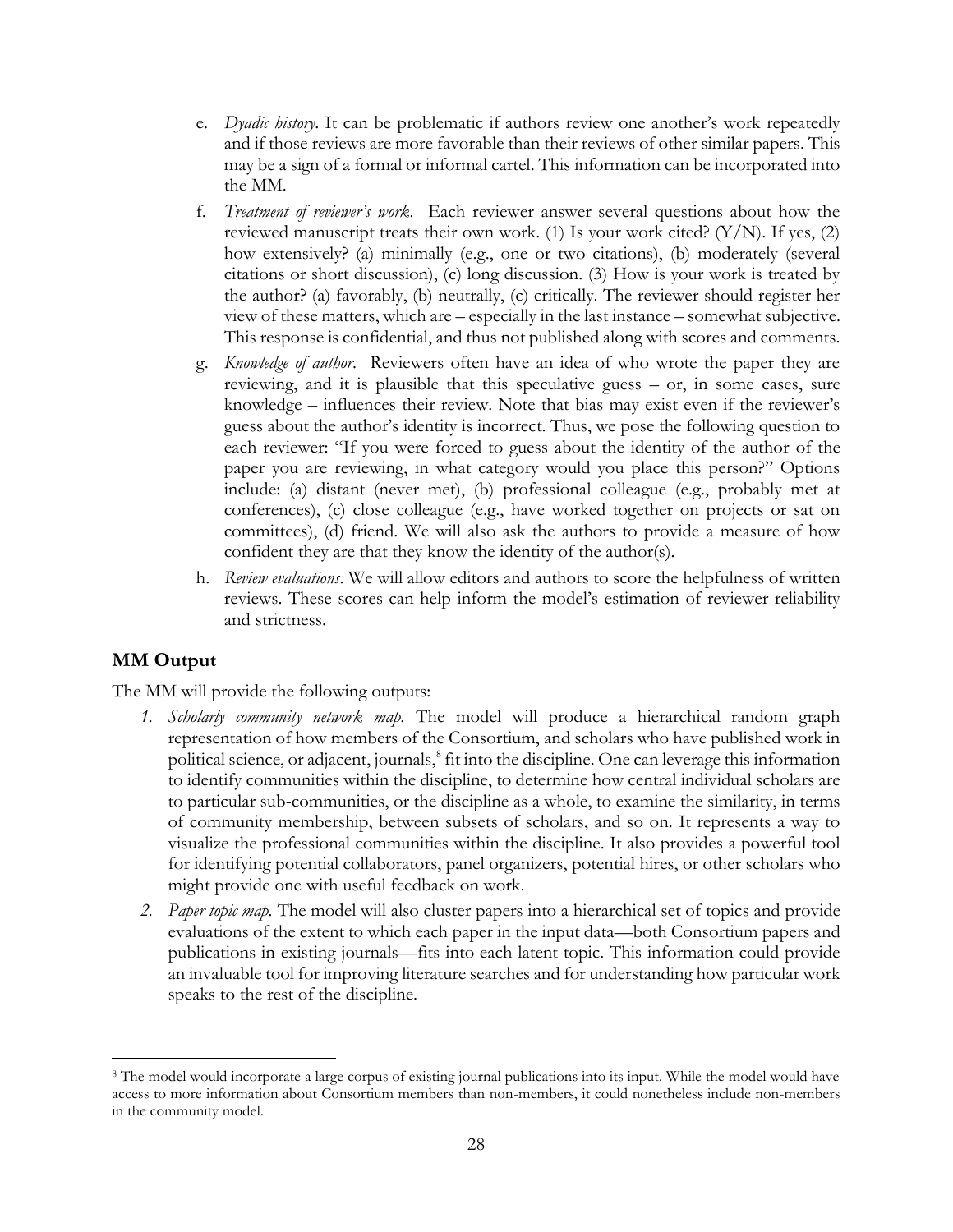- *3. Scholar topic map.* The model will allow for feedback between the scholar network and paper topic sub-models. This means that one can ask how a particular scholar's work fits into the topic hierarchy. One could examine the extent to which different sorts of scholars specialize and identify the scholars most associated with a given scholarly topic. Topic information could also help inform the interpretation of the scholar community network, making it easier to label the various sub-communities evident in the learned random graph.
- *4. Paper community network map.* The model will also allow us to situate papers within scholarly communities. Thus, one can use the model to identify papers that are especially central to particular scholarly communities. This information, while informed by citation practices, will go beyond simple citation counts, and can allow analysts to examine not only how influential a paper is, but which communities it influences, and which papers are widely or narrowly situated. This information could be valuable for users interested in understanding how papers fit into the discipline, and in identifying opportunities to bridge disparate communities.
- *5. Reviewer reliability.* The graded response portion of the model will estimate reliability scores for reviewers, based on their patterns of agreement with other reviewers. The model will use a Bayesian empirical prior approach to incorporate the various scholar characteristics that we describe in the preceding section, to inform these estimates. These reliability scores will be topic specific. Because reviewers lack the expertise to review any paper in any sub-literature, such scores will be attached to estimated topics and certainty around reliability estimates will be contingent on information. For example, the model might learn, with great certainty, that a certain formal theorist is a highly reliable reviewer of formal papers but place a large confidence interval on its estimate of her reliability as a reviewer of ethnography. These reliability measures could help inform the selection of reviewers by editorial teams—one would prefer to select reviewers who have a history of reliable evaluation of the topic(s) in the paper under consideration. Reviewers will also be able to view their own reliability estimates estimates will be linked to individuals by an anonymous id, and therefore not to public names—and to learn the extent to which their reviews exhibit consistency with their peers.
- *6. Reviewer difficulty.* The model will estimate difficulty parameters for each reviewer, again relying on an empirical prior approach to incorporate scholar-specific and author-reviewer dyad characteristics. These difficulty parameters are measures of strictness, or how hard a particular reviewer is. Like the reliability parameters, they will be nested within topics. Unlike reliability parameters, they will also be community-specific, to allow the model to capture potential biases driven by dyadic factors. Again, empirical priors will allow us to incorporate directly measured individual and dyadic characteristics into their estimation. Like reliability parameters, these parameters will help editors identify appropriate reviewers and could be used by scholars to evaluate their reviewing practices, and potentially adjust if they found themselves to be too strict or too lenient. The network-contingent aspect of these parameters will also aid in the identification of publishing cartels.
- *7. Paper ratings.* The model will produce scores for each dimension listed in §IV, by aggregating the scores provided by individual reviewers. Standard graded response modeling techniques will adjust scores for reviewer reliability and difficulty. In other words, the model will place greater weight on more reliable reviewers' ratings and will take reviewer strictness into account. These scores will be produced at the community level. The certainty around any hierarchical version of a given score will depend on the set of communities, and topics, represented by the reviewers and paper in question. Some communities will have a lot of overlap with other communities, others will not. The model will be able to provide reasonably certain estimates of scores situated within the communities strongly represented by reviewers. Scores for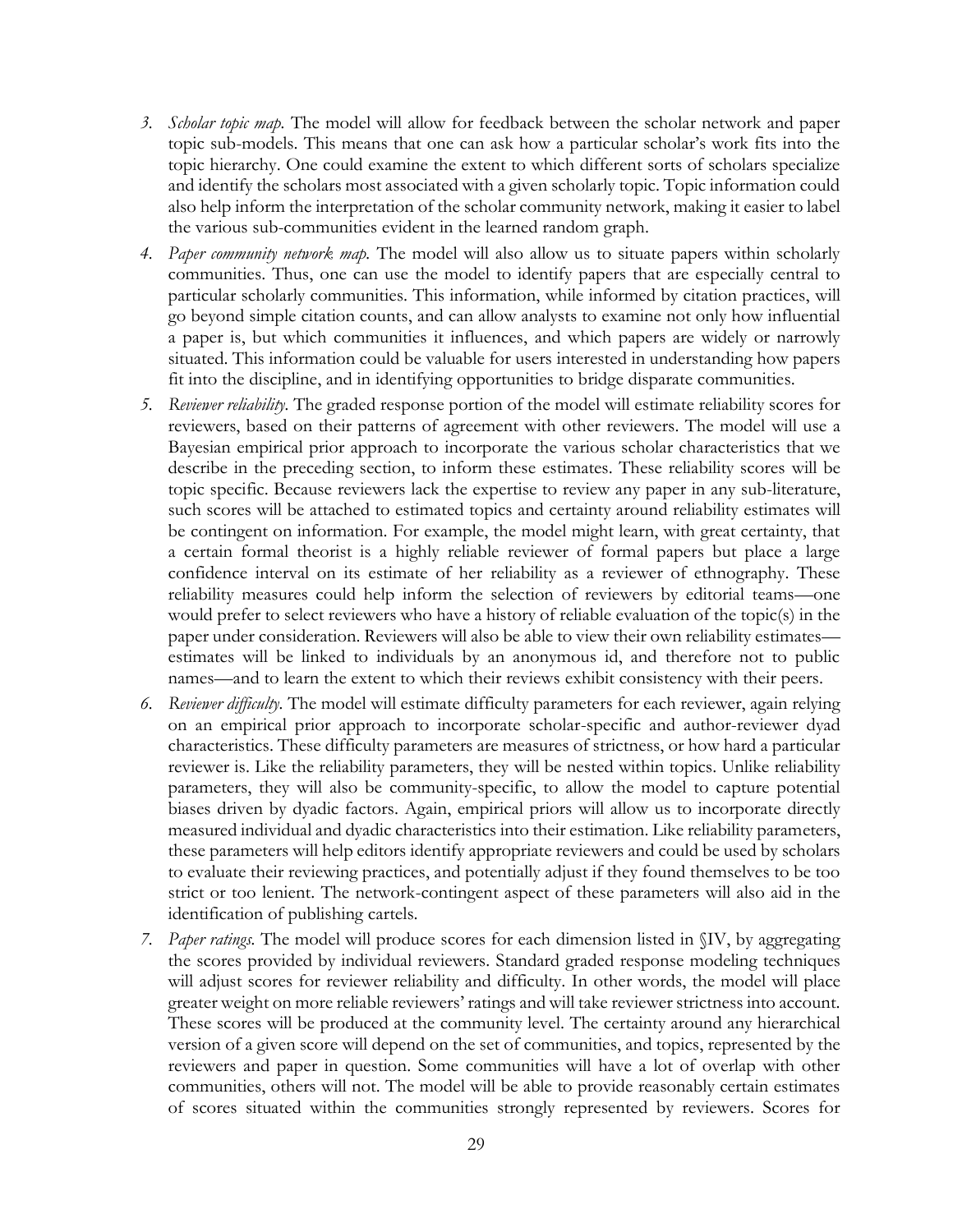communities that are less well represented by the reviewers will be less certain, but the degree of uncertainty will reflect how strongly linked the represented communities are to the community of interest. The model will therefore not provide scores in the conventional sense. Rather, it will estimate how a representative reviewer, contextualized within a given community—or mixture of communities—will view the paper. This provides observers with multiple angles from which to evaluate a paper's scores. An editorial team might, for instance, evaluate a paper situated in communities that it considers its main audience and one could build tools, based on estimated model parameters, to facilitate appropriate reviewer selection to achieve a precise estimate for a given set of target communities. A potential reader might evaluate the estimated score from the vantage point of her estimated mixture of community memberships. A hiring committee might see how a paper scores in the community of scholars in which it is looking to hire. But, importantly, scores will be inherently contingent on the point of view, and will be more certain when the mixture of reviewers represents the pointof-view of interest, reflecting what we consider a fundamental reality of the review process.

### <span id="page-29-0"></span>**Discussion**

The MM will update in real time. Using a Bayesian approach, the model could update sequentially instead of running from scratch with each iteration. The platform will make raw and MM scores available to authors, editors, and reviewers at each round of review. In this fashion, the author knows what the raw score will mean in the final adjusted score. In particular, a low raw score may translate into a moderate or even a high adjusted score for a tough reviewer. Scores for each published work will change in small ways with each iteration of the MM. However, as the body of work contained in the Consortium database increases, these perturbations will reduce in magnitude.

The proposed elements of the MM model allow one to control for several perceived biases in the peer review process. Others could be added, so long as they are measurable. Of course there is a danger of over-correcting. The perceived gains from certain aspects of the MM must be weighed against the costs, and each element of the model must be tested so that the community of users understands how much impact, and what sort of impact, each element has. We anticipate running several versions of the MM, each with different assumptions. The community of political scientists should have an open debate about which version to regard as the most authoritative.

### **VI. IMPLICATIONS FOR ASSESSMENT**

<span id="page-29-1"></span>In this section, we discuss the implications of the Consortium for the assessment of work submitted for review.

### <span id="page-29-2"></span>**Plagiarism**

The current journal-centered system of peer review has a problem with plagiarism. The independent operation of hundreds of journals encourages acts of plagiarism, makes it difficult to identify when such acts occur, and provides an uncoordinated response on those rare occasions when they are discovered.

Consider, first, that plagiarism is most likely, and most damaging, when an idea or dataset is appropriated *prior* to publication. Post-publication plagiarism is less likely – because the idea is already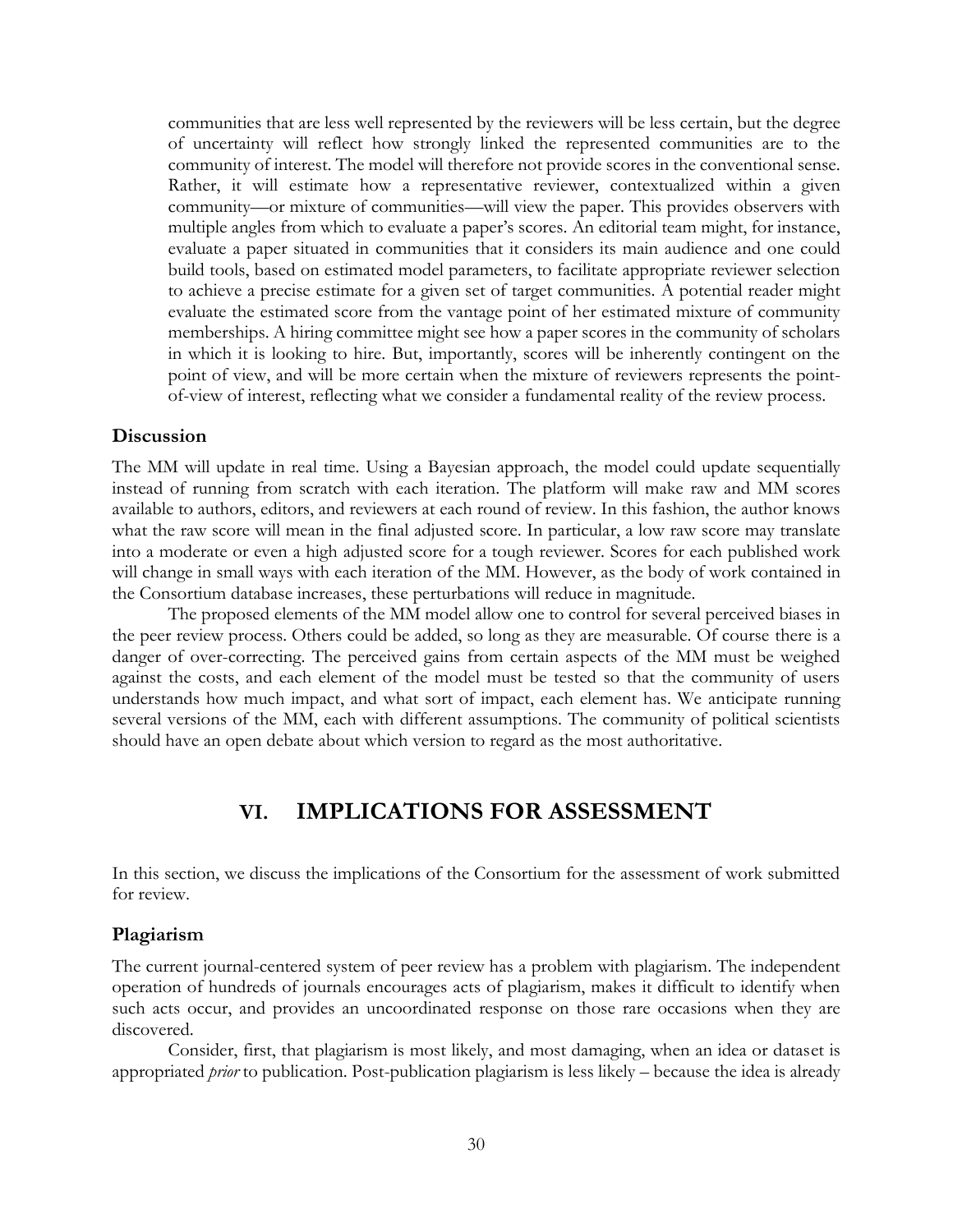in the public domain – and less worrisome since the author with the earlier publication date can prove that she got their first.

We have demonstrated that it takes a long while for ideas to reach publication under the current system of peer review, and many papers never reach publication. During this time, ideas (and perhaps even datasets) circulate as working papers, conference papers, talks, and as submissions to journals. Since first submissions are often unsuccessful, many editors and many more reviewers will see a paper before it is published. Each viewer has an opportunity to steal (Taichman 2017). It is important to recognize that theft is not always intentional. Once one has read a paper one's view of that topic is inevitably affected, sometimes in ways one is scarcely aware of. One cannot delete one's memory banks. And while a paper is under review it is difficult or impossible to cite it; during this period, which may last for several years, the manuscript exists in a liminal space. It is a system designed to encourage plagiarism.

By contrast, the Consortium brings papers quickly through the pipeline. Moreover, they are already accepted for publication at the time they go out for review, so there is little payoff to wouldbe plagiarists, and no reason not to cite the paper if they wish to incorporate ideas from it in their own work.

The existing system of peer review is also ill-adept at catching plagiarism when it occurs. Since there are many avenues to publication, each operating independently, the plagiarist has many venues for publication. All it takes is one hit.

By contrast, in the Consortium all submissions (even if desk-rejected) are maintained in a database, so all new submissions can be checked for redundancy using plagiarism detection software. These checks can easily be extended to work published elsewhere (outside the Consortium).

Finally, the current system of peer review is incapable of formulating and implementing a clear and consistent policy towards plagiarism. Essentially, each journal, and each editor, exercises her judgment about how to respond (Rosser 2014).

By contrast, in the Consortium we envision the creation of an Ethics committee that can deal in a comprehensive and consistent fashion with the issue – which is, after all, a complex one (especially with respect to self-plagiarism). Given the size of the Consortium it could probably afford to enlist legal counsel, if that becomes necessary. In any case, editorial teams should not be left alone to wrestle with ethical and disciplinary issues.

#### <span id="page-30-0"></span>**Journal fraud and incompetence**

Currently, scholarly journals are unregulated. Anyone can start a journal, operate it in whatever fashion they see fit, and publish whatever they wish. This system works adequately at the top of the hierarchy, where journals are supervised by editorial boards (and sometimes sponsoring associations or universities), and where they have an established reputation and an incentive to preserve it.

At lower levels, however, there is little oversight, little in the way of public knowledge about the journal, and little incentive to establish and preserve the journal's reputation. Some journals are cash vehicles, where a position on the journal is sold to authors, a form of vanity publishing – but not one that is easy to discern to end-users. Even where editors are conscientious, they may not have the means to establish effective oversight over the review process. Note that where it is difficult to find reviewers, any reviewers – including those suggested by the author – may suffice. Some research environments seem to be especially conducive to academic fraud (Fanelli, Costas, Larivière 2015).

The Consortium cannot solve all of these problems. But it can serve an oversight function, and this is quite a bit more than currently occurs in the dark corners of the publishing world. An advantage of the Consortium database is that one can check the credentials of editors prior to joining the Consortium and on an intermittent basis thereafter. Those without established academic track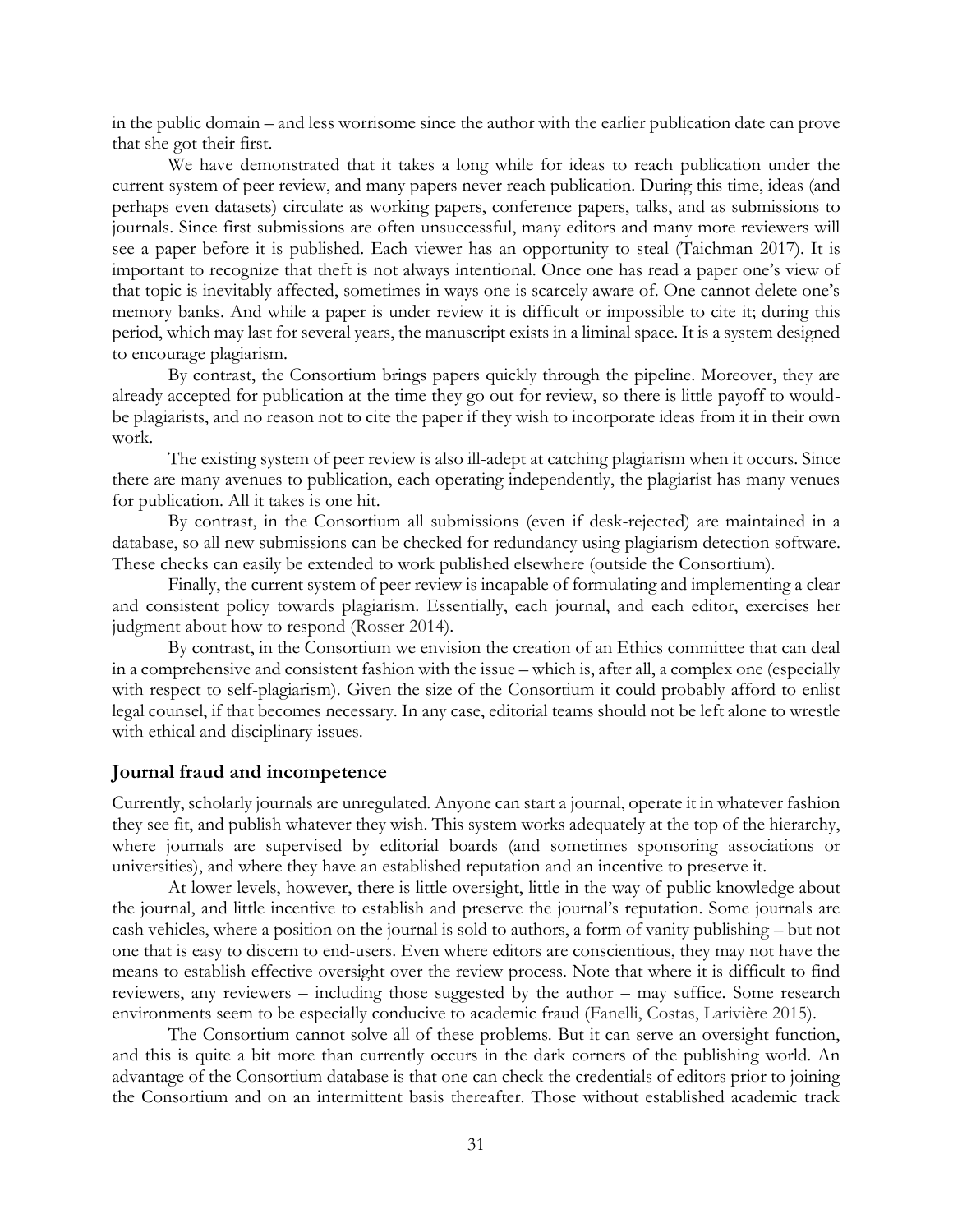records may be regarded as suspect. As a large operation, Consortium could afford to devote some staff resources to sniffing out potential cases of fraud. And it could develop algorithms designed to detect fraud – e.g., when reviews for a paper appear on the same day, when more than one reviewer is unknown (no previous history as a reviewer or author), or when newly registered reviewers do not have Orcid accounts and claim positions at universities that do not match other entries in the database.

Oversight is enhanced because there are ready mechanisms of enforcement. Offending editorial teams can be suspended or replaced. Offending authors and reviewers can be put on notice, or shut out from the Consortium entirely. In this manner, the Consortium could assure a degree of credibility that is currently lacking from the peer review process.

#### <span id="page-31-0"></span>**Reviewer disagreement and the problem of stochastic error**

Studies of the peer review process show that there is a very modest correlation across reviews of the same paper. Frequently, reviewers disagree about whether a paper should be published (Bornmann, Mutz, Daniel 2010; Cicchetti 1991; Ernst, Saradeth, Resch 1993; Marsh, Jayasinghe, Bond 2008; Rothwell, Martyn 2000).

On its face, this sort of disagreement is discrediting, and the journal's decision to accept or reject seems highly arbitrary. We regard this as a strong prima facie argument in favor of setting a low threshold to publication, as we propose to do. In addition, we want to consider some features of the traditional review process that may impede consensus, or prevent us from appreciating the consensus that exists. In each case, the process envisioned for the Consortium should vitiate the problem.

Disagreement among reviewers may reflect different standards of adequacy. There are tough graders and easy graders. Fabrizio Zilibotti (2014: 106), former editor of the *Review of Economic Studies* and the *Journal of the European Economic Association*, observes: "Some people are hyper-critical, and would never recommend any paper for publication. Their recommendations range between flat and borderline negative recommendations…There are as well 'soft' referees who view all papers as interesting and worthy of publication."<sup>9</sup> In principle, the editors of a traditional journal would be able to judge these matters, and some editors with lengthy experience come to learn the personal styles and predilections that each reviewer brings to the table. However, this is a rare skill, and virtually impossible to apply when a reviewer pool is large and diverse. In a MM, so long as each reviewer has a track record, it is easy to incorporate her "fixed effect" in an adjusted score.

Disagreement among reviewers may reflect different priorities. Some may prioritize internal validity while others prioritize external validity, for example. This issue is also easy to solve if we can effectively disaggregate the various dimensions of evaluation, as we also propose to do (§IV).

Disagreement among reviewers may reflect reviewer choices about what to focus on in their review of a manuscript. Fiske and Fogg (1990: 591) find that "In the typical case, two reviews of the same paper had no critical point in common. ... [T]hey wrote about different topics, each making points that were appropriate and accurate. As a consequence, their recommendations about editorial decisions showed hardly any agreement." In this respect, the review process is reminiscent of the parable of the blind men and the elephant. This sort of pseudo-disagreement can be solved by forcing reviewers to focus on the same dimensions of an article in their scores, as we propose to do. Different priorities would thereby be distinguished from actual disagreements.

Disagreement among reviewers may reflect varying familiarity with the substance or methods of the paper under review. This is registered in the MM by the reviewer's self-reported confidence in

<sup>9</sup> Zilibotti (2014: 107) adds, "Guessing referee personalities from general traits is less easy than one might expect. Some people who are hypercritical in seminars and have a mixed reputation in terms of social skills are very constructive referees, and some friendly, soft-spoken researchers turn cruel when acting as anonymous referees."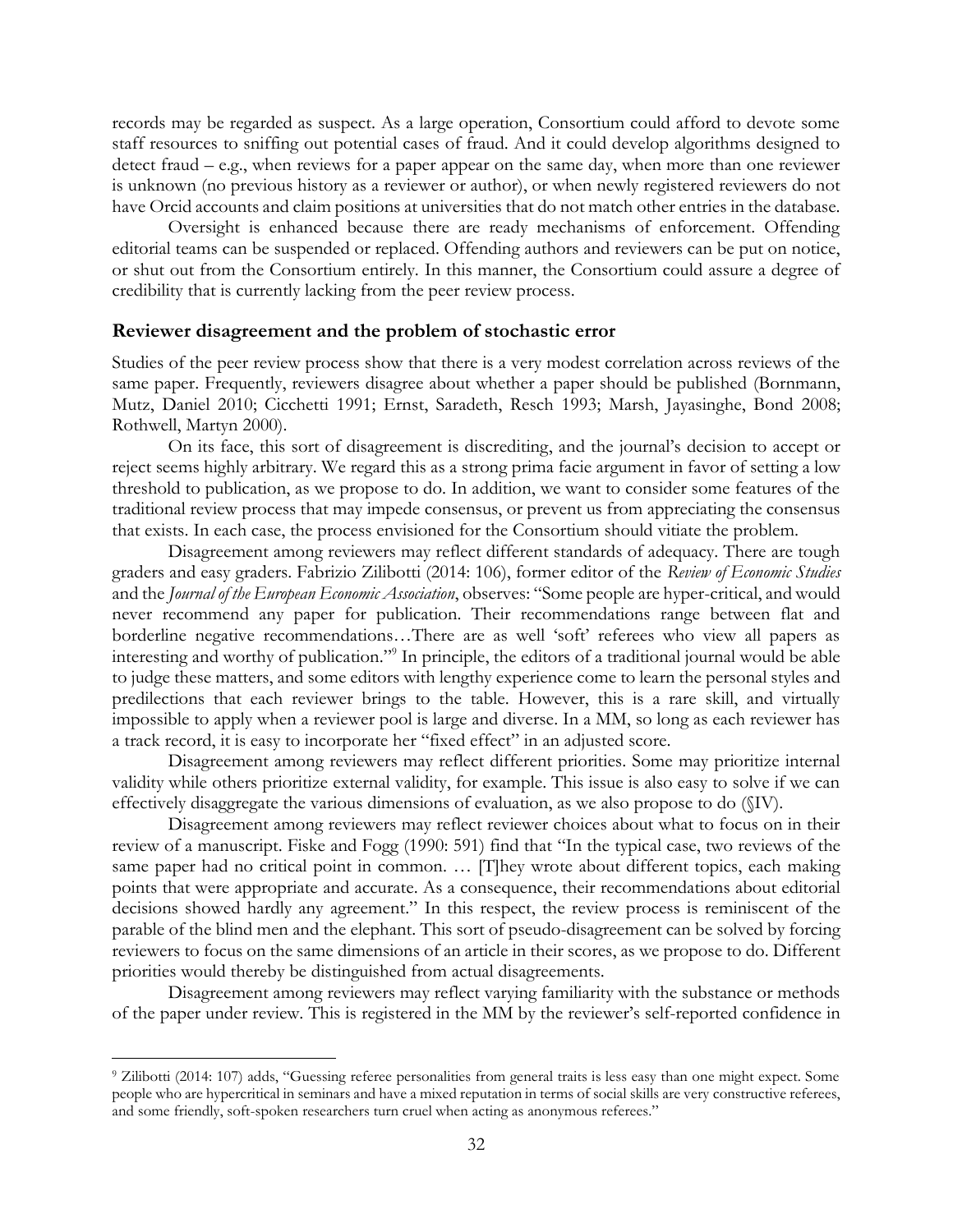each of her scores and incorporated into the MM by situating ratings with respect to scholarly communities and paper topics.

Disagreement among reviewers may reflect a lower overall familiarity – across all reviewers – with the substance or methods of the paper under review. Note that in the traditional review process, the expertise of reviewers is likely to decline as a paper goes through multiple submissions and rejections. For a given paper, there are a limited number of highly qualified reviewers, and these individuals are likely to be identified by the first journal to which an article is submitted. Typically, these reviewers decline to review the same manuscript a second time. It follows that the more times a paper is reviewed the lower the quality of the ultimate reviewers is likely to be. In the Consortium, the review process is limited to one iteration so there is no risk of reviewer attrition. There are also more incentives for reviewers to accept invitations to review and to perform their task in a conscientious fashion. Insofar as reviewers are more qualified and more motivated, his should reduce inter-rater disagreement.

Disagreement among reviewers in the current system, as measured by standard statistical tests, is exaggerated by the small number of reviewers – generally, two or three. To combat the problem of small-sample variability the Consortium would enlist six reviewers, and an additional three reviewers (chosen by algorithm) who attend to the matter of breadth. While this is still a small number, doubling the number of reviewers should enhance levels of agreement and reduce stochastic error in the overall result.

Despite all we have said in the foregoing paragraphs, it should be acknowledged that there is no way to entirely vanquish error. As with all social phenomena, the process of peer review is subject to mistakes. It is, after all, a judgment. In social-scientific studies we accept the inevitability of error, representing it with a confidence interval or some other measure of uncertainty. (If the research is qualitative this uncertainty will be expressed in prose.) The acknowledgment of uncertainty, and the attempt to measure it, is one of the defining features of science.

Unfortunately, no measure of uncertainty is publicly registered in the traditional peer review process. The author is privy to the reviews of her work, which offer a rough indication of the degree of consensus reached by the reviewers. But the readers of a published paper have no indication of the extent of inter-reviewer agreement, or what they disagreed about.

An essential component of the Consortium is the publication of *confidence intervals* along with point estimates (for the various dimensions of reviewer evaluation). These confidence intervals reflect the degree of agreement/disagreement among the reviewers, most importantly, but also other aspects that might affect uncertainty such as the number of reviewers, their reliability, and so forth. In addition, readers may peruse the reviewer reports so they have a better sense of what issues were vetted and where they may have failed to reach agreement. As we mention above, the MM will provide scores that are contextual, and measured with respect to some (mixture of) scholarly communities. Different cross-sections of reviewers provide different points of view, and the MM is designed to reflect this reality. In turn, the model will provide estimates of confidence that are a reflection of points of view, and confidence will reflect the extent to which evaluations produces by members of certain scholarly communities (fail to) reflect the evaluations of members of other communities, and the model's information about cross-community evaluations.<sup>10</sup>

The uncertainty of a score is almost as important as the score itself. End-users should take seriously point estimates with tight confidence intervals and should be skeptical of point estimates

<sup>10</sup> This is simply a matter of data availability. Some sets of communities will include members that review one another's work, while other communities will be more isolated. The model will fall back on vague prior information when it doesn't have evidence about how members of one community evaluate papers drawing on certain topics and report extreme uncertainty about scores from such disparate points of view.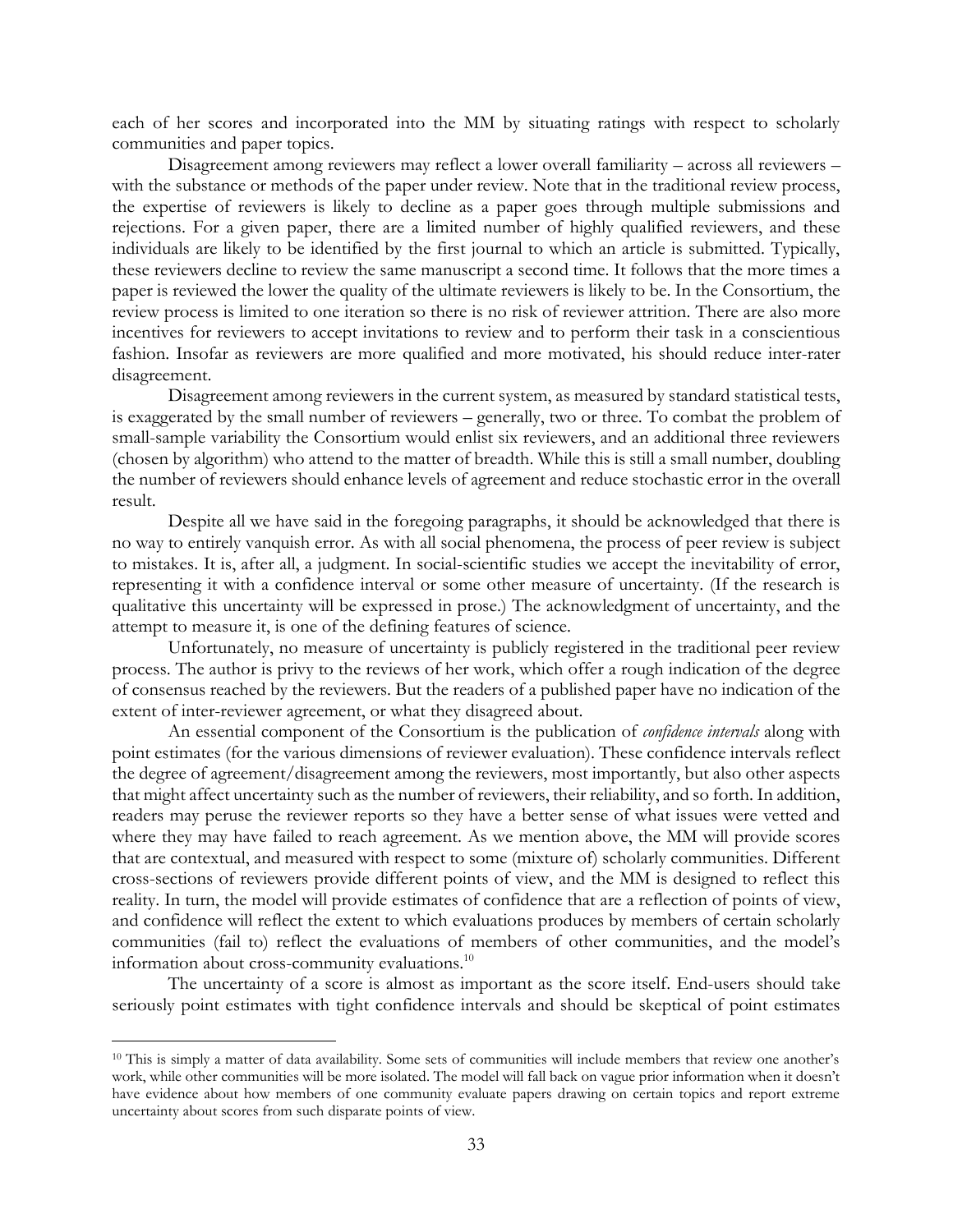with very broad confidence intervals. They should also take the vantage point of the reviewers into account and reflect on how well such reviewers might capture their own point of view. On both fronts, a report from the editorial team supervising the review process may be especially helpful. One can also imagine a post-publication review process that revisits especially contentious reviews in an attempt to gain greater clarity.

### <span id="page-33-0"></span>**Biases**

For any system of peer review, we must consider the sort of biases – conscious and unconscious – it establishes. Most of these problems exist in the current journal-centered system of peer review, so the standard we ought to be considering is not whether they could be entirely overcome but whether they could be ameliorated.

One concern is the *cartel*. Here, an editorial team conspires to promote their own work and the work of their students and friends, or to those who do a certain brand of work, giving high marks to this in-group and low marks to everyone else. This is easy to achieve simply by finding the "right" reviewers for each paper. However, it is sustainable only for a short while under the Consortium. Note that – unlike the traditional review system – all scores are public, so patterns of nepotism are easy to spot. Those who feel that the scoring system is rigged can submit their work elsewhere, or form their own team. In this scenario, the team is reduced to insiders. As a group of insiders, the cartel is sustainable. However, the MM adjusts each score according to a reviewer's history. Someone with a history of high scores will see her scores adjusted downward. So, if members of a cartel are reviewing each other's work and assigning high scores, over time these scores will be adjusted downward. The only way to maintain the value of their scores is to review papers outside the cartel and give those papers low scores. However, in this setting one imagines that cartel reviewers would be out of synch with other reviewers of those papers, which lowers their reliability and lessens their weight in the MM. The MM also situates reviews within the network structure of the discipline, allowing it to capture a process whereby reviewers adjust their strictness based on paper topic, or the communities of a paper's authors. Moreover, it is unlikely they will continue to be asked to review papers outside their niche. For these reasons, cartels will have a tendency to implode.

A second concern are *quid pro quo* agreements. Here, individual authors conspire to give each other positive reviews. Alternatively, less formal arrangements may arise in which members of a network of friends and collaborators give high scores to each other without any formal conspiracy. This behavior is more subtle, but is still fairly easy to detect with the MM, and thus properly discount. Because the reports of all reviewers are contained in a single database one can develop algorithms that detect favoritism, e.g., by comparing the scores that *A* gives to *B*, and *B* gives to *A*, with the scores they give to all other submissions. The current journal-based system offers no mechanism for uncovering this sort of favoritism.

A third concern is *forum-shopping*. If authors wish to maximize their adjusted scores they will choose the editorial team that is likely to give them the highest (adjusted) scores. It is not clear, however, how they would achieve this. Suppose an author has conducted a study with an experimental design. The author may request an editorial team that publishes a lot of experimental work, thinking that they will appreciate her work. However, reviewers for that team may have high standards. In order to obtain a high (adjusted) score the study must be viewed as superior to other experimental studies. Alternatively, the author may request an editorial team that does not have a lot of experience with experimental studies. They are not likely to accept it, but if they do it is not clear what they will make of it. They may regard it positively, or they may not like it at all (since this is not the sort of work that they do). In any case, we suspect that work will sort itself into editorial teams in a logical fashion – precisely because this is public information and readers will detect obvious cases of forum-shopping.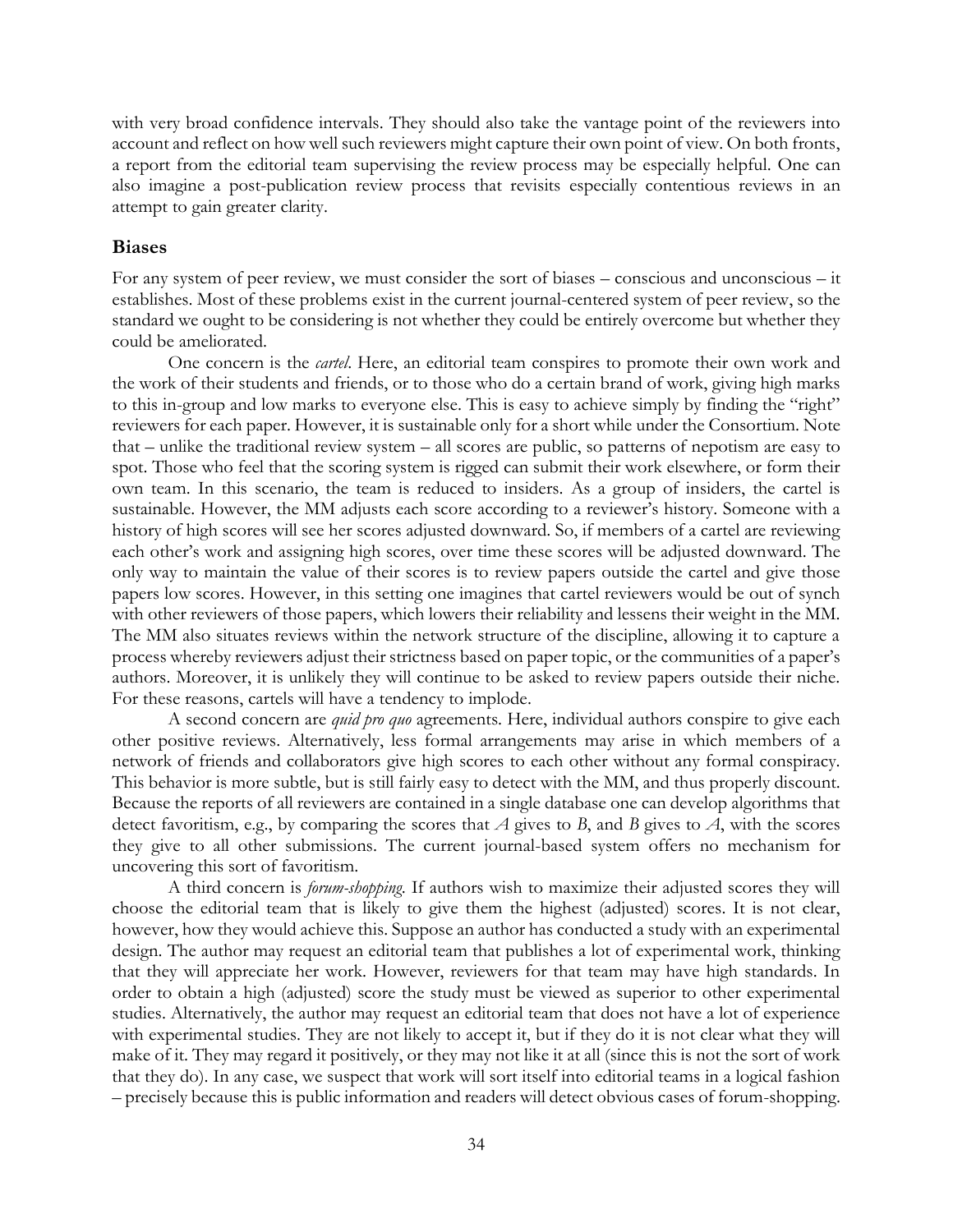An experimental study that is published by an editorial team known for interpretivism will be regarded askance, even if it achieves a high score.

If it is the case that ex post evaluation is beginning to displace ex ante evaluation (as discussed below), then authors ought to be more concerned primarily with the quality of the articles that they publish than their scores or the editorial team that sponsors each publication. Accordingly, they ought to send each paper to the editorial team that is likely to give them the most useful feedback, even if that team has a "tough" reputation.

A final consideration are the biases that, according to many studies, arise from the reviewer's knowledge of the identity of the author (§I). Some biases are fairly easy to correct. If we assume that the quality of manuscripts is not higher or lower for men and women, on average, we can include the gender of the author in the MM to correct for potential biases in the review process, as we propose to do. We cannot do the same for factors such as university ranking or country of residence, as these may be correlated with quality. However, we can easily test to see if these factors are correlated with scores in a systematic fashion. If it is discovered that papers emanating from Africa are reviewed less favorably than papers emanating from Europe we could suggest to authors from Africa that they refrain from posting their papers prior to submission so their identity is not obtainable from a web search.

### <span id="page-34-0"></span>**Breadth**

A common complaint of the current peer review system is that it privileges work that is narrow, catering to a specific subfield, methodology, or perhaps even a small set of people within a subfield who work on a particular topic.<sup>11</sup> Shared preferences are often reinforced by networks among friends, mentors and their former students, and PhD programs. There is of course nothing wrong with likeminded people gathering together to promote their work. A key advantage of the Consortium is that it eases the organizational and financial challenges of doing so. However, it is also important to know whether the work promoted by that group is widely regarded as interesting.

One safeguard is the MM, which adjusts the scores for each reviewer by the scores that reviewer has given across all other reviews. So, if members of the niche group review only work in their niche, and assign high scores to all such work, their scores will be adjusted downward, as discussed.

To recognize work that has broader ambitions we include a question on the reviewer survey about a paper's anticipated breadth of appeal across the discipline (§IV). This question is answered not only by the six expert reviewers but also by three reviewers chosen by algorithm from subfields outside the article's subfield.

In addition, we situate each article within a network-topic analysis of the entire discipline  $(\mathbb{V})$ . In this fashion, we can show where the author and the reviewers fit within political science, i.e., how central or peripheral they are, and in which parts of the sub-discipline they most clearly fit.

Of course, one might take the position that questions of breadth are better answered ex post – e.g., by a paper's citation count – than ex ante. However, some papers have potential for broader impact but are never discovered by a larger audience. They are lost in the shuffle. Others gain citations for reasons other than their intrinsic value, e.g., because the author is well-known or is an especially effective promoter of her work. For these reasons, it seems important to try to measure the breadth

<sup>&</sup>lt;sup>11</sup> Hal Varian (1997) relates a story: "It is said that a ghost named 'Pedro' haunts the bell tower at Berkeley. The undergrads make offerings to Pedro at the Campanile on the evening before the exam. Pedro, it is said, was a graduate student in linguistics who wanted to right his thesis on Sanskrit. In fact, it was a thesis about one word in Sanskrit. And, it was not just one word, but in fact was on one of this word's forms in one of the particularly obscure declensions of Sanskrit. Alas, his thesis committee rejected Pedro's topic as 'too broad.'"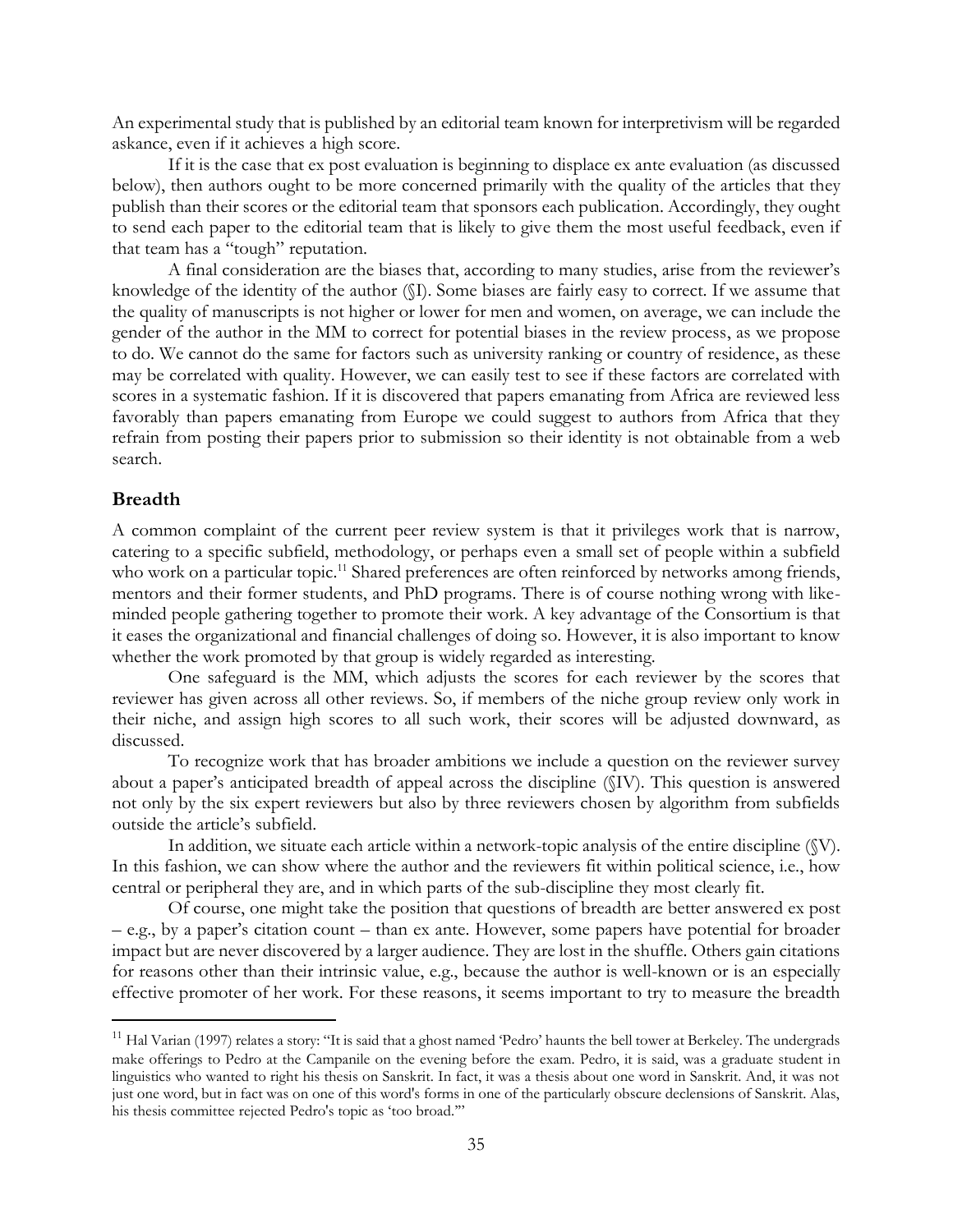of a paper's appeal ex ante as a clue to a paper's potential impact ex post. The MM also uses both ex ante and ex post measures, such as citations, allowing it to adjust initial estimates as more information about a paper's post-publication reception becomes available. Readers looking for work on a topic with broad appeal will have a mechanism for identifying that work.

In these respects, the Consortium offers a counterbalance to the forces of specialization in science, making sure that integrative work is recognized.

### <span id="page-35-0"></span>**Informativeness**

Under the current journal-centered system of evaluation only one piece of information about the quality of a paper is available at publication: the status of the publishing journal. However, the status of a journal, whether measured by "journal impact factors" or overall reputation, is an extremely crude indicator of the quality of a particular article. Note that the decision to publish involves a great many parameters. A paper may have been accepted because it addresses a new question, develops a new theory, applies a new method, employs a new set of empirical data, has a strong (quasi-experimental) test, is deemed appropriate for the journal (along whatever parameters the editorial board judges these things), or some combination of the above. Thus, the binary decision to publish is not very informative, and journal rankings are hard to interpret and open to abuse (Heneberg 2016; Larivière et al. 2016).

In the Consortium, editorial teams are likely to function in much the same fashion as journals now do. (Indeed, they may be run by the same editorial teams that formerly operated as independent journals.) Teams will craft distinctive identities, with specific methodological and substantive preferences. They will attract varying numbers of submissions, and from these we can calculate the preference-orderings provided by submitting authors (1-5). They will have varying rates of deskrejection and post-review rejection (though the latter must remain below 20%). And they will have varying citation counts. All of this will be calculated in a uniform fashion (so that statistics are comparable) and will be readily available so that end-users have full information upon which to make judgments about journal quality. Indeed, this information will be more complete and more reliable than that which currently is available about journals, who have been accused of ramping up their journal impact factors by hook and by crook (e.g., by pressuring authors to cite papers published in their journal or by excluding certain categories of article from their impact factor).

*In addition*, the Consortium offers a wealth of information about each published article. Various dimensions of evaluation are distinguished (§IV) and a 0-10 score is assigned to each. Along with raw scores, the Consortium offers scores adjusted by the MM, which corrects for some common biases, as discussed. A confidence interval expresses how certain that estimate is. Editorial teams may also decide to add their scores and comments, adding another layer of information.

End-users can choose to focus on a particular dimension(s) of particular interest. For a metaanalysis, one might restrict the sample to studies with strong internal validity. For a literature review focused on theoretical developments in a field one might limit the sample to studies that are judged to be theoretically innovative, and which the MM situates within a key topic or scholarly community of interest. And so forth.

To skeptics, these efforts may appear as yet another doomed venture in academic metrics (Espeland, Sauder 2016; Muller 2018; Osterloh, Frey 2015; Wilsdon et al. 2015). However, those who don't like, or don't trust, the metrics offered by the Consortium have another option available. They may ignore them entirely – focusing instead on the reviews themselves, and the author's responses, which (unlike the traditional review process) are made public. They may also follow the thread of postpublication commentary contained in the digital community space. Words can replace numbers, for those who believe that this is a more informative way of judging quality.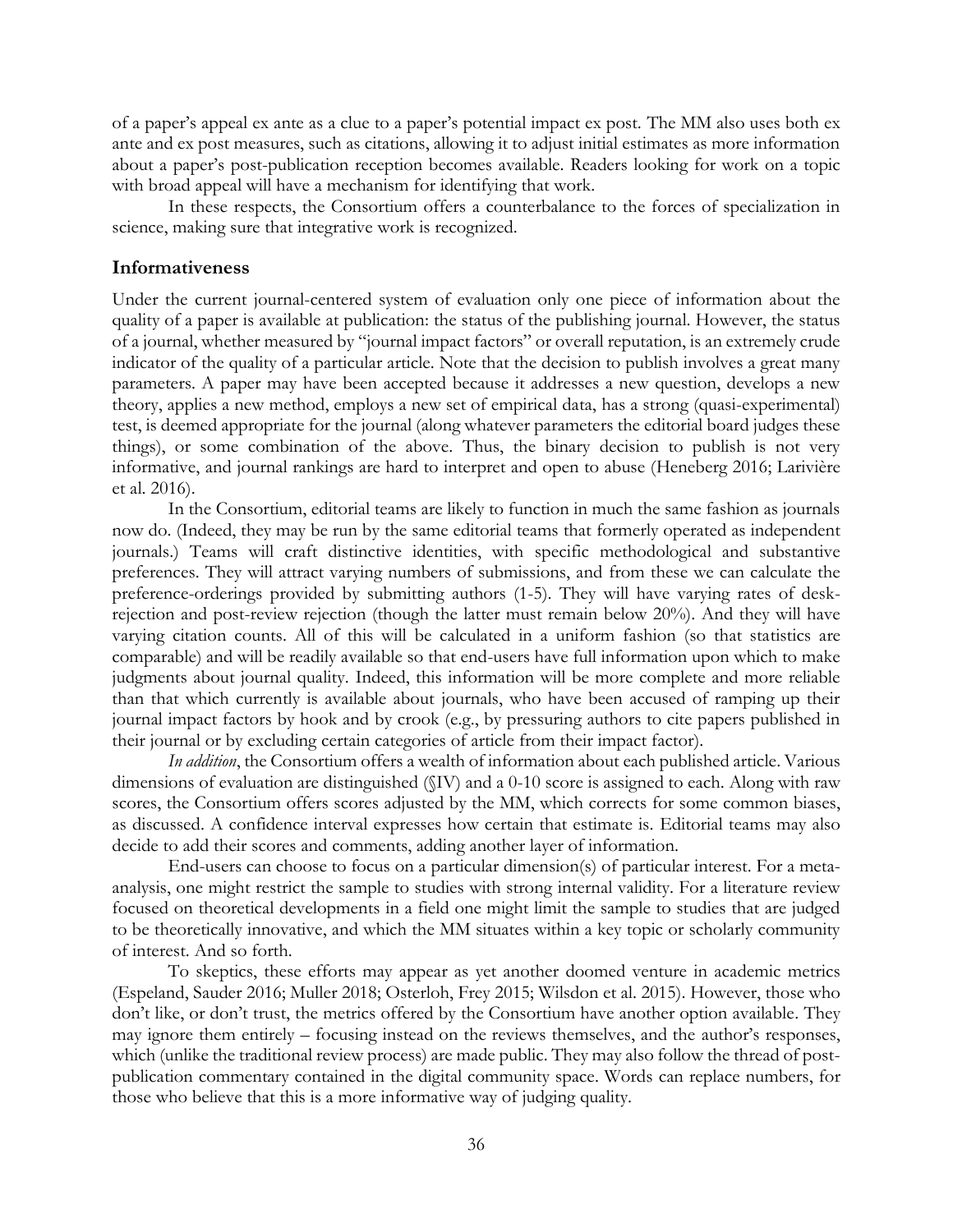In summary, for purposes of assessment – whether it is at the level of an individual article, an individual scholar, an editorial team, or a genre or research area – the Consortium offers considerably more information, and more systematic information, than the current protocol.

#### <span id="page-36-0"></span>**Post-publication assessment**

Although pre-publication peer review plays an indispensable role in scholarly research, it cannot be expected to provide a complete assessment of the value of academic work. Some aspects of this assessment must be ex post (after publication). This includes (a) replications, (b) deliberation by the scholarly community, and (c) scholarly impact.

Replications are encouraged by the Consortium's low bar to publication, which should allow any replication of a published work to appear as a stand-alone publication – so long as it is implemented in a rigorous and non-prejudicial fashion. The Consortium could also provide a uniform way to link replications to the publication that they replicate, and one another.

Ongoing deliberation is encouraged by the Consortium's digital community space. Note that the current journal-centered system offers no organized and accessible venue for commenting on published work after it is published. Commentary appears in some academic blogs, sometimes with attribution and sometimes without. More commonly, it occurs in an evanescent fashion in emails, hallways, and classrooms. There is no permanent or public record, so all of this deliberation is lost – and much of it, we suspect, is not very deliberative. Moreover, the author has no way of responding; indeed, she may be entirely unaware.

The Consortium's digital community space would allow anyone to add their voices, with realname attribution based on Consortium membership, to the discussion of a published paper, providing a focal point for ongoing debate and discussion, allowing the scholarly community to digest, critique, and extend the points made by the original author and reviewers of the manuscript. This process recognizes that social science is sometimes flawed, always uncertain, and always open to improvement. By providing a space for further reflection we allow the process of evaluation and deliberation to continue indefinitely in a fully public forum.

Measurement of scholarly impact is also facilitated by the Consortium. Note that one of the advantages of a unified, open-access repository of articles is that one can monitor the number of times each paper is accessed and downloaded.

Of course, the Consortium is not intended to provide all aspects of scholarly assessment. We recognize the ongoing importance of conventional measures of impact such as citation counts (Gerring, Karcher, Apfeld 2020). We also recognize the important role of prizes (e.g., those issued by APSA sections), blog posts (e.g., those that highlight certain streams of research), and other forms of recognition. We can envision a world in which ratings issued by various scholarly bodies identify what they view as important work (Nosek, Bar-Anan 2012: 232). In much the same way that interest group ratings of members of Congress provide a signal to voters, scholarly bodies with varying substantive agendas and methodological tastes might offer signals to end-users about the value of studies published by the Consortium.

In summary, there is a lot more that we can do as a scholarly community to provide signals about published work that will help the broader community – especially those who are not specialists – to find what they are looking for. The Consortium offers a step in that direction, but it is surely not the entire solution.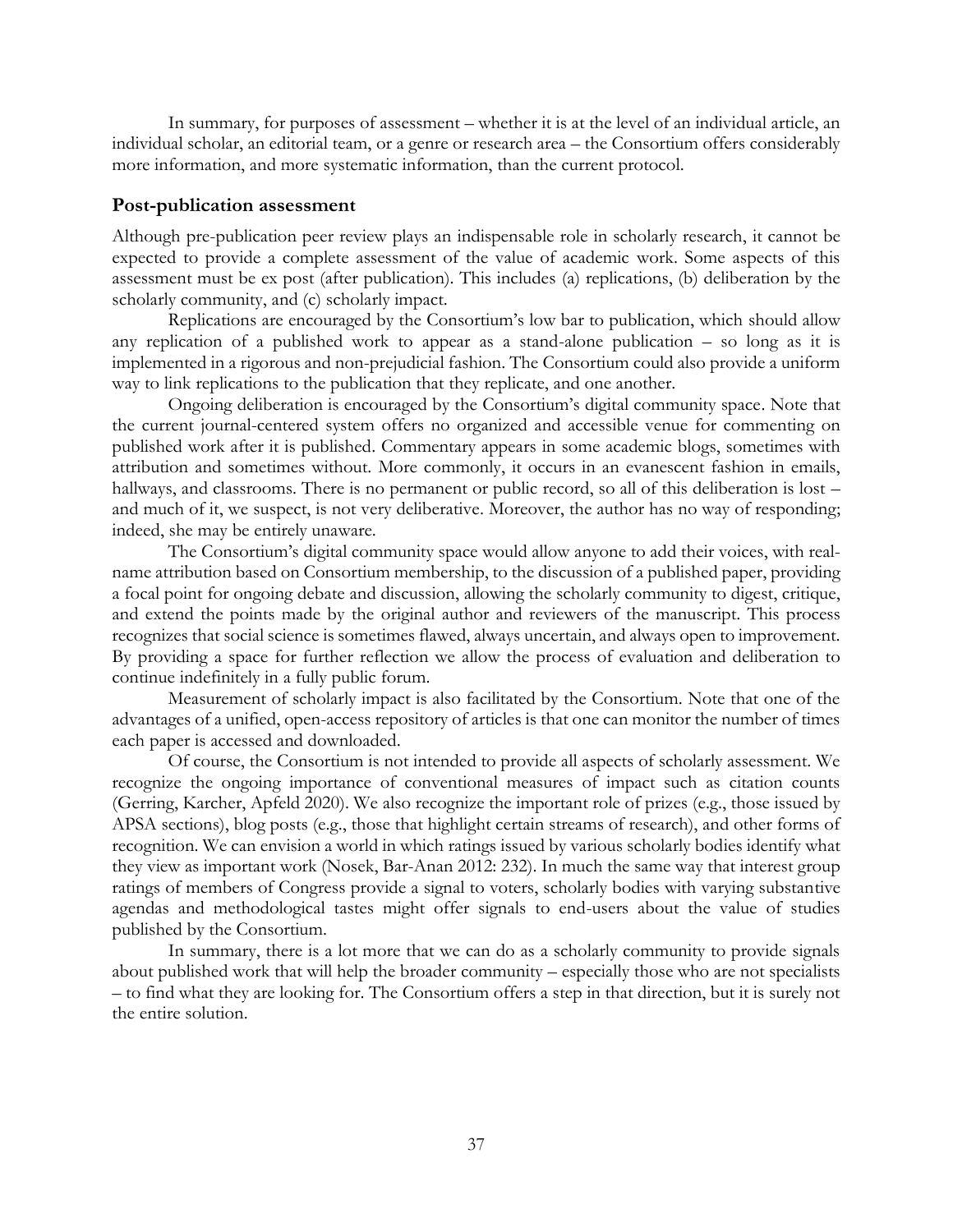## **VII. BROADER RAMIFICATIONS**

<span id="page-37-0"></span>In this section, we consider the broader ramifications of the Consortium. This includes (a) the time required for editors, reviewers, and authors as part of the process of review and publication, (b) the role of reviewers and editors in the review process, (c) the volume and diversity of papers that reach publication, (d) the achievement of meritocratic standards that can be applied internationally, (e) dissemination, (f) employment decisions (e.g., promotion and tenure), (g) ethics, and (h) learning about the production of knowledge in political science.

### <span id="page-37-1"></span>**Time**

The process of peer review and publication is time-consuming for all concerned – authors, reviewers, editors. Under the current system, the average article is submitted to multiple journals before it finds a home (if it finds a home). Each of these submissions imposes a laborious process of review, sometimes with multiple rounds. Often, it takes several years for a manuscript gain entry to a journal and some additional time for it to be published. Papers that never find their way to publication also consume a good deal of time if they have gone through the review process at several journals.

By setting a low bar to publication, the Consortium limits the number of submissions to one (though there is a possibility of resubmitting a desk-rejected manuscript if the Oversight committee offers that option). Our assumption is that papers that cannot pass this low bar are probably not worth pursuing and authors will not bother submitting them to journals.

After acceptance at the Consortium, a paper receives nine reviews – many more than the two or three that is common for journals. However, three of those reviewers are asked only to answer a single question about the disciplinary appeal of a paper; this can be done after skimming the abstract, introduction, and conclusion, a five-minute task. Furthermore, since each paper receives only one draw from the reviewer pool, the average number of reviews per paper is fewer than under the current system.

Editors must enlist reviewers. However, we anticipate that this time-consuming process will be streamlined as the Consortium database offers suggestions for who might be qualified and available, and incentives for them to accept.

Editors can choose how engaged they wish to be in the review process, e.g., whether they wish to write one of the reviews that accompanies the manuscript. If an editorial team wishes to maintain a highly selective acceptance rate they will need to spend a good deal of time agonizing about which papers to accept and which to reject. That is their choice. In either case, they do not need to write a decision letter if they do not wish to do so. For editorial teams with a less selective approach, not much work is required in order to process a manuscript.

Now, let us consider the time-line from initial (first) submission to publication. Here is what we envision: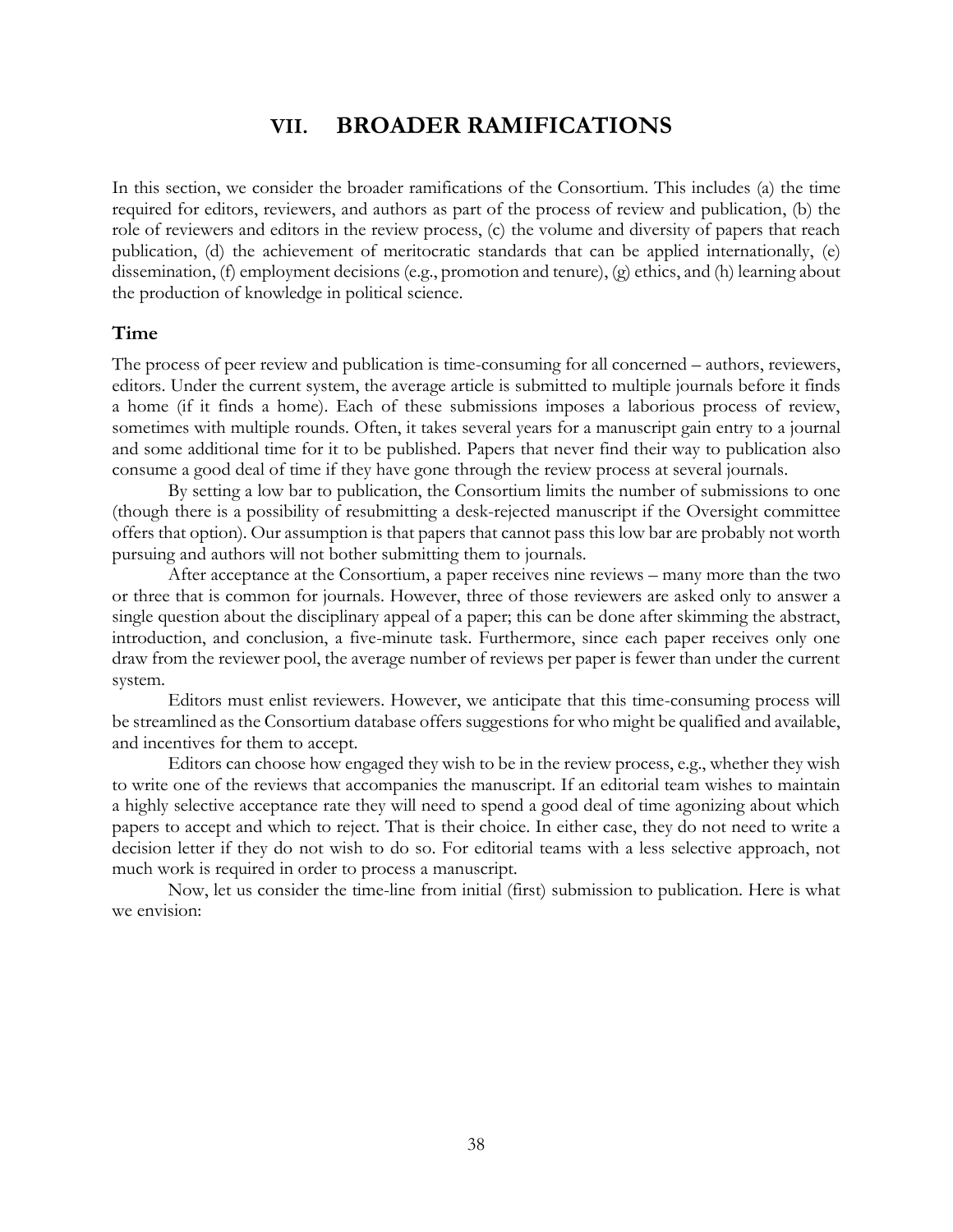| Day | Action                                                             |
|-----|--------------------------------------------------------------------|
| 1   | Submission.                                                        |
| 7   | Accept or reject. If the former, send to editorial team.           |
| 10  | Issue invitations to reviewers.                                    |
| 70  | Reviews complete.                                                  |
| 77  | Author resubmits. Revised article and responses sent to reviewers. |
| 137 | Reviews complete.                                                  |
| 144 | Author submits responses to reviews. Article sent to copy-editor.  |
| 151 | Copy-editor completes work. Article sent to author for responses.  |
| 155 | Author completes responses. Article sent to type-setter.           |
| 160 | Type-setter completes work. Proofs sent to author.                 |
| 165 | Author completes review of proofs. Proofs sent to type-setter.     |
| 170 | Article published.                                                 |

Admittedly, this is an optimistic scenario. Sometimes, reviewers do not complete their assignments in a timely fashion. Sometimes, they drop out entirely – in which case the managing editor will need to decide whether it makes sense to try to recruit a replacement or go with the reviews in hand. Sometimes, authors take a long time revising prior to resubmission. These holdups are similar in the traditional journal-centered system of review.

Hamermesh (1994: 158-9) finds that the primary cause of delays in the peer review process stem from reviewers who accept the invitation to review but do not fulfill their obligation in a timely fashion. Since the Consortium process starts with six reviewers, editors have more room for maneuver. They may decide to complete the review process with five reviewers if one is AWOL. Little is lost so long as the five reviews are conducted in a conscientious fashion and are not widely disparate in their opinions of the work under review. Similarly, the system can reward timely reviews, or punish late ones. If we treat reviewers who miss deadlines identically to those who refuse to review in the first place, or even more punitively—say by treating a late review as two declines—we could strongly incentivize scholars who wish to publish with the Consortium respect their review commitments. More lenient incentivization approaches could still provide substantially better, and clearer, incentives for timely review than the current system.

In any case, we expect that the timeline envisioned for the Consortium – from initial submission to publication – to be substantially shorter than that experienced at most traditional journals. By limiting the number of rounds, by using algorithms from the database to identify reviewers, by employing incentives possible only with a unified system of review to motivate reviewers, and by publishing as soon as a paper is finalized, the timeline is shortened.

Most important, multiple rounds of submission and rejection are avoided, saving time for all concerned. Note that the timespan of greatest significance is that which elapses from *first* submission to final publication.

### <span id="page-38-0"></span>**Peer review as collaboration**

The current review system is oriented toward reaching a decision about whether or not to publish. Editors and reviewers for the journal must guard the journal's reputation by rejecting sub-standard scholarship, preserving scarce space in the journal for only the highest quality work. Top journals in the social sciences reject more than 90% of submissions. Naturally, an adversarial relationship develops in which authors clamor at the gates while editors and reviewers poor hot wax from the ramparts. Frequently, reviews consist of "things that the author got wrong" or "ways that the study is deficient."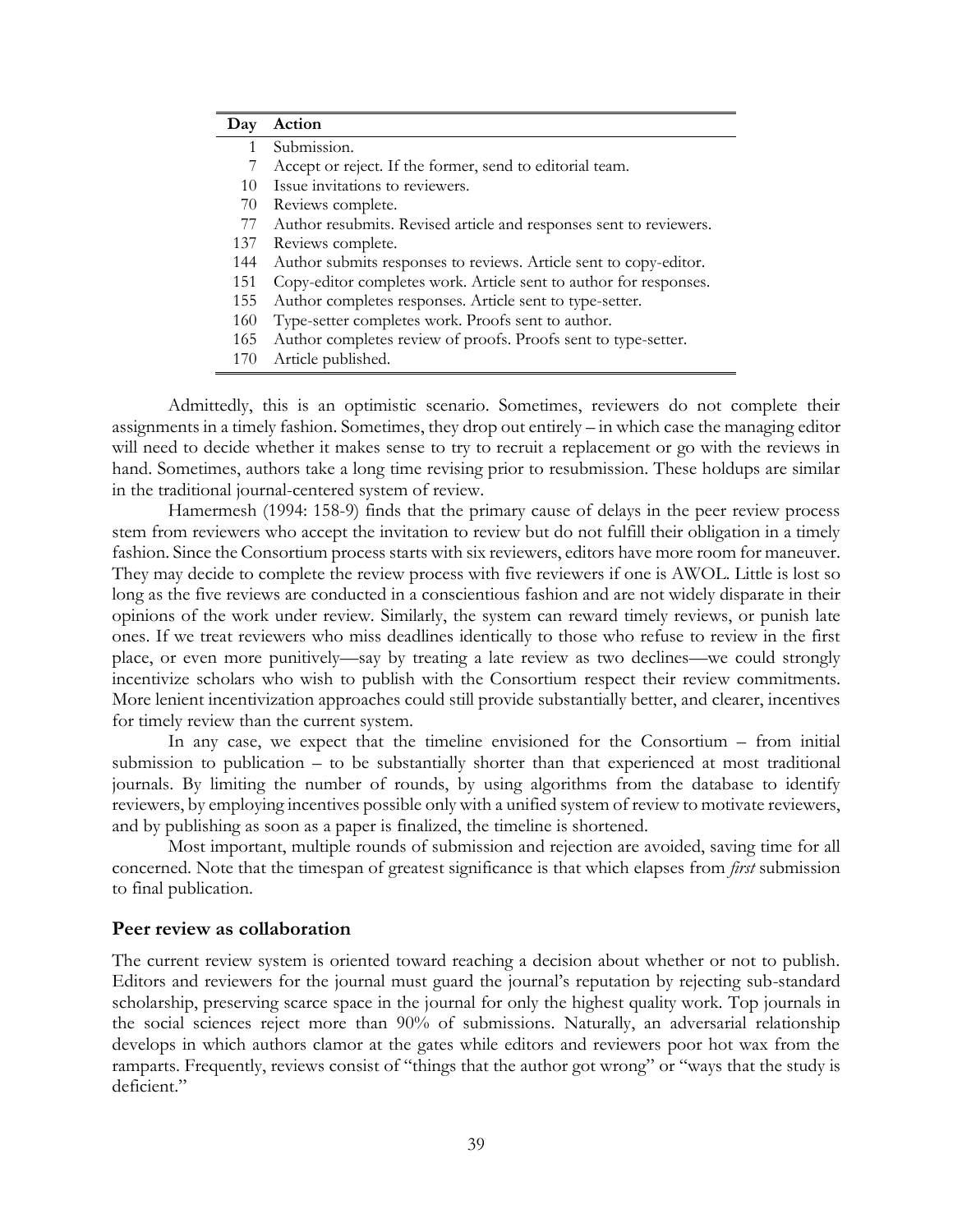Under the Consortium, the goal is to publish everything that adds something to the sum-total of human knowledge. Accordingly, the bar for desk-reject is set fairly low and everything sent out for review is published (unless the author and a majority of reviewers decide otherwise). Moreover, there is no obligation for an author to kowtow to reviewer suggestions that she does not agree with. It is the "author's cut" that appears in print.

The role of the review process is therefore quite different. Editors and reviewers offer advice to the author so that the paper can be improved. Editors and reviewers, who presumably have strong ties to the field or subfield in which the paper falls, have an incentive to make each paper as strong as it can be so that the field can move forward. This also prompts reviewers to focus not only on absolute standards (e.g., Is there a high level of internal validity?) but relative standards (Is internal validity as high as could reasonably be achieved given the research question of interest?). It is up to the author whether or not to accept advice received from the review process.

Not only is this process more pleasant, it may also have positive repercussions for the quality and quantity of work produced in the discipline. Note that people are generally more responsive to positive cues than to negative cues. This is especially likely to be the case for those who have secured tenure or who work as independent scholars or in other positions where they have no strong incentive to publish. To incentivize these scholars to maintain an active research profile the discipline needs to offer positive reinforcement (where warranted). Authors should feel they are making a contribution to scholarship and given due recognition for their efforts.

Our willingness to publish everything that is not desk-rejected is not simply a matter of protecting authors' self-esteem. It is also, we believe, a better incentive structure for producing useful knowledge. In the current system, reviewers play a determinative role in the decision to publish. In this capacity, they can make demands that an author is effectively unable to refuse if she wishes to publish in that journal (which we shall assume is an important step in her career). The reviewer thus occupies the position of a veto-holder, especially at top journals where a strong signal to reject a manuscript, even if only from one reviewer, may doom that manuscript.

There are four potential problems here. First, the reviewer probably does not know as much about the subject and the data as the author. Second, since the reviewer has no skin in the game she may not have thought very deeply about the subject at issue. Third, the reviewer's interests (in protecting her turf) or pre-commitments (in a particular theory or method) may impair her ability to judge a matter dispassionately. Fourth, the reviewer may offer a suggestion for revision that fundamentally distorts the author's work. Preston McAfee (2014: 61), long-time editor of the *American Economics Review*, attests…

Referees [sometimes] offer specific advice that push papers away from the author's intent. It is one thing for a referee to say, 'I do not find this paper compelling because of X,' and another thing entirely to say that the referee would rather see a different paper on the same general topic.

Authors sometimes find themselves in a compromising situation. Frey (2003: 206) writes,

Survival in academia depends on publications in refereed journals. Authors only get their papers accepted if they intellectually prostitute themselves by slavishly following the demands made by anonymous referees who have no property rights to the journals they advise.

Arguably, the end-result is that the quality of papers are worsened, or at least watered-down. McAfee (2014: 61) argues, "This system encourages authors to submit papers that are crafted not for publication but for survival in the revision process."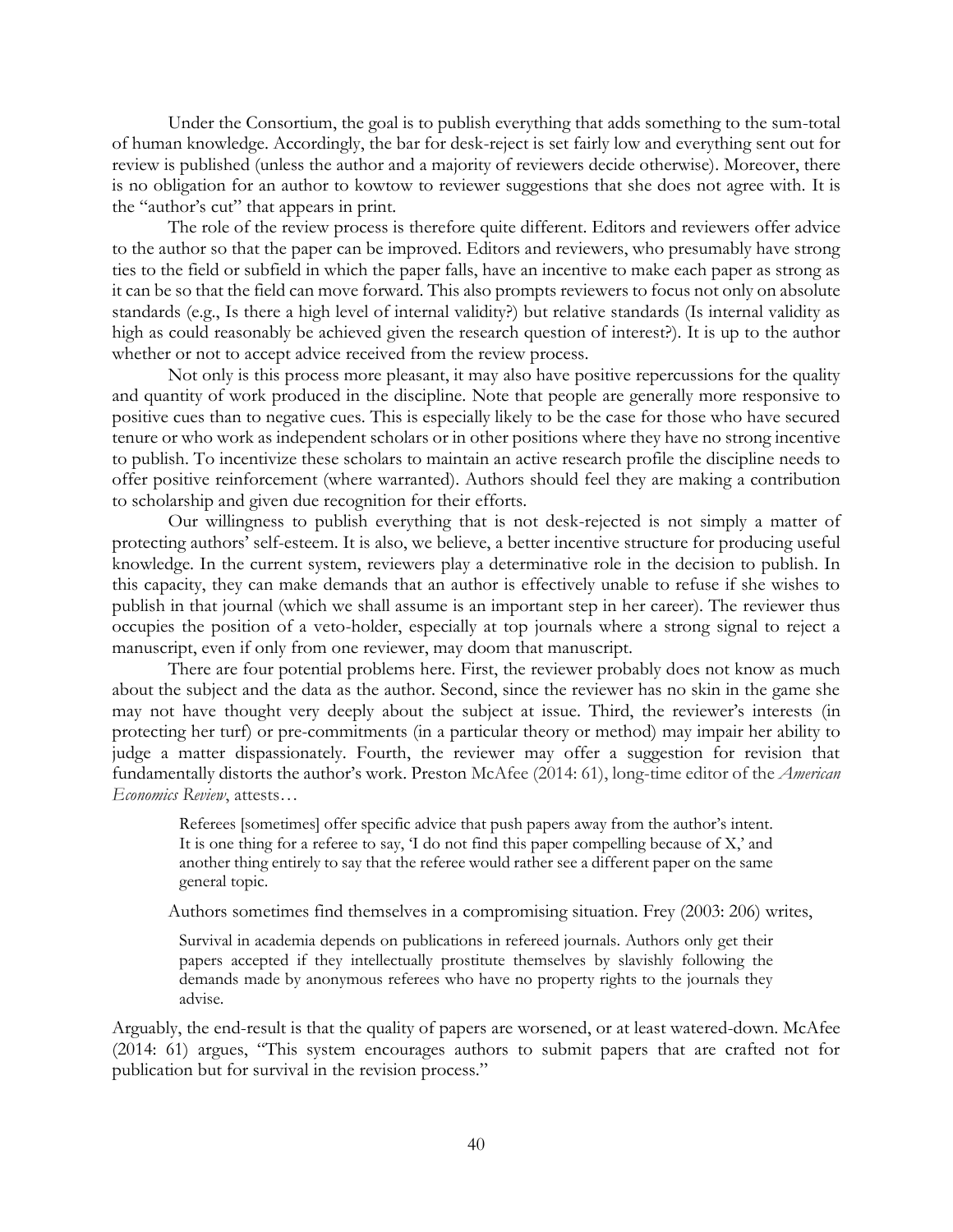We believe that leaving the final prerogative in the hands of the author is the best way to advance the cause of truth. The important caveat is that reviewers may exercise their right – indeed, are under an obligation to exercise their right – to assign the scores they feel are appropriate to the manuscript and to explain themselves in prose. If reviewers believe the author has made a mistake, or that a work is of low quality, they should say so. This way, disputes reach the public eye, where they can be further adjudicated.

### <span id="page-40-0"></span>**Volume and diversity**

Lowering barriers to publication would presumably stimulate the publication of more studies, about more topics, and with a wider diversity of approaches, than presently appear in the annals of political science.

First, more studies with unexciting findings would be published, combating the current tendency to discriminate against work with null results or results that confirm standard wisdom. This would go some way toward combatting the file-drawer problem, giving us a less biased knowledge base upon which to gauge the probable truth of various hypotheses.

Second, more studies with speculative arguments and findings would be published, combating another supposed tendency of the current journal-based system of review, which is alleged to discriminate against unconventional ideas and ideas that contravene reviewers' theories. This should make it easier to publish work that is at an early stage of development, and this in turn should speed the progress of science. Vale (2015: 13441) points out,

there is…merit in getting new ideas and key experiments published with reasonable speed, even if they are incomplete. Once in the public domain, the collective power of the scientific enterprise can take effect, and the ideas can be tested and advanced further, not only by the original researchers but also by other investigators as well. Once results are published, other scientists can see connections with their own work, perform new experiments that the original investigators might never do, and also emerge with new ideas. Overall, putting new results and ideas in the public domain is good for science and serves the mission of the funding agencies that seek to advance research overall.

Vale's immediate concern is the field of biology, but these observations seem to extend equally to the social sciences.

Third, more studies of non-traditional subjects might be entertained. As it stands, political science journals impose boundaries on what they consider to be appropriate topics for their journal. If there is no journal in place that considers your topic topical, you are out of luck. Since "politics" is a hard thing to define, there is a certain arbitrariness to these boundaries and we have a sense that they may be excluding some interesting and important work. By contrast, economics journals impose no topical boundaries on what may be published (though they do seem to impose theoretical and methodological boundaries on how those subjects may be approached). In any case, the Consortium would presumably offer opportunities to expand the definition of politics, and perhaps even to undertake subjects that are not considered political at all but nonetheless important. Among such nontraditional subjects are papers that attempt to synthesize knowledge about a subject (Gerring 2020), papers that are purely theoretical (Clarke, Primo 2012), papers that are methodological in a nonstandard sense (e.g., they are about qualitative methods, epistemology, or the production of knowledge), papers that introduce a new dataset or a new set of qualitative empirical materials, papers that are descriptive rather than causal, reports from the field (e.g., a recent election in some country around the world), papers that address a lay audience (e.g., policymakers), and papers whose goal is primarily didactic (e.g., directed at students of political science).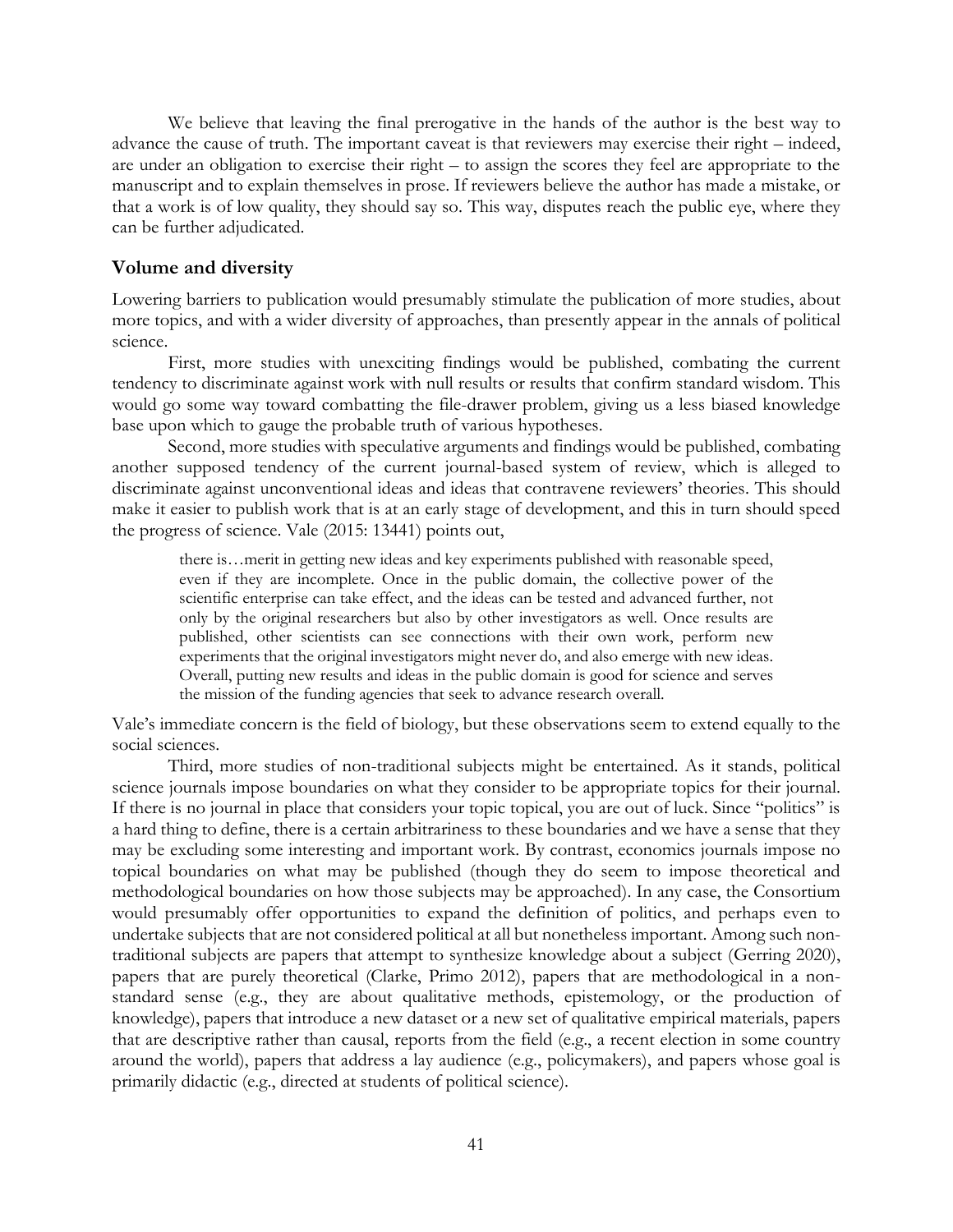Fifth, space limitations on what might be considered eligible for publication would presumably be relaxed (Gerring, Cojocaru 2020). In the Consortium, all articles are published on-line, so arbitrary limits do not arise from the obligation to print and mail hard copies. Copy-editing and type-setting are expensive, but these logistical elements of the traditional publication process may be dispensed with, as discussed in Section IX. One thing that cannot be dispensed with is the willingness of reviewers to spend time on a manuscript. If it is too long, they may demur. In any case, the issue of length limits would be left to editorial teams, which may choose to impose limits, or not. We can imagine that teams might take different approaches to this question, with some being amenable to longer submissions. Some teams might even specialize in book-length publications.

Before quitting this subject it is important to acknowledge the downside of increasing the volume and diversity of published work: the Consortium would publish some studies that add nothing, or perhaps even detract from, our knowledge of the world.

How serious would this problem be? It would be a serious problem if authors aim only for quantity, i.e., maximizing the total number of articles published (e.g., by chopping up big ideas into little ones and/or repeating ideas and analyses across several, highly redundant articles). We don't think this is very likely, however.

First, the Consortium allows editors to view all the author's prior work and subjects each new work to an algorithm that should alert editors to situations of serial publishing. By contrast, the current system of journal review is highly fragmented, and editors and reviewers often unaware if an author submits papers to multiple outlets that are similar in content.

Second, the Consortium offers strong signals about quality. These take the form of published reviews as well as reviewer scores. Insofar as these signals matter, authors are incentivized to publish high-quality work and to enhance and preserve their mean score across all articles published in the Consortium. It is our impression that quality matters more than quantity in the current system of scholarly assessment (e.g., for hiring, promotion, and salary adjustment); we see no reason to suppose that this trend would change under the Consortium.

Even if there *is* more debris in the Consortium than in the current journal-centered system of peer review and publication we do not see this as a major problem. In the production of knowledge suppressing true claims seems like a more serious flaw than admitting false or redundant claims. We would prefer errors of commission to errors of omission.

Of course, this depends upon our ability to sort through the pile of published work, separating the wheat from the chaff. The scores accompanying each published article should help with that, as will post-publication assessments (addressed above).

### <span id="page-41-0"></span>**Meritocracy and internationalization**

The current system of journal-centered peer review and publication probably favors established authors and authors with ties to top journals. It very explicitly favors articles published in top journals, meaning that studies published in lower-ranked journals may not receive the attention they deserve.

In making these criticisms we are not advocating for an egalitarian system in which all articles are assumed to have equal merit. Rather, we are advocating for a system that gives every article, and every author, an equal shot – a publishing meritocracy.

Let us begin with the current hierarchy of journals. Although this hierarchy may be partially reconstituted as a hierarchy of editorial teams within the Consortium, they would be forced to compete on terms that are more nearly equal.

First, there are no distinctions between print and on-line journals. Likewise, the appearance and availability of articles published by editorial teams within the Consortium are identical. The only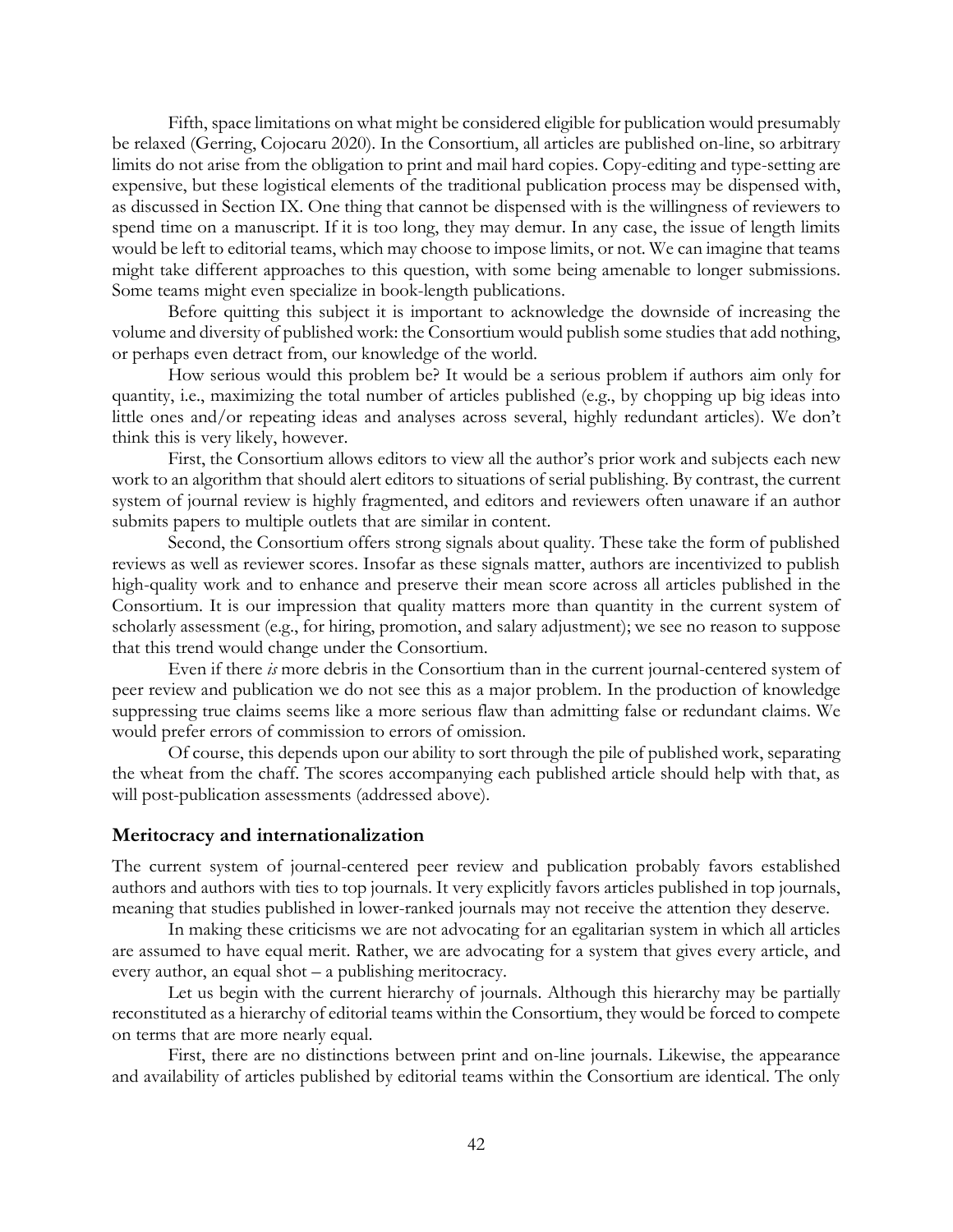distinguishing characteristics are the titles of the editorial teams, along with the names of the editors, reproduced on the front page of each article, and rejection rates.

Second, let us consider the reviewing pool, an issue researched by Hamermesh (1994) for the field of economics. Currently, economics journals rely heavily on authors who have published in their pages. Top journals are able to draw on the talents of reviewers occupying the top rungs of the economics discipline, which presumably enhances the quality of their published work, while lowerranked journals must depend upon the talents of lower-ranked reviewers. Journal editors give preference to steady reviewers in their choice of which manuscripts to publish. As an ecological system, these factors work to enforce the Matthew Effect: to those who have, more shall be given. We have no reason to believe that things are substantially different in political science, though it is true that top journals are not monopolized by top departments as they are in economics.

Under the Consortium, an algorithm offers suggestions for who might serve as reviewers for a paper. Editors are free to disregard these suggestions, but at least the algorithm is designed not to replicate standard editorial biases. (One can also check, over time, to see if some editorial teams are more likely to deviate from the algorithm than others, a tip that they might be tilting toward a favored in-group.) Reviewer invitations are sent from headquarters, with no indication of the editorial team, so reviewers cannot pitch their reviews to a particular editorial team. Moreover, incentives established for reviewers do not give them much leeway to reject assignments they do not like. Accordingly, we can anticipate that the services of top reviewers will be available on a more equal basis to all editorial teams and it will be harder for top editorial teams and top reviewers to sort.

Finally, let us consider the advantages of established authors – those with name recognition in the discipline, usually those with senior status in a highly ranked department. Under the current system, these authors seem to be treated more favorably by editors. This may be because they know each other, or because editors feel pressured to boost their journal impact factor (JIF) and their overall reputation. High-profile authors are more likely to be cited in subsequent work. Under the Consortium, editorial teams do not need to worry unduly about the citation counts of articles published under their purview. The business model is quite different. One can hope that the citation counts of articles displaces the citation counts of editorial teams as a marker of success. (Surely, it is more important to have written a highly cited article than to have published with a highly cited editorial team.)

#### <span id="page-42-0"></span>**Human capital**

A core objective of any system of peer review and publication is to maximize the use of human capital across a discipline. Human capital is a scarce resource, and perhaps especially so in the field of political science. If one were to count the number of individuals with PhDs in political science and related fields (e.g., international relations, international studies, public policy) it would fall considerably short of the number of PhDs in economics, psychology, biomedical sciences, or engineering (NSF 2015). Likewise, if one were to count the number of individuals employed in jobs where political science research is valued and rewarded it would be a much smaller number than in most other fields. For the most part, research in political science is conducted by political scientists with teaching positions within universities. By contrast, in many other fields there are professionals working outside academe who conduct ongoing research on some aspect of their PhD subject, e.g., economists working for banks, corporations, or governments, or chemists working for pharmaceutical firms.

To enhance progress in political science we must make the best use possible of the limited human capital available. It should be emphasized that we do not view political science as a discipline where progress can be achieved by a few geniuses or a small cadre of great minds working at elite institutions. Creativity is hard to identify, so the more minds are enlisted in thinking about a task the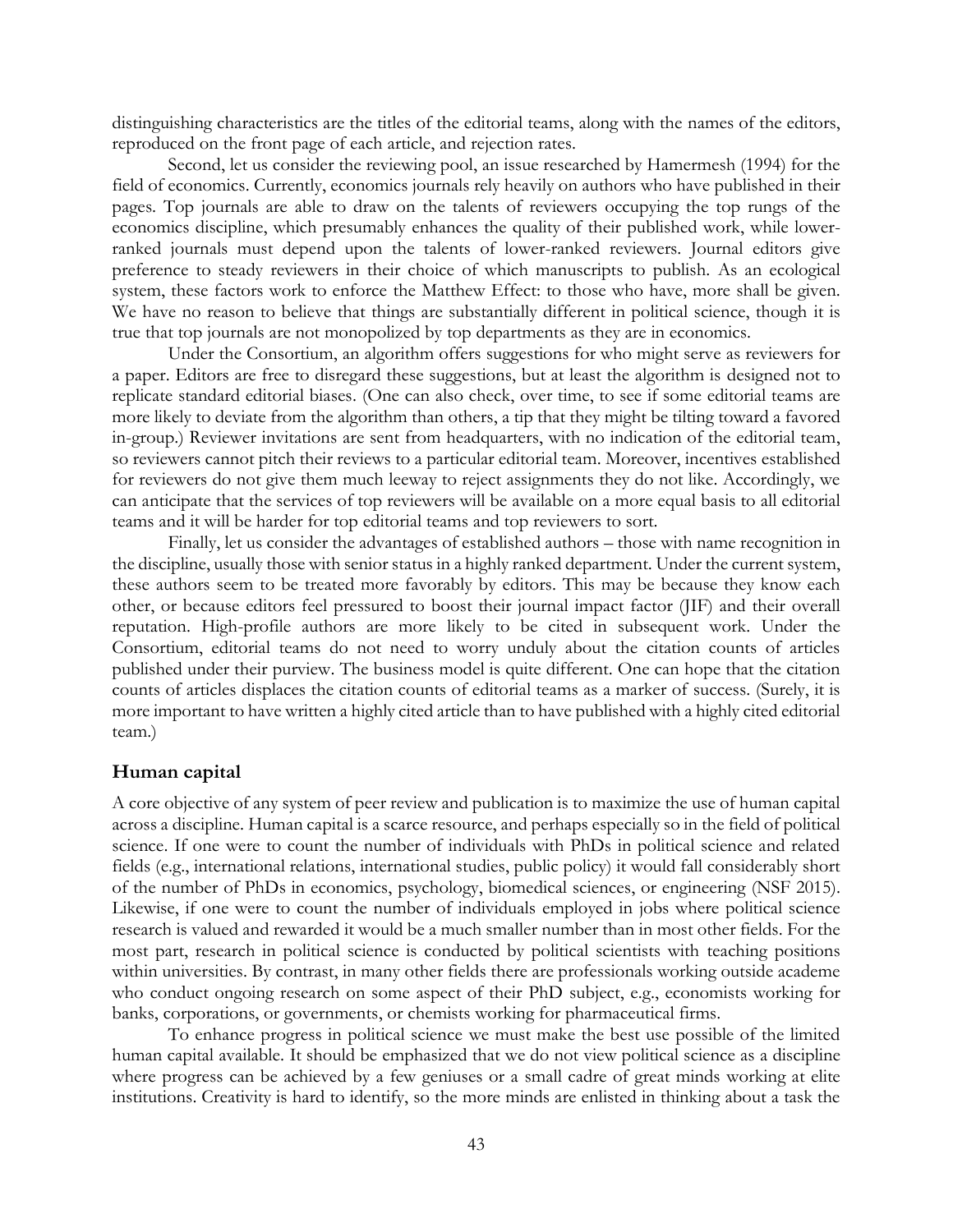more opportunities there are for fundamental breakthroughs. Likewise, progress is not simply a matter of coming up with good ideas; those ideas must be tested in a rigorous fashion, which entails iterated studies in different settings using standardized protocols (Dunning et al. 2019). Cumulation of knowledge cannot occur without numerous replications.

It follows that the machinery of peer review and publication must be oriented toward mobilizing a veritable army of scholars. So far as we can tell, the current system is not up to the job. The traditional system of journal-centered publishing operates with a *guild* format. Editors, reviewers, and authors generally know each other personally. Often, they are educated in the same universities and attend the same annual conferences. Because most professional activity revolves around the top journals and the top departments, consensus is likely to develop about the worthiness of a manuscript prior to publication through a series of workshops, conferences, and talks. Once it goes under review, the editor can call upon her network of friends and colleagues for reviews, and lean on recalcitrant reviewers who don't carry their weight or don't perform their duties in a timely fashion. Small networks have their value.

However, the guild format also contributes to an insider/outsider cleavage that undermines the credentials of a supposedly meritocratic discipline and minimizes incentives for those on the periphery, who may not have equal access. Likewise, as the field of political science grows, and as more and more academics embrace the goal of research, the system of peer review and publication must be able to accommodate an increasing flow of manuscripts. Most of this growth is likely to occur outside the traditional bastions of North America and Europe.

In this growing and diversifying universe the guild model breaks down – not simply because of the numbers problem but also because people living on different sides of the world are unlikely to know each other or to have repeated interactions with each other via email and skype. Coordination through informal channels will not work with such a large and diverse population.

By contrast, the Consortium, which handles most tasks algorithmically, should be able to handle the growth and internationalization of political science. Likewise, new editorial teams are easy to form, while their administration and their output can be monitored. There is less risk emanating from "dark corners" of the publishing world. Additionally, because tasks are handled through a webbased system in the Consortium, face-to-face meetings and skype meetings are unnecessary, rendering the problem of transport and communication across time-zones irrelevant – or nearly so (some editors may prefer to chat in a live setting rather than correspond).

Now let us consider the alternatives. If the traditional journal system is expanded to encompass a truly global constituency one can envision two scenarios. In one scenario, journals are founded in every country or region of the world, replicating each other's missions. Such a system would be unwieldy and its output difficult to judge. What is one to make of an article published by a *Nigerian Political Science Review*? In another scenario, existing journals – headquartered almost exclusively in the US and Europe, and bearing names highlighting their parochialism (e.g., *The American Political Science Review*) – would try to integrate scholars from all over the world. This does not seem very plausible. For one thing, these journals are already overstretched, and show no signs of interest or capacity in expanding their pages to accommodate an increased flow of articles. Nor are there signs that these vehicles can accommodate editorial teams from around the world, although the APSR has made a gesture in this direction.

### <span id="page-43-0"></span>**Dissemination**

Under the current system, access to journals is restricted to those with a university affiliation or a very good public library. Under the proposed system, access is unrestricted. Being more accessible, the Consortium should enhance the influence of political science, making it a truly public endeavor. It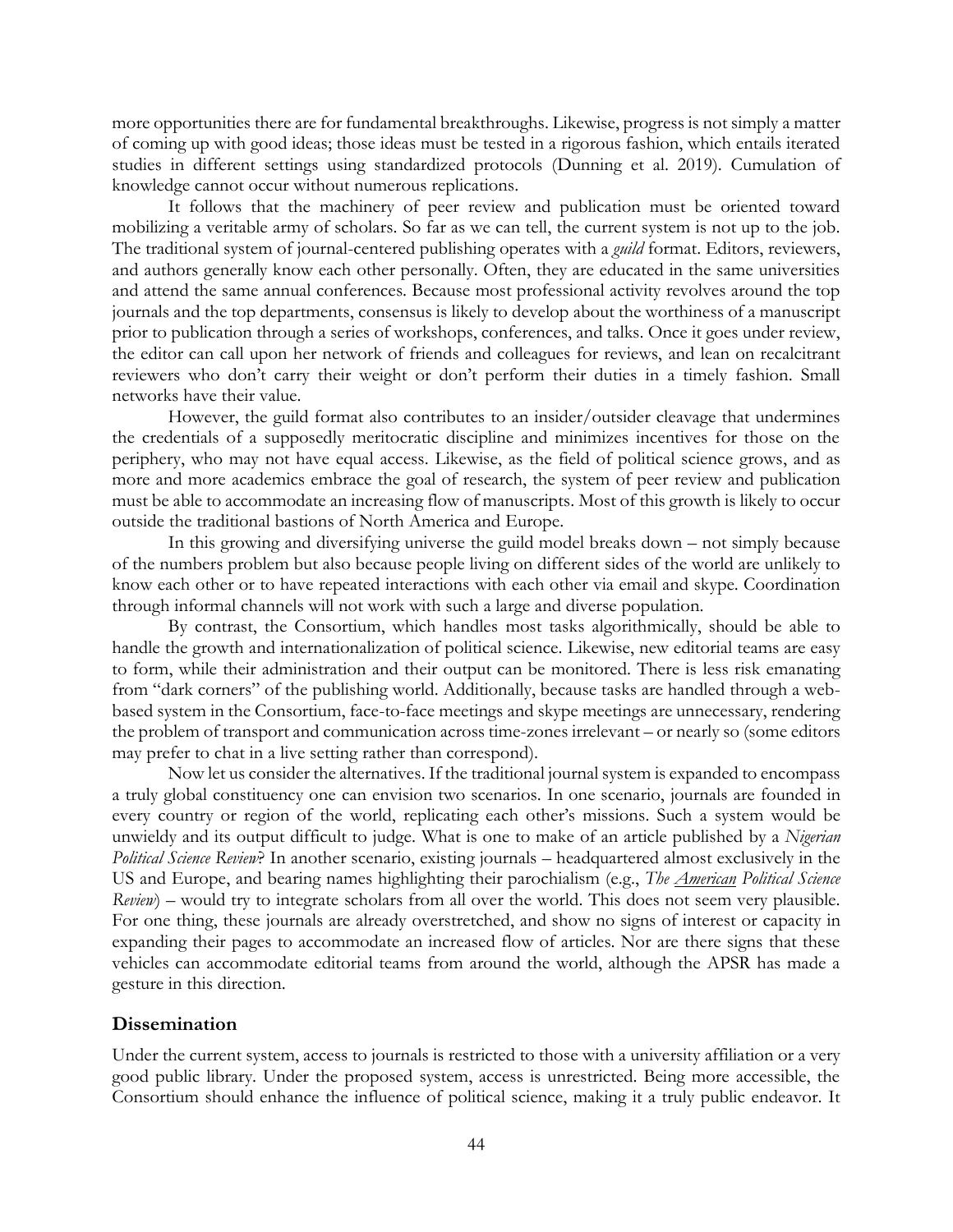should also help to internationalize the discipline of political science, making publications available to those in poor countries and in areas distant from universities and public libraries. All that is necessary to access materials in the Consortium is an electronic device that connects to the internet.

Dissemination of published work could also be made more efficient, even for those with access to gated journals. Under the current fragmented system, hundreds of journals may publish work related to your area of interest – not to mention an even larger collection of working papers and web sites. Consequently, it is difficult to stay abreast of developments.

In a unified system like the Consortium, which publishes everything that passes a low threshold, it should be much easier to follow the flow of knowledge – even if that flow is more like a hydrant than a spigot. To manage the flow, end-users could specify specific areas of interest, specific editorial teams, or articles that cite their own work. Algorithms could be developed that suggest work that might be relevant to them.

End-users could request immediate notification (by email) of publications that pertain to their chosen topics or scholarly communities. Alternatively, relevant publications could be stored in one's profile (if one is a member of the Consortium), to be accessed whenever convenient.

### <span id="page-44-0"></span>**Personnel decisions**

The Consortium would presumably have some impact on personnel decisions – hiring, promotion, tenure, and salary. The major difference relative to the current system is that the Consortium offers a great deal more information for gatekeepers to consider.

The traditional journal system offers only one bit of information – the reputation of the journal where a paper is published. Under the Consortium, committees could judge the reputation of the editorial team that publishes each paper. But they could also examine the scores – raw and adjusted – received by a paper along various dimensions (§IV). They could easily examine where papers, and their authors, sit within the network of disciplinary communities and topics. And they could read the reviewer reports and the author's response. They could also read the report issued by the editorial team, if any. This should give committees a good sense of a candidate's strengths and weaknesses, and her contribution to the field. Impact may be measured by traditional citation counts and also by page views and downloads from the Consortium system.

Committees who wish to evaluate a candidate's willingness to provide public goods could examine the candidate's reviewing record – the number of reviews she has conducted, the number of times she has declined an invitation to review, and her reviewer score (§III, "Motivating reviewers").

Clearly, the Consortium offers a lot more information to gatekeepers attempting to decide whom to hire and promote, and how much to compensate them. Importantly, this information is *comparable*. The MM-adjusted scores for one article can be compared to the scores received by another article, at least at the level of a given scholarly community or topic. And because written comments from reviewers are obtained in a process that is identical across the Consortium (reviewers do not know which editorial team they are reviewing for), their reviews are also comparable. By contrast, it will never be entirely clear how to weight the value of publications in different journals. Is an APSR worth two PRQ's? Or three? Or one? These are not answerable questions.

Finally, because papers wend their way through the review process much more quickly in the Consortium than in the traditional journal-centered system there is a longer record to peruse. Note that a quick publication schedule means that citation counts also accrue quickly. Once a paper is published other published papers may appear with citations to it in the succeeding year or two. By contrast, in the traditional journal-centered system it takes multiple years for a citation record to become meaningful as a measure of impact. Accordingly, academics at the beginning of their careers do not have a track record that can be evaluated.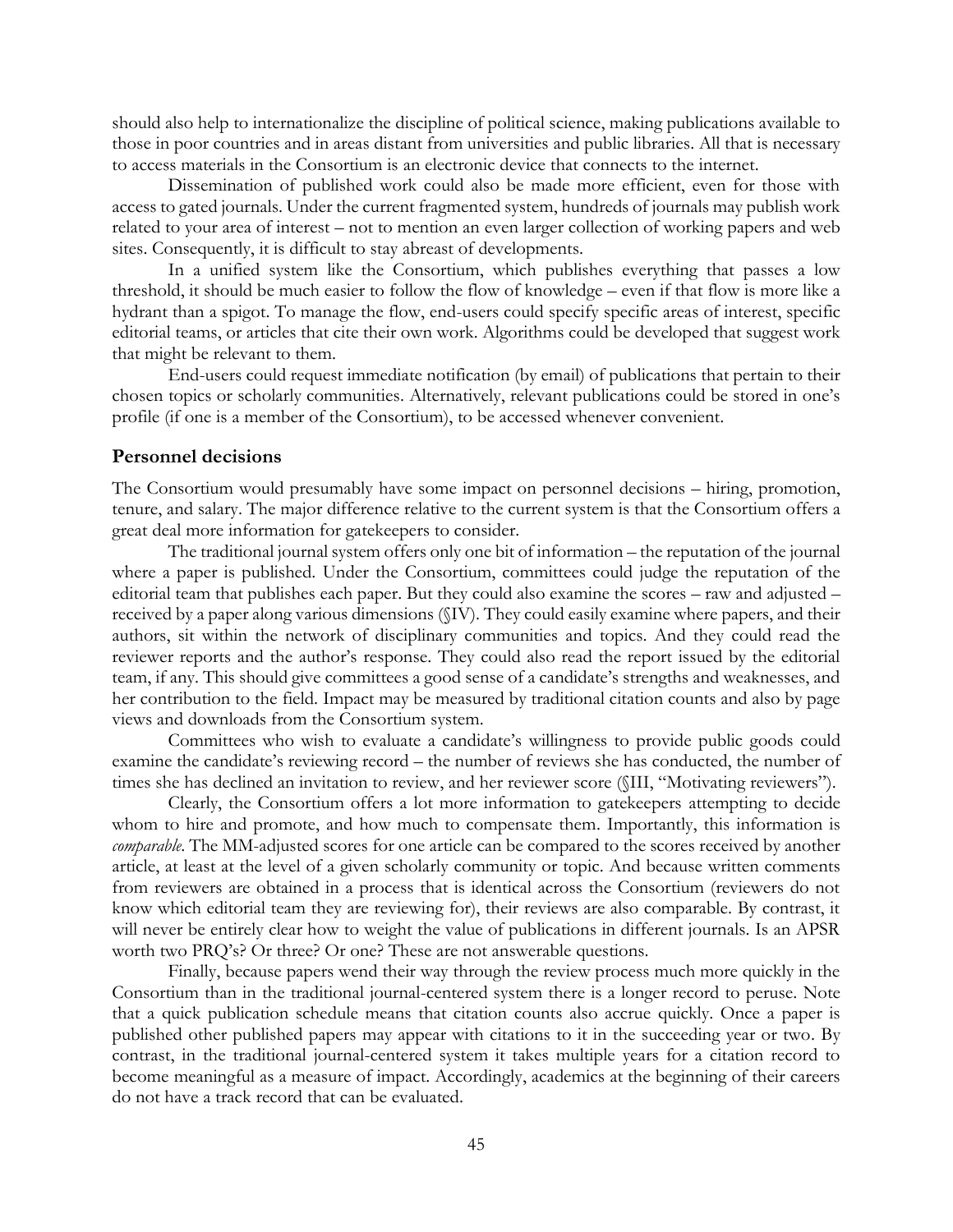### <span id="page-45-0"></span>**Learning about the production of knowledge**

There is a lot we don't know about the production of knowledge in political science (Elman et al. 2020). Is there demonstrable scientific progress? Where is progress most marked, and across which dimensions? To what extent do different subfields share methodological values (as revealed by their judgments about specific papers)? How consequential are the epistemological divides? More generally, how should we understand disagreement among scholars in the evaluation of a study? How frequent is this disagreement, and how severe? What sort of studies elicit the most agreement, or disagreement? Is consensus (or dissensus) growing over time?

The Consortium provides a database with which these – and many other – questions might be evaluated. Naturally, there are important research design issues to resolve, and some problems of descriptive and causal inference may not be fully resolvable.

Even so, we suspect that the Consortium would offer fertile ground for addressing some of the philosophy of science and history of science questions that bedevil the discipline. This research may suggest some practical ways in which research productivity – and scientific progress more generally – could be improved.

It may also feed back into improvements in the peer review process. Jefferson et al. (2007: 12) laments, "Given the widespread use of peer review and its importance, it is surprising that so little is known of its effects." Tennant et al. (2017: 7) notes that we don't know very much about the effectiveness of peer review, "as the data required to [understand it] are often not available." Accordingly, it is "very hard to measure and assess the quality, standard, and consistency of peer review not only between articles and journals, but also on a system-wide scale in the scholarly literature." To fully exploit the potential of the Consortium, one could ask permission of members to serve as subjects in periodic experiments where various features of the review process are altered in order to gauge the effects.

### **VIII. IMPLEMENTATION**

<span id="page-45-1"></span>If readers are convinced that the Consortium offers an improvement over the current system of peer review and publication we must ponder the practical question of how such a system might be implemented. Suboptimal equilibria are often highly resistant to change. However, there seems to be considerable frustration with the status quo, as outlined in §I. This may augur for far-reaching change.

In this section, we consider several practical issues. First, there is a question of how the proposal might be greeted by political science journals and by the political science community. Then, there are challenges of initiating such a wholesale change in existing, long-established practices. Finally, there are financial problems to be dealt with; the Consortium must have a viable business plan.

#### <span id="page-45-2"></span>**Reception by journals**

Political science journals may view this proposal as an onslaught; after all, it questions their continued existence. An alternate – and in our view, more accurate – reading is that it is an invitation for journals to continue doing their job within a new umbrella. Note that any group may form a new editorial team at any time. So, if a journal wishes to join the Consortium it may do so, bringing along its name (which may have to be altered somewhat for copyright reasons), its editorial team, and its constituency of authors, reviewers, and readers.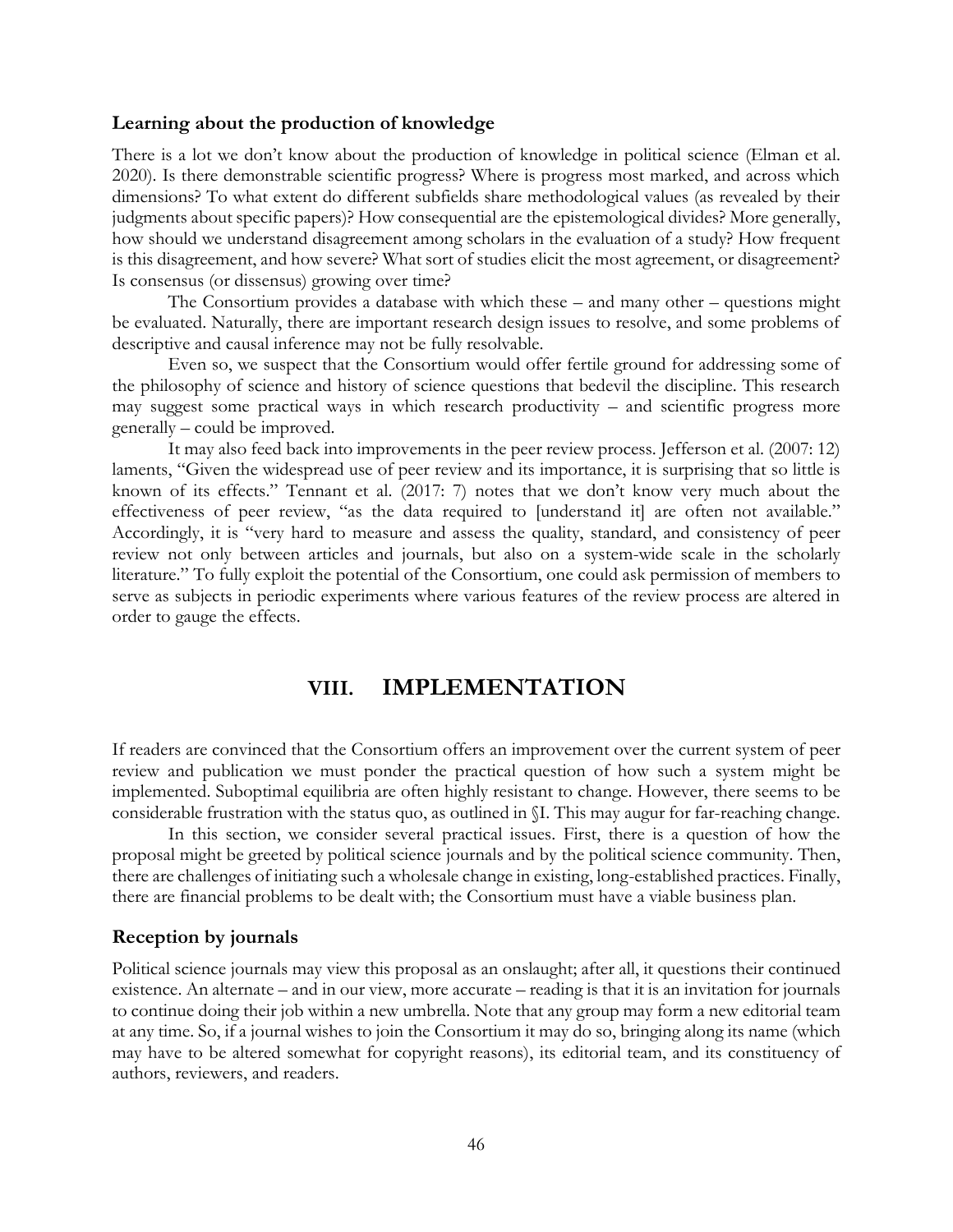A journal integrated in this fashion into the Consortium is relieved of many of the costs involved in maintaining a journal while continuing its work in much the same fashion as it has in the past. This means that the intellectual continuity of the journal is preserved and can be extended into the future (so long as the flow of submissions does not dry up). Although commercial publishers are sure to oppose a move into the Consortium, the staff who conduct the intellectual work of these journals (i.e., their editors, editorial board, reviewers, and contributing authors) – not to mention the readers (who no longer have to pay for access) – may view the proposition positively.

Since the role of editors in the Consortium is very similar to their role in the traditional journal, we expect that whatever factors motivate political scientists to provide this public good would continue to operate. Let us underline a few key points.

First, although editors in the Consortium work for an editorial team rather than an independent journal the team would have a name, an identity, and a mission – just as journals do. So, if titles matter – and surely they do – being an editor should bring honor and prominence to the bearer of that title. Second, editors have less busywork (organizational and logistical work) than editors of a traditional journal, as these tasks are handled by the Consortium. Third, editors spend less time identifying reviewers and chasing recalcitrant reviewers, as the Consortium database offers suggestions for who might serve as good reviewers and incentives for them to accept and complete their tasks in a timely manner. Fourth, editors retain the ability to accept or reject articles; they can control their brand.

Finally, although the Consortium would not have money to compensate editors (at least not initially), many sources of funding are fungible. Journals, or individual editors, who receive support from their university, from a scholarly association (e.g., APSA), or from a private foundation, could carry that support into the Consortium. Relieved of many of the costs of publication, funders may have extra funds that can be redirected to other uses (e.g., increased stipends for editors or staff).

Granted, a few editors receive funding from commercial presses, and this money would no longer be available if the journal reconstitutes as an editorial team. It is our hope that universities would redirect some portion of the money they save from purchasing journals to the upkeep of the Consortium, as discussed below; if so, some portion could be allocated to editors. An equitable compensation system would presumably rest primarily on the volume of submissions each team handles (as part of a full review). The team could be in charge of divvying up the money among editors and staff.

#### <span id="page-46-0"></span>**Reception by authors**

For authors, the Consortium offers a quick path to publication (for all papers that pass the threshold of acceptance). It also offers a larger set of reviews than is common in the traditional peer review process – six rather than two or three. We have every reason to believe that the quality of those reviews will be as good as, or better than, those that might be received through the current journal-centered process. After all, it is the same people doing the reviewing, and they have stronger incentives to accept invitations to review and to conduct conscientious reviews than they do under the current system.

There will inevitably be situations where author and reviewer disagree – perhaps because the reviewer is a priori ill-disposed to the findings, the theory, or the methodology of a paper, or because she does not understand the paper, which may in turn be because she has not taken the time to read it carefully. Under these circumstances, the aggrieved author may wish to withdraw her paper and start anew with a different set of reviewers. This is akin to the traditional review process, where the author retains a right of refusal and where negative reviews usually result in the journal rejecting a paper. The problem with this procedure is that papers must then be reviewed multiple times (representing a loss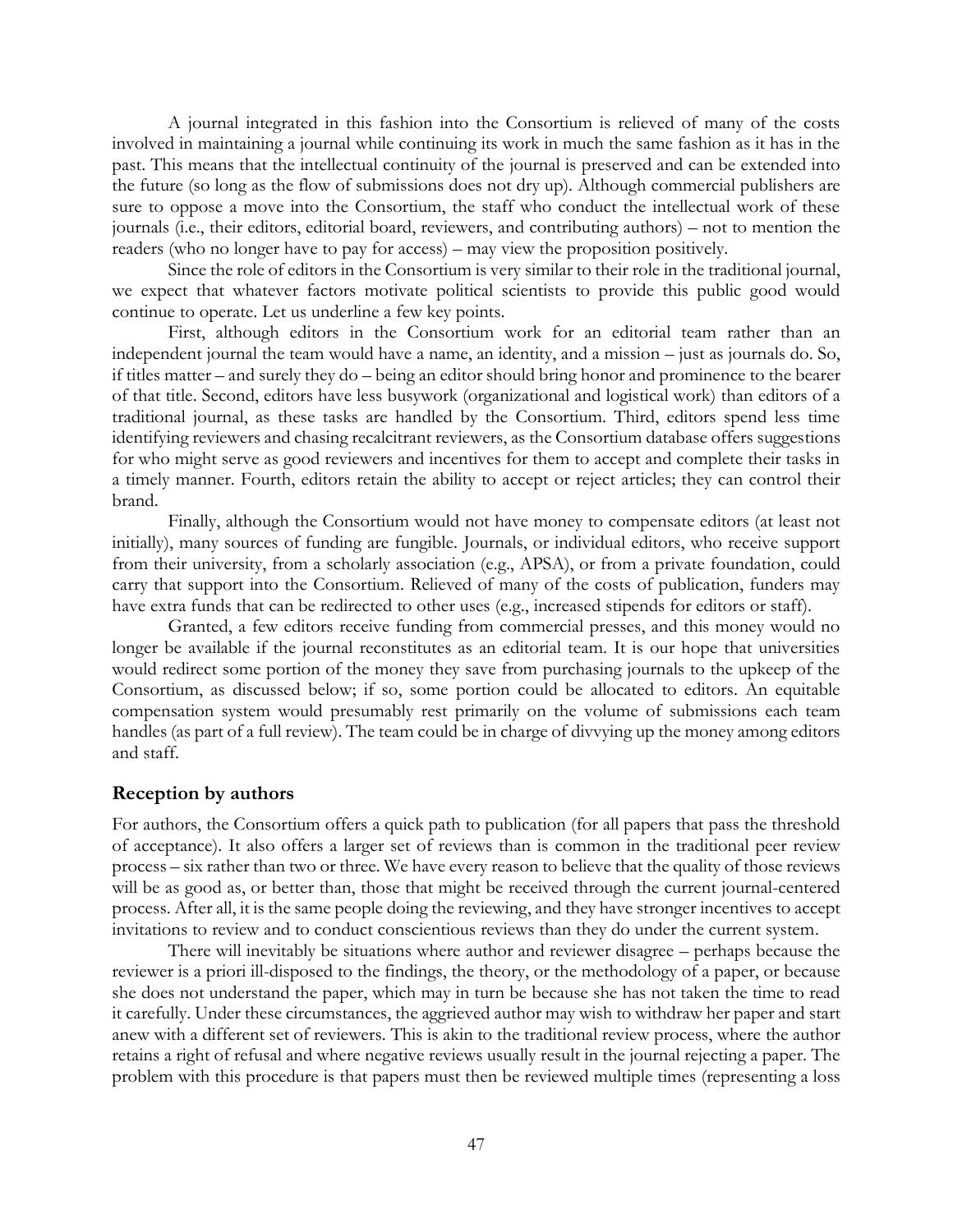of efficiency) with the quality of reviewers declining (on average) with each iteration, and some papers that should see the light of day never do (a file-drawer problem).

From the author's perspective, the redeeming feature of the Consortium is that she can control the product – her article. She also has an opportunity to respond to reviewers, who must explain themselves and must respond to the author's counter-critiques. This process should force reviewers to reconsider in situations where they cannot defend their position. And in situations where disagreements persist, they are presumably *real* disagreements – not signals of ignorance or laziness on the part of the reviewer. As such, it is appropriate to air them publicly so that the community of scholars can decide for themselves. If the author is sure of her position, she should appreciate the opportunity to put her arguments before the public.

### <span id="page-47-0"></span>**Reception by various groups within the discipline**

Although it is premature to evaluate the response of the political science community to this initiative, it may be helpful to anticipate some of the interests and values at stake, which are likely to color the way in which particular subsets of the discipline respond.

Let us begin with those who thrive under the current journal-centered system of review – political scientists with successful publication records in top journals. This subset of authors presumably has the most to lose by any change to the status quo. However, it is not clear that they will lose anything at all. It seems likely that the current system of hierarchically ranked journals will be reproduced within the Consortium in the form of ranked editorial teams, who exercise their discriminating taste by rejecting manuscripts at a high rate. There is no reason that APSR, AJPS, and JOP cannot reconstitute themselves as editorial teams, for example. Alternatively, because there are no space constraints on how many articles a single team can publish, a single large editorial team (e.g., an "APSR" with an expanded quota of published articles) could perform the function of all existing general-purpose journals.

Let us now consider the reception of the Consortium for those who have been less successful under the current publishing regime. For this group, who have struggled to get their work published – or at least, published in the top journals – the current initiative may be welcome. Note that the low threshold for publication in the Consortium is intended to reach out to all work that offers some value. Note also that editorial teams may organize along any sort of methodological or substantive dimension, offering hope for authors who feel that their brand of work is not valued by existing journal outlets. Note, finally, that all papers are published in the same on-line system – with the same type-setting, formatting, and level of accessibility. Invidious comparisons among journals would be somewhat diminished. This should serve to focus attention on the content of published papers, where it belongs, rather than the venue.

As a third consideration, let us address epistemological differences. Some aspects of Consortium probably have greater appeal to those with a "positivist" orientation (defined here as the view that social science ought to aim for the same goals as natural science). However, the Consortium may also have much to offer those who adopt a different vision of the study of politics. It is fair to say that political theorists and those with an interpretivist or post-structuralist bent are marginalized in the current journal-centered system of publication. To be sure, they have their own journals, and they have a small bit of real estate in some general-interest journals (depending upon its editorial team). However, there are many fewer venues for this sort of work than for work with a positivist orientation. Moreover, the balkanization of the field into different journals reinforces existing epistemological divides. Insofar as marginalized research communities aspire to a broader hearing they might welcome a system that places their work on equal footing.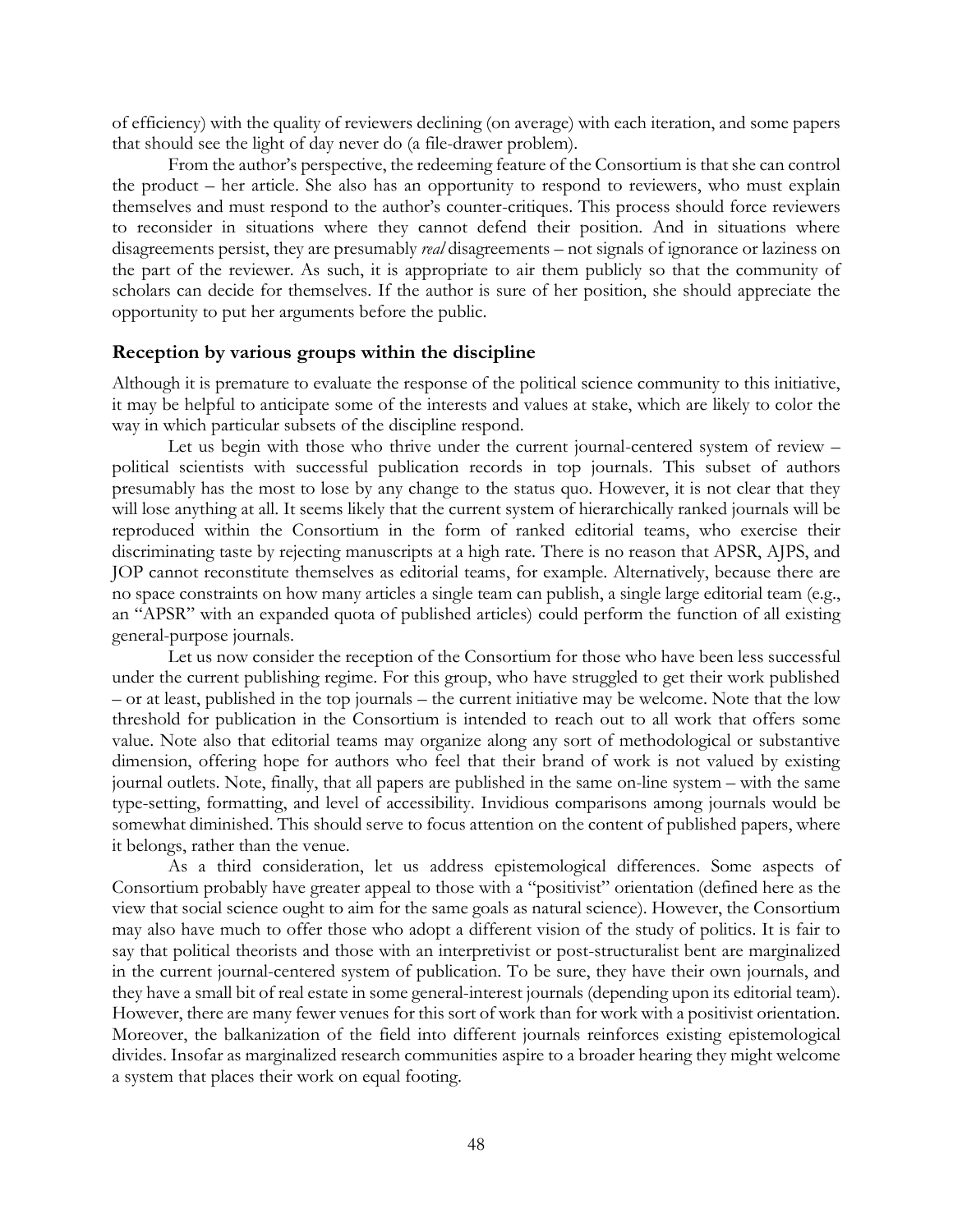Finally, let us consider the impact of the Consortium for those at the beginning of their academic careers, i.e., PhD students and assistant professors. The current system of journal-based peer review and publication is a trying one for those facing tight deadlines. Nowadays, doctoral students are expected to have at least one paper accepted for publication prior to applying for top jobs. This is difficult, as most doctoral students do not have a publishable paper until the final years of their graduate program, on the eve of their launch into the job market. As we have observed, it takes a long while for a paper to wend its way through the publication process, especially if it is not accepted at the first venue (which is normal). Assistant professors must assemble their tenure file in five or six years, which is not a lot of time to work through a second major project (after their dissertation). Typically, papers do not count for much unless they have received the imprimatur of a press. Thus, both graduate students and pre-tenure professors face a tough choice between starting at the top and working their way down the journal hierarchy – which maximizes their chances of landing a spot at a prestigious journal – and sending their paper to a journal that is more likely to publish it (without multiple rounds of reviews).

In this light, the advantage of the Consortium is pretty clear. Any paper that would be published in an old-style journal would most likely clear the desk-reject hurdle and would therefore become published in a highly compressed time-frame (§VII). A few weeks from submission the paper could be listed on a CV as "forthcoming." Reviews and scores would appear several months later. And there is no need to face an agonizing choice between maximizing and satisficing.

Granted, there are some costs for early adopters. We can anticipate a period of adjustment in which gatekeepers (hiring committees, tenure committees, and the like) do not know how to regard publications emanating from the Consortium. But if the Consortium hits the road running, with a large volume of work published in its first year, it should become apparent pretty quickly how to evaluate its products. This leads into our next topic.

### <span id="page-48-0"></span>**Startup challenges**

The startup challenge for our proposal is that it cannot be instituted properly in a piecemeal fashion. Until high-quality work appears regularly in the Consortium, and until established senior scholars adopt it, the Consortium is likely to be regarded as a low-quality venue, a last resort for papers that have been rejected by traditional venues. Worse, there are costs for those who submit high-quality work to a (perceived) low-quality outlet: their work will not receive the attention it deserves and their career may experience untoward consequences. The initial incentive structure is highly unfavorable.

To solve the startup challenge, and to deal with adverse selection, we offer two possibilities.

The first involves an on-line petition. Signing the petition commits the signer to send future papers (for three years following the official start-date) to the Consortium and to conduct reviews of papers submitted to the Consortium. The inauguration of the Consortium is postponed until at least fifty percent of APSA members sign the petition. If this point is never reached, no action is taken; effectively, the discipline will have voted against it. In this fashion, no time, money, or reputations are wasted. But if a critical mass is reached, the Consortium can move ahead. And with demonstrated support from half of APSA's membership it should be possible to motivate potential sponsors (including APSA itself).

The second approach focuses on existing journals. To operate effectively, the Consortium would need to integrate a large number of smaller journals or a few large journals. One could establish a threshold – a lower bound above which we believe that the Consortium could realize economies of scale and offer added value – and then wait to see whether enough journals sign up to warrant the venture.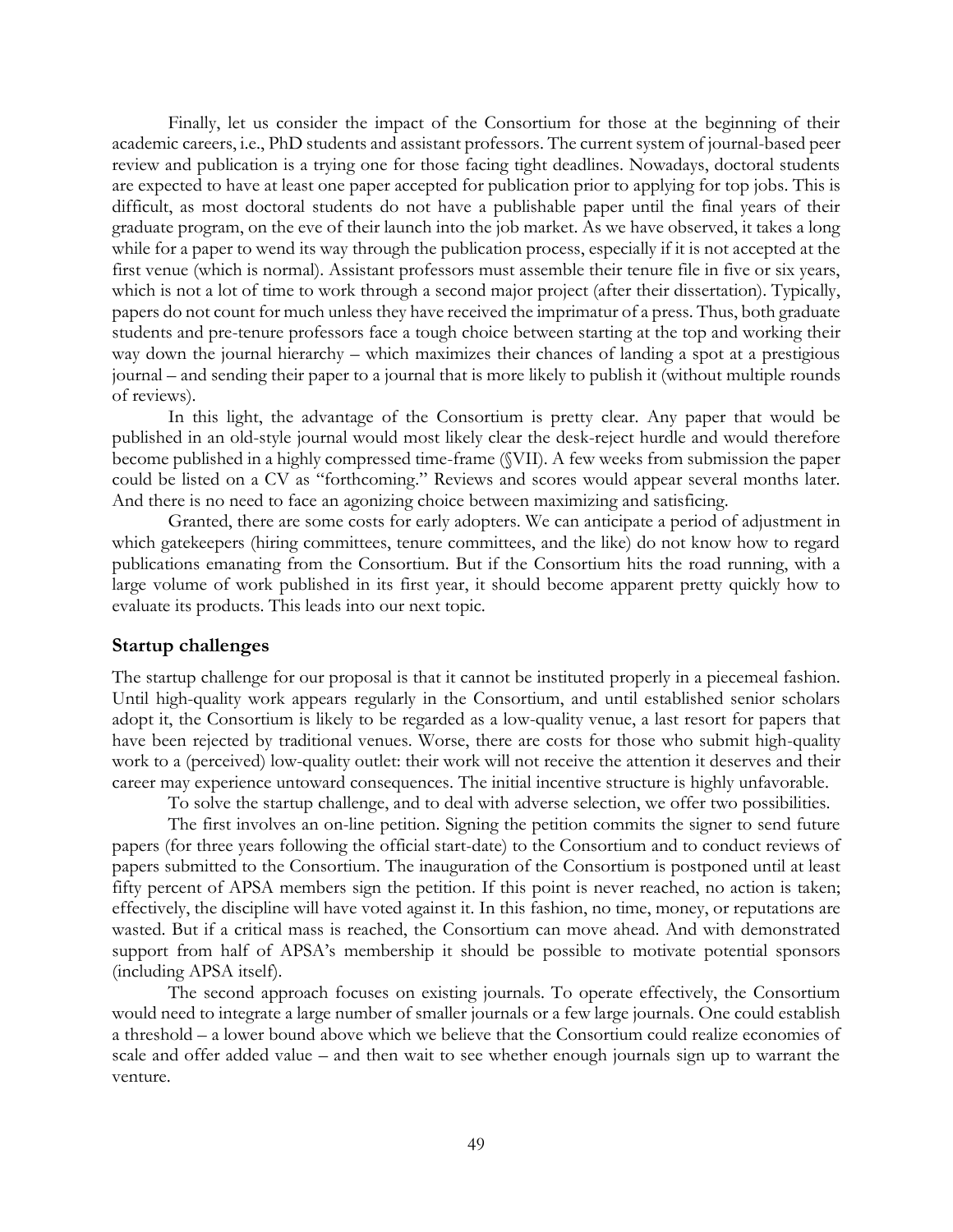These two approaches could be pursued simultaneously, with the impetus to move forward triggered by passage of one or the other benchmark.

Once the Consortium is initiated it would be in direct competition with established journals. To ensure that researchers do not employ the Consortium as a dumping-ground for low-quality work one might ask authors who submit to the Consortium to forswear submitting to journals (except in the unlikely event that their submission is first rejected by the Consortium).

Over time, if it can be demonstrated that reviews garnered through the Consortium are as useful and on-point as reviews garnered through the traditional journals, and if it can be shown that publication through the Consortium brings as much acclaim and attention as publishing in traditional journals, there would be no reason to bother with sanctions. Presumably, the greater availability of open-access publication will enhance citations to work published in Consortium relative to gated journals.

### <span id="page-49-0"></span>**Finances**

In order to handle all the features envisioned in this proposal, and all the traffic that a discipline-wide system would attract, a sophisticated web-based platform would need to be developed, maintained, and modified over time. One might begin with open-source software available through PubSweet [\(https://coko.foundation/product-suite/\)](https://coko.foundation/product-suite/). Even so, the Consortium will require a lot of programmer hours. In addition, copy-editing and type-setting would be costly.

Online publishing tools offer the possibility of dispensing with type-setting. Latex can be converted into any number of formats using Overleaf. MS Word is clunkier, but with a little work on the author's part could be converted into a uniform publishing style.

Copy-editing cannot be automated, but it could be offloaded on authors. Authors could enlist private editors to help them improve their prose – especially important for non-native speakers. Under the current system, journals offer only minimal copy-editing so this is not as big departure from the status quo as it may seem.

Dispensing with in-house copy-editing and type-setting, on the model of open-access repositories like SSRN would save a *lot* of money and also reduces the time lag between acceptance and publication.

Since the Consortium is envisioned as an umbrella organization, encompassing the entire discipline of political science, it should benefit from economies of scale. And, by cutting out the publisher, and the necessity of hard-copy journals, two major costs of the current system would be avoided. Over time, libraries would be relieved of purchasing costly subscriptions. So, we anticipate significant cost savings, overall, to the Consortium.

The problem is that these cost savings are realized by libraries and universities, not by scholars or by the Consortium. This means that we must think hard about how to construct a viable business plan.

We can envision four financing models, which might be employed singly or in combination.

First, universities might be asked to re-direct some portion of the savings they realize from journal subscriptions to the Consortium.

Second, authors might be charged for each submission. This would also serve as a screening device, discouraging frivolous submissions.

Third, governments or philanthropic bodies might subsidize the venture – at the very least, the startup costs for the venture. Although NSF funding is limited, other governments, including the EU, may be interested, especially as they have expressed dismay with the gated nature of scientific knowledge and are looking for ways to economize on library and university expenses. This would have the added benefit of internationalizing the initiative.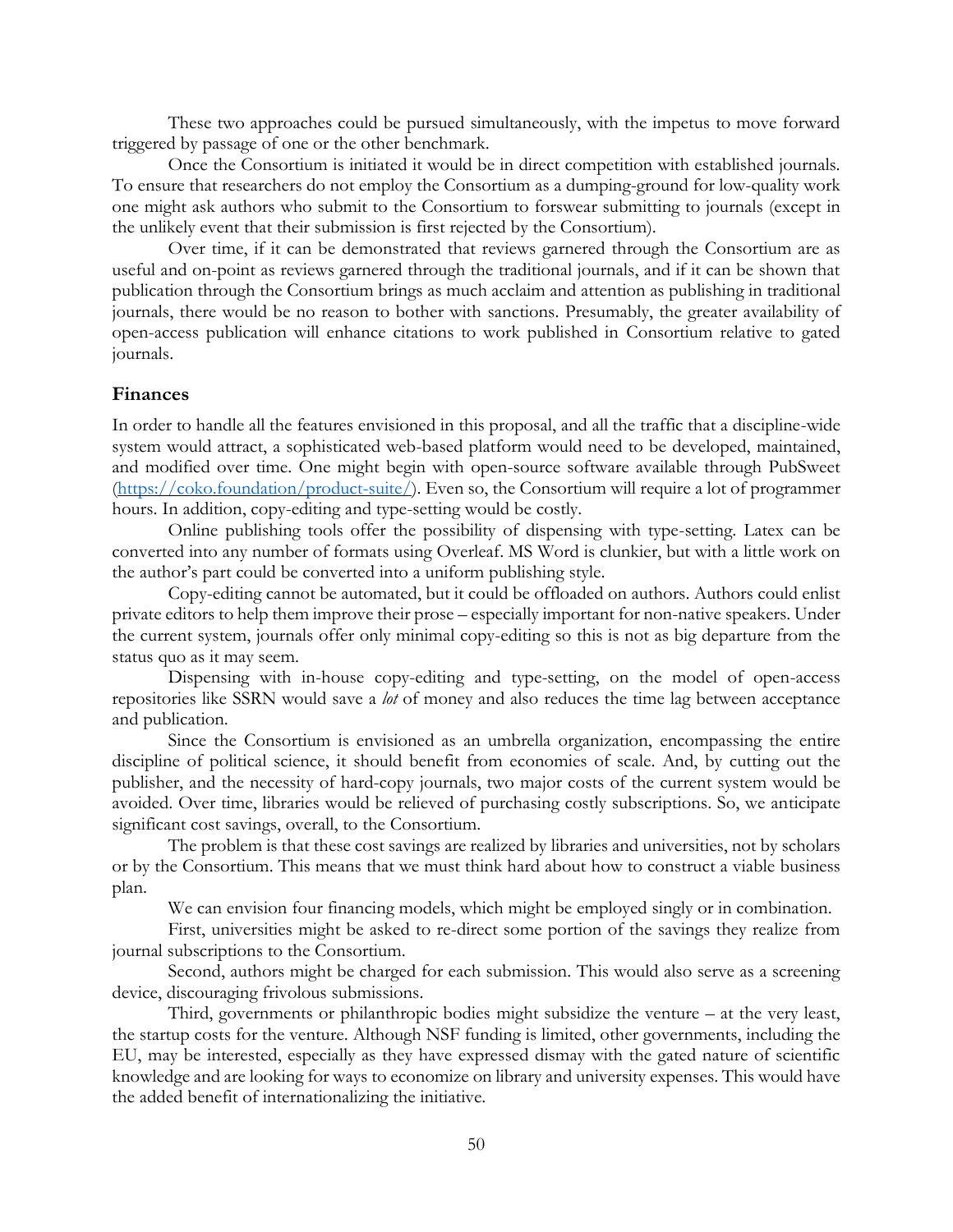<span id="page-50-0"></span>Fourth, APSA and other associations might assume financial responsibility, perhaps in conjunction with the closure of one or more existing journals, so that this commitment is cost-neutral.

### **IX. REFERENCES**

Akst, J. 2010. "I hate your paper." *The Scientist Magazine* 24, 36–41.

- Altman, Micah, Marguerite Avery. 2015. "Information wants someone else to pay for it: laws of information economics and scholarly publishing." *Information Services & Use* 35.1-2: 57-70.
- Arkes, H. R., C. Gonzalez-Vallejo, A.J. Bonham, Y-H. Kung, N. Bailey. 2010. "Assessing the merits and faults of holistic and disaggregated judgments." *Journal of Behavioral Decision Making*, 23, 250-270.
- Arkes, H. R., V.A. Shaffer, R.M. Dawes. 2006. "Comparing holistic and disaggregated ratings in the evaluation of scientific presentations." *Journal of Behavioral Decision Making*, 19, 429-439.
- Armstrong, JS, R. Hubbard. 1991. "Does the need for agreement among reviewers inhibit the publication of controversial findings?" *Behav Brain Sci* 14(1):136–137.
- Azar, Ofer H. 2006. "The academic review process: How can we make it more efficient?." *The American Economist* 50.1: 37-50.
- Bagues, M., M. Sylos-Labini, N. Zinovyeva. 2017. "Does the gender composition of scientific committees matter?" *Am. Econ. Rev*. 107 (4), 1207–1238.
- Beall, J. 2018. "Predatory journals exploit structural weaknesses in scholarly publishing." *4open*, 1, 1.
- Bergstrom, Theodore C. 2001. "Free labour for costly journals?." *Journal of Economic Perspectives* 15.4: 183-198.
- Binfield, P. 2013. "Open access megajournals have they changed everything?" Creative Commons Blog, 23 October, available at: http://creativecommons.org.nz/2013/10/openaccessmegajournals-have-they-changed-everything/ (accessed 29 December 2015).
- Björk, B.-C., P. Catani. 2016. "Peer review in megajournals compared with traditional scholarly journals: does it make a difference?" *Learned Publishing*, Vol. 29 No. 1, 9-12.
- Blei, David M, Ng, Andrew Y., and Jordan, Michael I. 2003. "Latent Dirichlet Allocation." Journal of Machine Learning Research 3: 993-1022
- Bohannon, J. 2013. "Who's afraid of peer review?" *Science* 342, 60–65.
- Borer , Douglas A . 1997. "The Ugly Process of Journal Submissions: A Call for Reform." *PS: Political Science and Politics* 30 (3): 558 –60.
- Bornmann, Lutz, Rüdiger Mutz, Hans-Dieter Daniel. 2010. "A reliability-generalization study of journal peer reviews: A multilevel meta-analysis of inter-rater reliability and its determinants." *PloS one* 5.12 (2010): e14331.
- Butler, D. 2013. "The dark side of publishing." *Nature* 495(7442), 433–435.
- Chetty, R., S. Emmanuel, S. Laszlo. 2014. "What policies increase prosocial behavior? an Experiment with referees at the journal of public economics." *Journal of Economic Perspectives*, 28(3), 169e188.
- Cicchetti, D. V. 1991. "The reliability of peer review for manuscript and grant submissions: a crossdisciplinary investigation." *Behavioral and Brain Sciences* 14:119-135.
- Clarke, Kevin A., David M. Primo. 2012. *A model discipline: Political science and the logic of representations*. Oxford: Oxford University Press.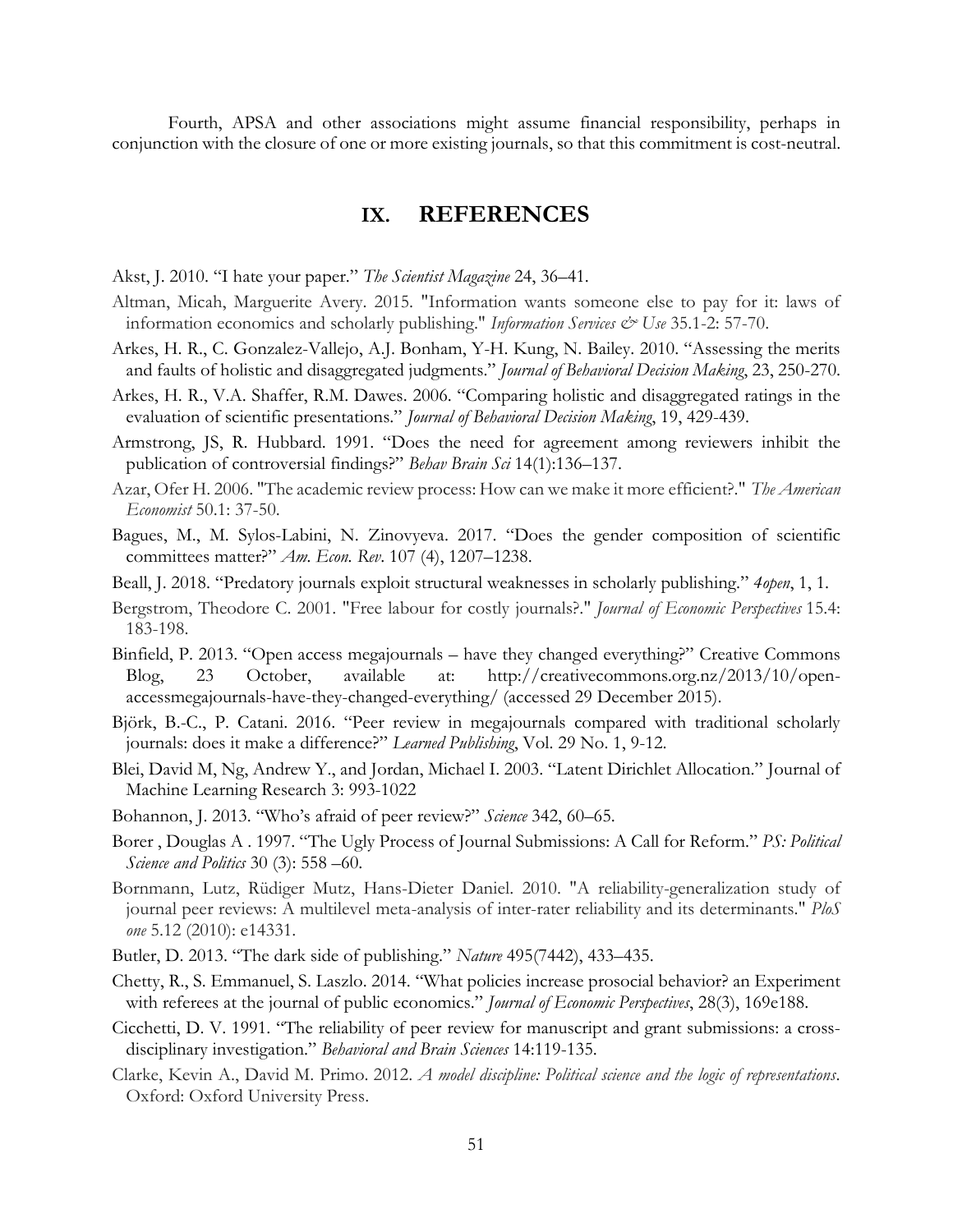Copiello, Sergio. 2018. "On the money value of peer review." *Scientometrics* 115.1: 613-620.

- Daniel, Hans-Dieter. 1993. *Guardians of science: Fairness and reliability of peer review*. VCH.
- Djupe, Paul A. 2015. "Peer reviewing in political science: New survey results." *PS: Political Science & Politics* 48.2: 346-352.
- Dunning, Thad, Guy Grossman, Macartan Humphreys, Susan Hyde, Craig McIntosh, Gareth Nellis. 2019. *Information, Accountability, and Cumulative Learning: Lessons from Metaketa I*. Cambridge: Cambridge University Press.
- Durning, Steven J., David P. Sklar, Eric W. Driessen, Lauren A. Maggio. 2019. ""This Manuscript Was a Complete Waste of Time": Reviewer Etiquette Matters." *Academic Medicine* 94, no. 6: 744-745.
- Ellison, G. 2002. "The slowdown of the economics publishing process." *Journal of Political Economy* 110(5), 947–993.
- Elman, Colin, John Gerring, James Mahoney (eds). 2020. *The Production of Knowledge: Enhancing Progress in Social Science*. Cambridge: Cambridge University Press.
- Ernst, E., T. Saradeth, K.L. Resch. 1993. "Drawbacks of peer review." *Nature*, 363(6427), 296.
- Espeland, Wendy Nelson, Michael Sauder. 2016. *Engines of Anxiety: Academic Rankings, Reputation, and Accountability*. New York: Russell Sage Foundation.
- Fanelli, Daniele, Rodrigo Costas, Vincent Larivière. 2015. "Misconduct policies, academic culture and career stage, not gender or pressures to publish, affect scientific integrity." *PloS one* 10.6: e0127556.
- Ferguson, C., A. Marcus, I. Oransky. 2014. "The peer review scam." *Nature* 515, 480–482.
- Ferreira, Catarina, Guillaume Bastille‐Rousseau, Amanda M. Bennett, E. Hance Ellington, Christine Terwissen, Cayla Austin, Adrian Borlestean et al. 2016. "The evolution of peer review as a basis for scientific publication: directional selection towards a robust discipline?." *Biological Reviews* 91, no. 3: 597-610.
- Fiske, D. W., L. Fogg. 1990. "But the reviewers are making different criticisms of my paper: Diversity and uniqueness in reviewer comments." *American Psychologist*, 45(5), 591–598.
- Florian, Răzvan Valentin. 2012. "Aggregating post-publication peer reviews and ratings." *Frontiers in computational neuroscience* 6: 31.
- Franco, Annie, Neil Malhotra, Gabor Simonovits. 2014. "Publication Bias in the Social Sciences: Unlocking the File Drawer." *Science* 345 (6203): 1502–5. doi:10.1126/science.1255484.
- Frey, Bruno S. 2003. "Publishing as prostitution? Choosing between one's own ideas and academic success." *Public Choice* 116.1-2: 205-223.
- Gans, Joshua S. 2017. *Scholarly publishing and its discontents*. Toronto: Core Economic Research.
- Gans, Joshua S., G.B. Shepherd. 1994. "How are the mighty fallen: Rejected classic articles by leading economists." *J Econ Perspect* 8(1):165–179.
- Gerring, John. 2011. "How Good is Good Enough? A Multidimensional, Best-Possible Standard for Research Design." *Political Research Quarterly* 64:3 (September) 625-36.
- Gerring, John. 2019. "Proposal: *The American Political Science Review*." Downloadable at <https://utexas.app.box.com/s/gnifxxnbiq4dmvv15uhj8aq0xasg3d4h>
- Gerring, John. 2020. "Comprehensive Appraisal." In Colin Elman, John Gerring, & James Mahoney (eds), *The Production of Knowledge: Enhancing Progress in Social Science* (Cambridge University Press, forthcoming).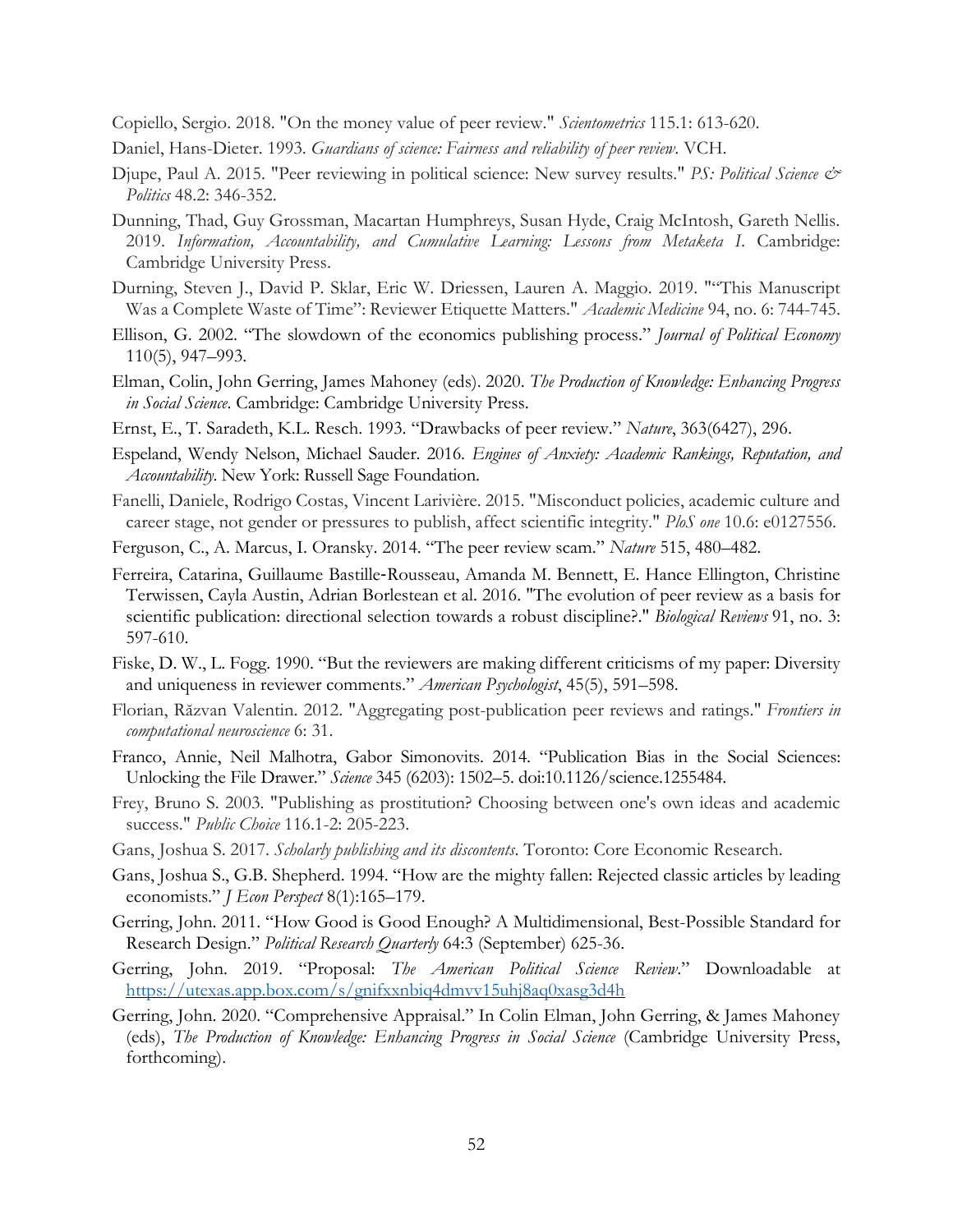- Gerring, John, Lee Cojocaru. 2020. "Length Limits." In Colin Elman, John Gerring, & James Mahoney (eds), *The Production of Knowledge: Enhancing Progress in Social Science* (Cambridge University Press, forthcoming).
- Gerring, John, Sebastian Karcher, Brendan Apfeld. 2020. "Impact Metrics." In Colin Elman, John Gerring, & James Mahoney (eds), *The Production of Knowledge: Enhancing Progress in Social Science* (Cambridge University Press, forthcoming).
- Godlee, Fiona, Tom Jefferson (eds). 2003. *Peer review in health sciences*. London: BMJ Books.
- Gould, Thomas HP. 2012. *Do we still need peer review?: An argument for change*. Scarecrow Press.
- Grayson, L. 2002. "Evidence based policy and the quality of evidence: Rethinking peer review." London: Centre for Evidence Based Policy and Practice (ESRC).
- Gu, Y., Sun, Y., Jiang, N., Wang, B., and Chen, T. 2014. "Topic-factorized ideal point estimation model for legislative voting network." In Proceedings of the 20th ACM SIGKDD international conference on Knowledge discovery and data mining: 183-192.
- Hadavand, Aboozar, Daniel S. Hamermesh, Wesley W. Wilson. 2020. "Is Scholarly Refereeing Productive (At the Margin)?" Working Paper 26614
- Hamermesh, Daniel S. 1994. "Facts and myths about refereeing." *Journal of Economic Perspectives* 8.1: 153-163.
- Hasan, Zubair. 2018. "Academic sociology: The alarming rise in predatory publishing and its consequences for Islamic economics and finance." *ISRA International Journal of Islamic Finance* 10.1: 6-18.
- Heneberg, Petr. 2016. "From Excessive Journal Self-Cites to Citation Stacking: Analysis of Journal Self-Citation Kinetics in Search for Journals, Which Boost Their Scientometric Indicators." PloS One 11  $(4)$ : e0153730. [https://doi.org/10.1371/journal.pone.0153730.](https://doi.org/10.1371/journal.pone.0153730)
- Hengel, Erin. 2017. "Publishing while Female. Are women held to higher standards? Evidence from peer review." Cambridge Working Paper Economics: 1753.
- Hojat, Mohammadreza, Joseph S. Gonnella, Addeane S. Caelleigh. 2003. "Impartial judgment by the "gatekeepers" of science: fallibility and accountability in the peer review process." *Advances in Health Sciences Education* 8.1: 75-96.
- Horn, Sierk A. 2016. "The social and psychological costs of peer review: Stress and coping with manuscript rejection." *Journal of Management Inquiry* 25.1: 11-26.
- Horrobin, DF. 1990. "The philosophical basis of peer review and the suppression of innovation." *JAMA* 263(10):1438–1441.
- Jang, D., S. Doh, G.-M. Kang, D.-S. Han. 2016. "Impact of alumni connections on peer review ratings and selection Success rate in national research." *Sci. Technol. Human Values* 42 (1), 116–143.
- Jefferson T, P. Alderson, E. Wager, F. Davidoff. 2002. "Effects of editorial peer review: a systematic review." *JAMA* 287: 2784–6.
- Jefferson, Tom, Melanie Rudin, Suzanne Brodney Folse, Frank Davidoff. 2007. "Editorial peer review for improving the quality of reports of biomedical studies." *Cochrane Database of Systematic Reviews* 1.
- Jiang Y, R. Lerrigo, A. Ullah, M. Alagappan, S.M. Asch, S.N. Goodman, et al. 2019. "The high resource impact of reformatting requirements for scientific papers." *PLoS ONE* 14(10): e0223976
- Johnson, Valen E. & James H. Albert. 1999. Ordinal data modeling. New York: Springer.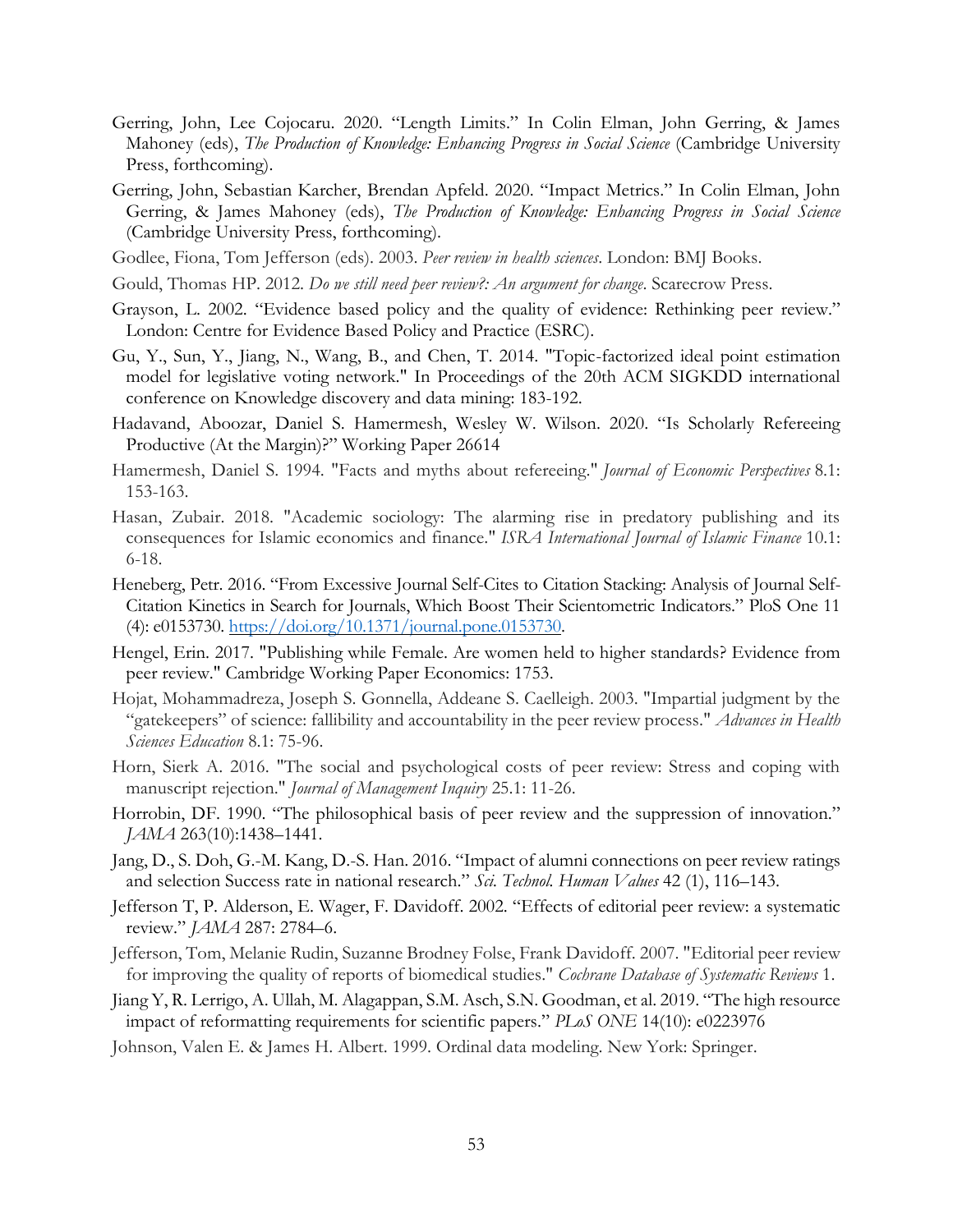- Larivière, Vincent, Veronique Kiermer, Catriona J. MacCallum, Marcia McNutt, Mark Patterson, Bernd Pulverer, Sowmya Swaminathan, Stuart Taylor, and Stephen Curry. 2016. "A Simple Proposal for the Publication of Journal Citation Distributions." BioRxiv, July, 062109. https://doi.org/10.1101/062109.
- Lawrence, Peter A. 2003. "The politics of publication." *Nature* 422.6929: 259.
- Liao, Tim. 2020. "Peer Review." In Colin Elman, John Gerring, James Mahoney (eds), *The Production of Knowledge: Enhancing Progress in Social Science* (Cambridge: Cambridge University Press).
- Lindsey, D. 1988. "Assessing precision in the manuscript review process: A little better than a dice roll." *Scientometrics* 14(1-2):75–82.
- Link, A. M. 1998. "US and non-US submissions: an analysis of reviewer bias." *Journal of the American Medical Association*, 280(3), 246–247.
- Mackie, Christopher D. 1998. *Canonizing economic theory*. Armonk, NY: M.E. Sharpe.
- Mahoney, MJ. 1977. "Publication prejudices: An experimental study of confirmatory bias in the peer review system." *Cognit Ther Res* 1(2):161–175.
- Marsh, H.W., U. W. Jayasinghe, N. W. Bond. 2008. "Improving the peer-review process for grant applications: Reliability, validity, bias, and generalizability." *American Psychologist*, 63, 160–168.
- Matuschak, Andy, Michael Nielsen. 2019. "How can we develop transformative tools for thought?", https://numinous.productions/ttft, San Francisco.
- McAfee, R. Preston. 2014. "Edifying editing." In Michael Szenberg and Lall Ramrattan (eds), *Secrets of Economics Editors* (Cambridge: MIT Press): 53-66.
- Muller, Jerry Z. 2018. *The Tyranny of Metrics*. Princeton: Princeton University Press.
- National Science Foundation, National Center for Science and Engineering Statistics. 2015. "Doctorate Recipients from U.S. Universities: 2014." Special Report NSF 16-300. Arlington, VA. Available at [www.nsf.gov/statistics/2016/nsf16300/.](https://www.nsf.gov/statistics/2016/nsf16300/)
- Newman, M. E. J., Watts, D. J., and Strogatz, S. H. 2002. "Random graph models of social networks." Proceedings of the National Academy of Sciences 99 (suppl 1): 2566-2572.
- Nosek, Brian A., Daniel Lakens. 2014. "Registered Reports: A Method to Increase the Credibility of Published Results." *Social Psychology* 45 (3): 137–41.
- Nosek, Brian A., George Alter, George C. Banks, Denny Borsboom, Sara D. Bowman, Steven J. Breckler, Stuart Buck et al. 2015. "Promoting an open research culture." *Science* 348, no. 6242: 1422- 1425.
- Nosek, Brian A., Jeffrey R. Spies, Matt Motyl. 2012. "Scientific utopia: II. Restructuring incentives and practices to promote truth over publishability." *Perspectives on Psychological Science* 7.6: 615-631.
- Nosek, Brian A., Yoav Bar-Anan. 2012. "Scientific Utopia: I. Opening Scientific Communication." *Psychological Inquiry* 23: 217-243.
- Osterloh, M., B.S. Frey. 2015. "Ranking games." *Evaluation Review*, 39(1), 102–129.
- Paltridge, Brian. 2017. *The discourse of peer review*. London: palgrave macmillan.
- Pemstein, Daniel, Marquardt, Kyle L., Tzelgov, Eitan, Wang, Yi-ting, Medzihorsky, Juraj, Krusell, Joshua, Miri, Farhad, and von Römer, Johannes. 2019. "The V-Dem Measurement Model: Latent Variable Analysis for Cross-National and Cross-Temporal Expert-Coded Data." University of Gothenburg, Varieties of Democracy Institute: Working Paper No. 21, 4th edition.
- Pencavel, John. 2014. "Journals, editors, referees, and authors: Experiences at the Journal of Economic Literature." In Michael Szenberg and Lall Ramrattan (eds), *Secrets of Economics Editors* (Cambridge: MIT Press) 83-96.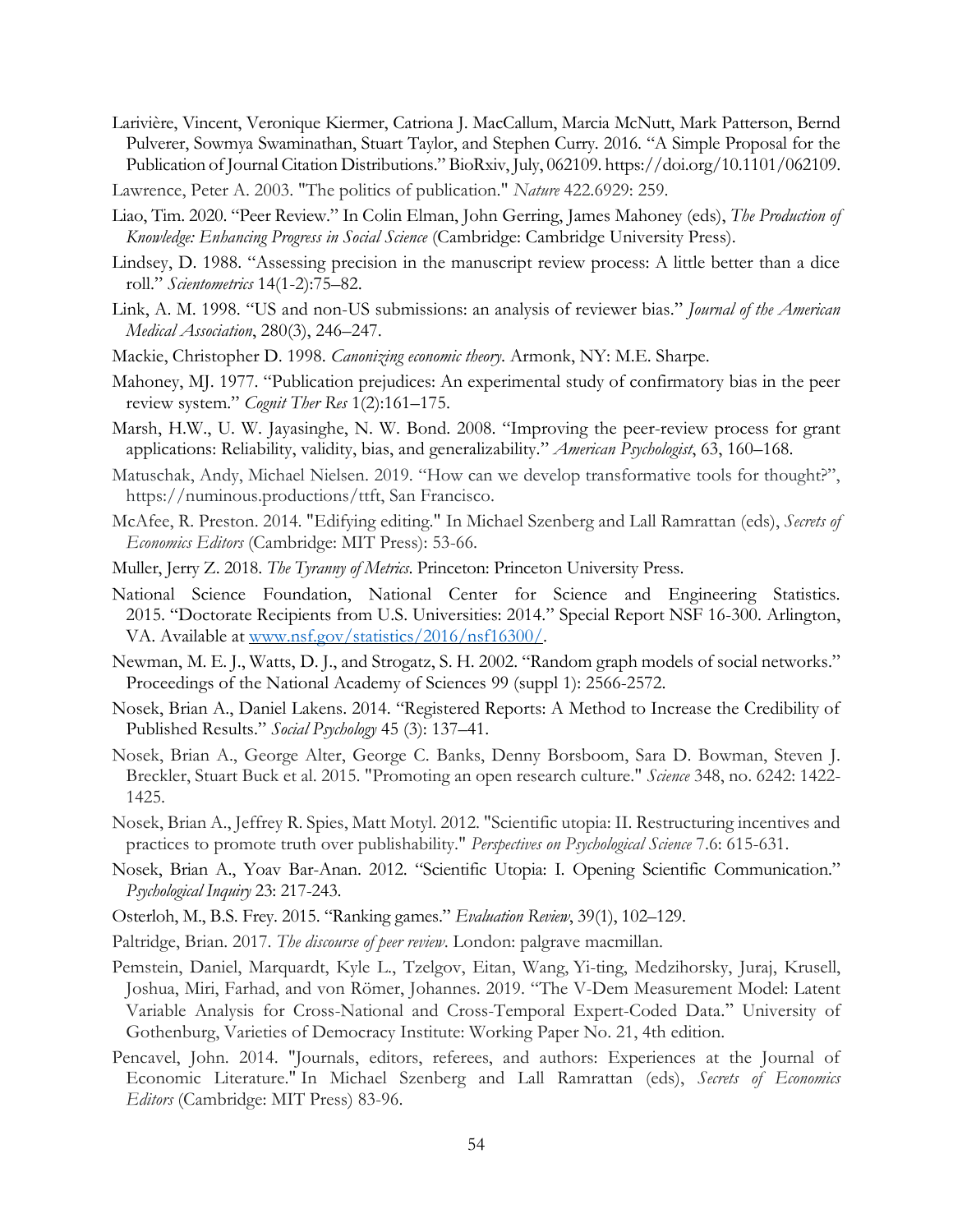- Peters, D.P., S.J. Ceci. 1982. "Peer-review practices of psychological journals: The fate of published articles, submitted again." *The Behavioural and Brain Sciences* **5**:187–255.
- Pressman, Steven. 2014. "Econ Agonistes: Navigating and Surviving the Publishing Process." In Michael Szenberg and Lall Ramrattan (eds), *Secrets of Economics Editors* (Cambridge: MIT Press): 297- 310.
- Rennie, Drummond. 2003. "Innovation and peer review." In Godlee, Jefferson (eds), *Peer review in health sciences* (London: BMJ Books) 76-90.
- Research Information Network (RIN). 2008. "Activities, costs and funding flows in the scholarly communications system in the UK." [http://www.rin.ac.uk/system/files/attachments/Activites](http://www.rin.ac.uk/system/files/attachments/Activites-costs-flows-report.pdf)[costs-flows-report.pdf](http://www.rin.ac.uk/system/files/attachments/Activites-costs-flows-report.pdf)
- Riggs, Tracy, Robert Wilensky. 2001. "An algorithm for automated rating of reviewers." *Proceedings of the 1st ACM/IEEE-CS joint conference on Digital libraries*. ACM.
- Rodriguez, Marko A., Johan Bollen, Herbert Van de Sompel. 2006. "The convergence of digital libraries and the peer-review process." *Journal of Information Science* 32.2: 149-159.
- Rosser, J. Barkley, Jr. 2014. "Tales from the Editor's Crypt: Dealing with True, Uncertain, and False Accusations of Plagiarism." In Michael Szenberg and Lall Ramrattan (eds), *Secrets of Economics Editors* (Cambridge: MIT Press): 311-28.
- Rothwell, P. M., C.N. Martyn. 2000. "Reproducibility of peer review in clinical neuroscience: is agreement between reviewers any greater than would be expected by chance alone?" *Brain*, 123, 1964-1969.
- Rule A, A. Birmingham, C. Zuniga, I. Altintas, S-C. Huang, R. Knight, et al. 2019. "Ten simple rules for writing and sharing computational analyses in Jupyter Notebooks." *PLoS Comput Biol* 15(7): e1007007.<https://doi.org/10.1371/journal.pcbi.1007007>
- Sandstrom, U., M. Hallsten. 2008. "Persistent nepotism in peer-review." *Scientometrics*, 74(2), 175e189.
- Shatz, David. 2004. *Peer review: A critical inquiry*. Rowman & Littlefield.
- Shepherd, George B. (ed). 1995. *Rejected: Leading economists ponder the publication process*. T. Horton and Daughters.
- Sigelman, Lee, Marcia Lynn Whicker. 1987. "Some implications of bias in peer review: a simulationbased analysis." *Social Science Quarterly* 68.3: 494.
- Siler, Kyle, David Strang. 2017. "Peer review and scholarly originality: Let 1,000 flowers bloom, but don't step on any." *Science, Technology, & Human Values* 42.1: 29-61.
- Siler, Kyle, Kirby Lee, Lisa Bero. 2015. "Measuring the effectiveness of scientific gatekeeping." *Proceedings of the National Academy of Sciences* 112.2: 360-365.
- Smith, Richard. 2006. "Peer review: a flawed process at the heart of science and journals." *Journal of the royal society of medicine* 99.4: 178-182.
- Spezi, Valerie, Simon Wakeling, Stephen Pinfield, Claire Creaser, Jenny Fry, Peter Willett. 2017. "Open-access mega-journals: the future of scholarly communication or academic dumping ground? A review." *Journal of documentation* 73, no. 2: 263-283.
- Staddon, Jessica, Richard Chow. 2008. "Detecting reviewer bias through web-based association mining." *Proceedings of the 2nd ACM workshop on Information credibility on the web*. ACM.
- Stafford, T. 2018. "Reviews, Reviewers, and Reviewing: The "Tragedy of the Commons" in the Scientific Publication Process." *Commun. Assoc. Inf. Syst.*, 42, 25.